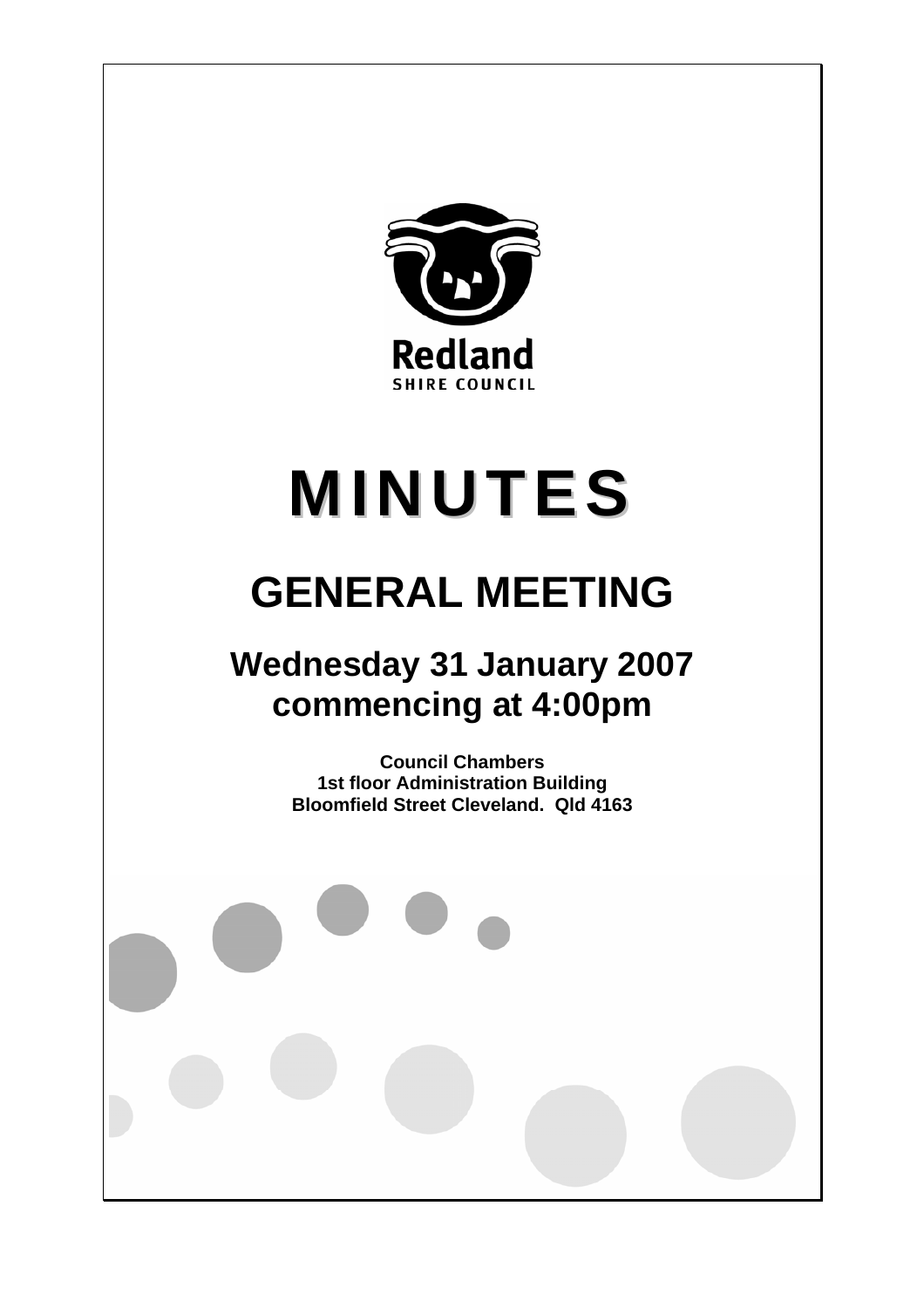### **TABLE OF CONTENTS**

| <b>ITEM</b>    |                   | <b>SUBJECT</b>                                                                                   | <b>PAGE NO</b> |
|----------------|-------------------|--------------------------------------------------------------------------------------------------|----------------|
| 1              |                   |                                                                                                  |                |
| $\overline{2}$ |                   |                                                                                                  |                |
| 3              |                   |                                                                                                  |                |
| 4              |                   |                                                                                                  |                |
| 5              |                   | <b>MATTERS OUTSTANDING FROM PREVIOUS GENERAL MEETING</b>                                         |                |
|                | 5.1               |                                                                                                  |                |
|                | 5.1.1             | PETITION (DIVISION 5) ROAD CONSTRUCTION -                                                        |                |
|                | 5.1.2             | PETITION (DIVISION 3) INTERFACE BETWEEN<br>INDUSTRIAL AND RESIDENTIAL LANDS ALONG SOUTH          |                |
|                | 5.1.3             | <b>REPORT ON POTENTIAL TO IMPLEMENT PROGRAM FOR</b><br><b>GRADUAL UNDERGROUNDING OF ELECTRIC</b> |                |
| 6              |                   |                                                                                                  |                |
| $\overline{7}$ |                   |                                                                                                  |                |
|                | 7.1               |                                                                                                  |                |
|                | 7.2               |                                                                                                  |                |
| 8              |                   |                                                                                                  |                |
| 9              |                   | <b>DECLARATION OF MATERIAL PERSONAL INTEREST ON ANY</b>                                          |                |
| 10             |                   | <b>PLANNING &amp; POLICY COMMITTEE 23/01/07 - RECEIPT AND</b>                                    |                |
|                | 10.1              |                                                                                                  |                |
|                | 10.1.1            | <b>PROPOSED ANIMAL MANAGEMENT SYSTEMATIC</b>                                                     |                |
|                | 10.2 <sub>1</sub> |                                                                                                  |                |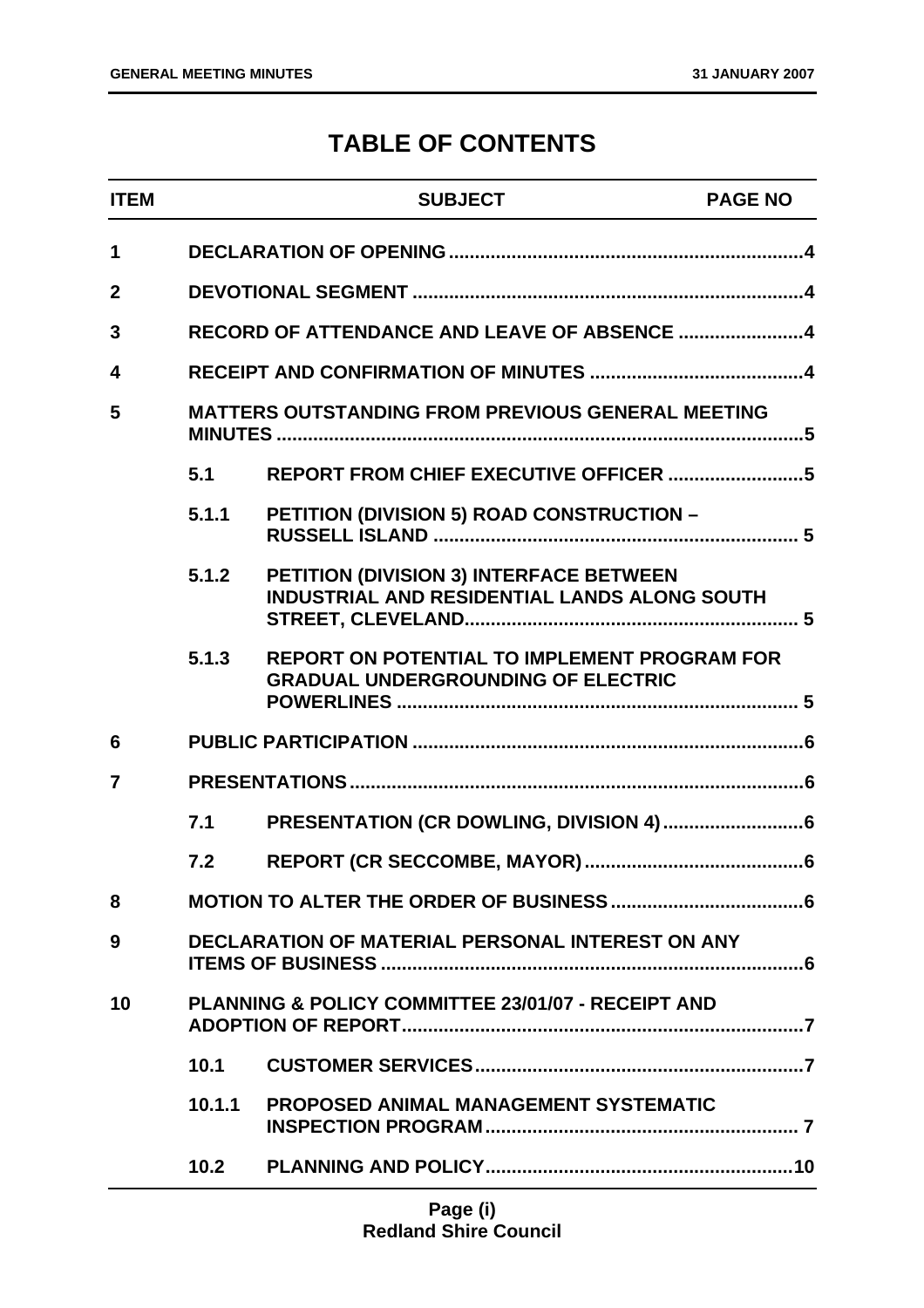|                 | 10.2.1 | PETITION (DIV 3) - UPGRADE OF THORNLANDS ROAD<br>BETWEEN CLIFFORD PERSKE DRIVE AND BAYTHORN         |  |
|-----------------|--------|-----------------------------------------------------------------------------------------------------|--|
|                 | 10.2.2 | REVIEW OF ENVIRONMENTAL ACQUISITION POLICY                                                          |  |
|                 | 10.2.3 | <b>RESEARCH PROJECT INTO BIODIVERSITY-FRIENDLY</b>                                                  |  |
|                 | 10.2.4 | KOALA HABITAT MAPPING - EXPRESSION OF INTEREST. 20                                                  |  |
|                 | 10.2.5 | <b>ENDORSEMENT OF WATERFEST 2007 TO BE</b><br><b>INCORPORATED INTO REDLANDS SPRING FESTIVAL  24</b> |  |
|                 | 10.2.6 | <b>CLEVELAND AQUATIC CENTRE UPGRADE DELEGATED</b>                                                   |  |
|                 | 10.3   |                                                                                                     |  |
|                 | 10.3.1 | <b>VISITOR INFORMATION SERVICES TO REDLAND SHIRE -</b>                                              |  |
|                 | 10.4   |                                                                                                     |  |
| 11              |        | <b>REDLAND WATER AND WASTE COMMITTEE 24/01/07 - RECEIPT</b>                                         |  |
|                 | 11.1   |                                                                                                     |  |
|                 | 11.1.1 | <b>REDLAND WATER &amp; WASTE BUSINESS UNIT REPORT -</b>                                             |  |
|                 |        | 11.1.2 PRESSURE & LEAKAGE MANAGEMENT PROJECT 41                                                     |  |
| 12 <sup>2</sup> |        | <b>FINANCE AND CORPORATE MANAGEMENT COMMITTEE</b>                                                   |  |
|                 | 12.1   |                                                                                                     |  |
|                 | 12.1.1 | <b>FRAUD AND CORRUPTION PREVENTION POLICY AND</b>                                                   |  |
|                 | 12.2   |                                                                                                     |  |
|                 | 12.2.1 | <b>DECEMBER 2006 - MONTHLY FINANCIAL REPORTS 52</b>                                                 |  |
|                 | 12.2.2 | AMENDMENT TO SENIOR MANAGERS' EMPLOYMENT                                                            |  |
|                 | 12.3   |                                                                                                     |  |
|                 |        |                                                                                                     |  |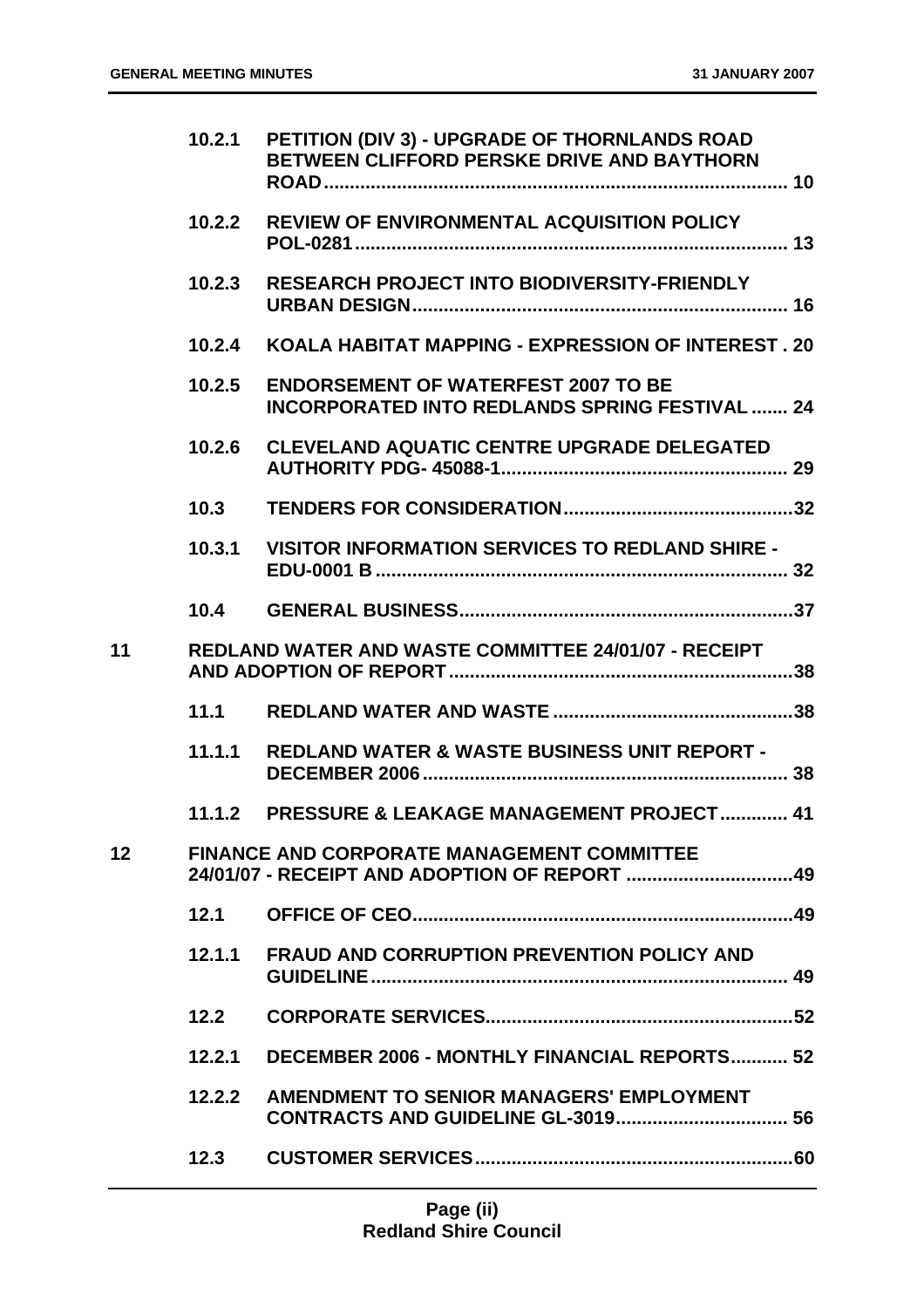|    | 12.3.1 | LOCAL DISASTER MANAGEMENT PLANS 60           |     |
|----|--------|----------------------------------------------|-----|
|    | 12.4   |                                              |     |
|    | 12.4.1 | <b>MONTHLY BALANCED SCORECARD REPORT FOR</b> |     |
|    | 12.5   |                                              |     |
| 13 |        |                                              | .73 |
|    |        |                                              | .73 |
| 14 |        |                                              | .74 |
| 15 |        |                                              | 74  |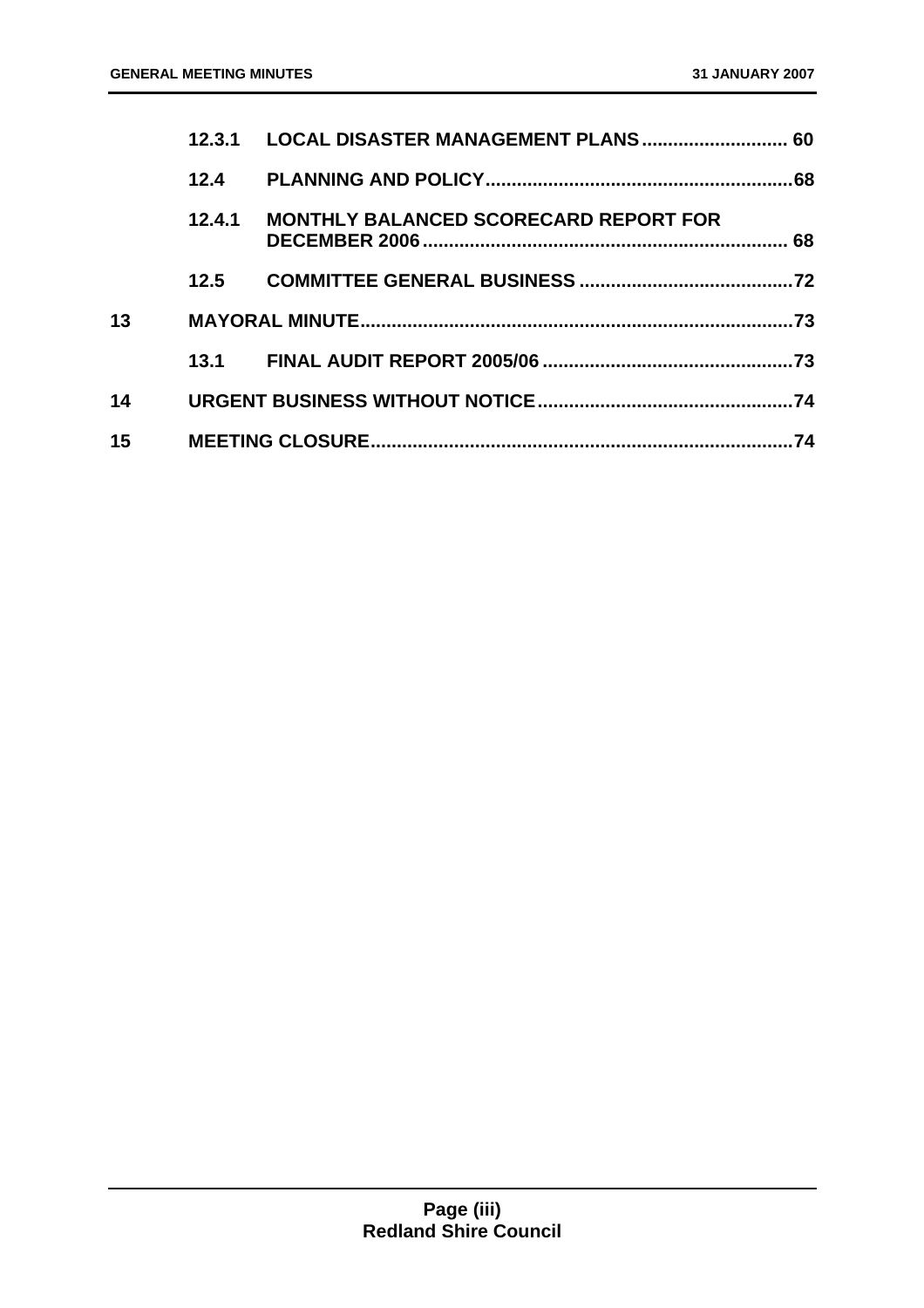#### **1 DECLARATION OF OPENING**

The Mayor declared the meeting open at 4.00pm.

#### **2 DEVOTIONAL SEGMENT**

Pastor Alan Young from the Redlands Ministers' Fellowship led Council in a brief devotional segment.

#### **3 RECORD OF ATTENDANCE AND LEAVE OF ABSENCE**

#### **MEMBERS PRESENT:**

| Cr D H Seccombe | Mayor                                  |
|-----------------|----------------------------------------|
| Cr P J Dowling  | Deputy Mayor and Councillor Division 4 |
| Cr A G Barker   | <b>Councillor Division 1</b>           |
| Cr C B Ogilvie  | <b>Councillor Division 2</b>           |
| Cr D A Henry    | <b>Councillor Division 3</b>           |
| Cr J L Burns    | <b>Councillor Division 5</b>           |
| Cr T Bowler     | <b>Councillor Division 6</b>           |
| Cr M A Elliott  | <b>Councillor Division 7</b>           |
| Cr A R Beard    | <b>Councillor Division 8</b>           |
| Cr K M Williams | <b>Councillor Division 9</b>           |
| Cr H J Murray   | <b>Councillor Division 10</b>          |
|                 |                                        |

#### **EXECUTIVE LEADERSHIP GROUP:**

| Mrs S Rankin   | <b>Chief Executive Officer</b>                  |
|----------------|-------------------------------------------------|
| Mr M Goode     | <b>General Manager Customer Services</b>        |
| Mr R Turner    | <b>General Manager Corporate Services</b>       |
| Mr G Underwood | <b>General Manager Planning and Policy</b>      |
| Mr T Kasper    | Manager Technical Support, representing General |
|                | Manager Redland Water and Waste                 |

#### **MINUTES:**

Mrs T Dunn **Corporate Meetings and Registers Team Leader** 

#### **4 RECEIPT AND CONFIRMATION OF MINUTES**

| Moved by:    | Cr Ogilvie  |
|--------------|-------------|
| Seconded by: | Cr Williams |

That the minutes of the General Meeting of Council held on 20 December 2006 be confirmed.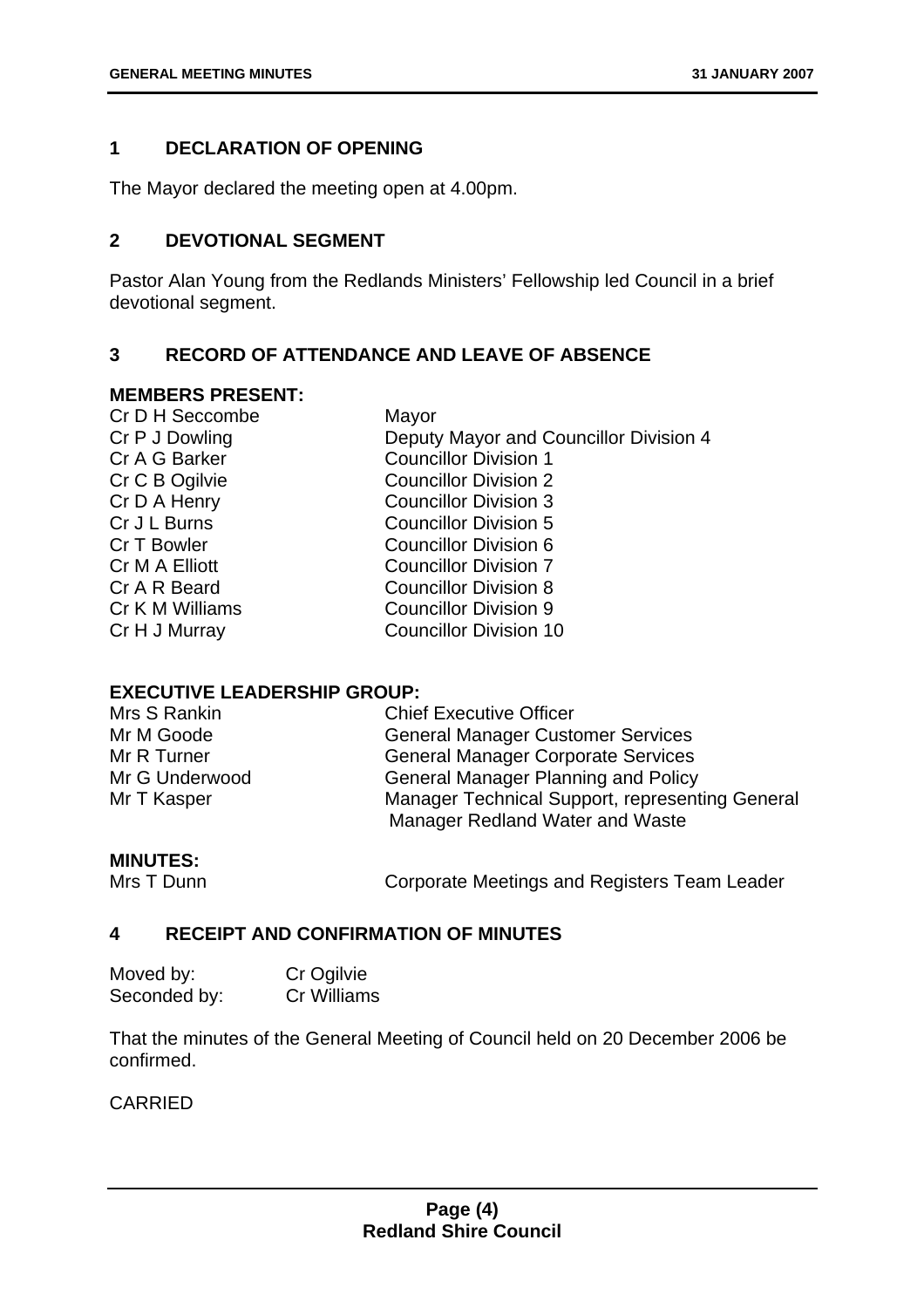#### **5 MATTERS OUTSTANDING FROM PREVIOUS GENERAL MEETING MINUTES**

The Chief Executive Officer presented the following report for noting:

#### **5.1 REPORT FROM CHIEF EXECUTIVE OFFICER**

#### **5.1.1 PETITION (DIVISION 5) ROAD CONSTRUCTION – RUSSELL ISLAND**

At the General Meeting of 29 November 2006, Council resolved that a petition from residents and ratepayers of Redland Shire, living on Flinders Street, Leichhardt Terrace and Naples Drive, Russell Island, requesting that Council construct these roads to the accepted standard that applies on the mainland urban residential areas of this Shire be received and referred to the appropriate Department for a suitable response.

A letter in response to the petition has been sent to the principal petitioner advising that the roads listed are in Council's 10 year capital works program.

#### **5.1.2 PETITION (DIVISION 3) INTERFACE BETWEEN INDUSTRIAL AND RESIDENTIAL LANDS ALONG SOUTH STREET, CLEVELAND**

At the General Meeting of 20 December 2006, Council resolved that the petition requesting Council undertake a master planned upgrade of the interface between industrial and residential lands along South Street, Cleveland, with a view to resolving matters including noise buffering, visual amenity, vehicular/motorist safety, be received and referred to the appropriate area of Council for a report.

A report addressing this petition will be presented to a future Planning and Policy Committee meeting.

#### **5.1.3 REPORT ON POTENTIAL TO IMPLEMENT PROGRAM FOR GRADUAL UNDERGROUNDING OF ELECTRIC POWERLINES**

At the General Meeting of 20 December 2006, Council resolved to initiate discussions with Energex and report back within two months on progress on the potential to implement a program of gradual undergrounding of electric powerlines for the purpose of conservation of urban koala habitat on both public and private lands.

A report will be presented to a future Planning and Policy Committee meeting.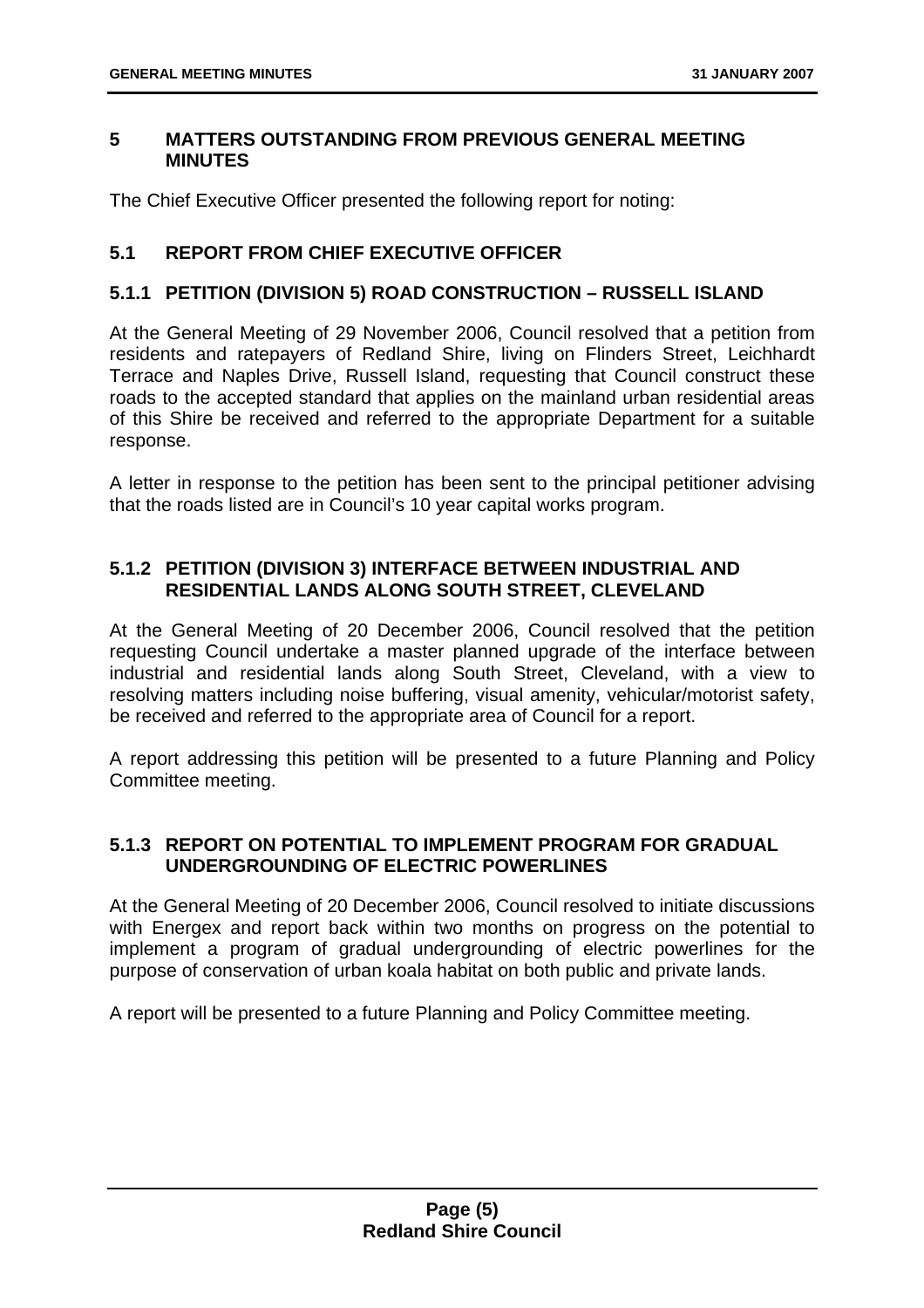#### **6 PUBLIC PARTICIPATION**

#### **MOTION TO ADJOURN MEETING**

| Moved by:    | <b>Cr Dowling</b> |
|--------------|-------------------|
| Seconded by: | <b>Cr Barker</b>  |

That the meeting adjourn for a public participation segment.

#### CARRIED

• Mr Rod Carter of Macleay Island addressed Council koala preservation on North Stradbroke Island.

#### **MOTION TO RESUME MEETING**

| Moved by:    | Cr Henry         |
|--------------|------------------|
| Seconded by: | <b>Cr Barker</b> |

That the proceedings of the meeting resume.

CARRIED

#### **7 PRESENTATIONS**

#### **7.1 PRESENTATION (CR DOWLING, DIVISION 4)**

Cr Dowling presented to Council a trophy and certificate in recognition of Morwong Beach, Coochiemudlo Island being awarded the Keep Australia Beautiful Clean Beach Challenge 2006 'Three Plus Community-Local Government Partnership Award'.

#### **7.2 REPORT (CR SECCOMBE, MAYOR)**

The Mayor reported to Council on the outcomes of a recent extensive Crime and Misconduct Commission investigation into allegations made against him and advised that the CMC had totally cleared him (and the other named) of any wrongdoing.

#### **8 MOTION TO ALTER THE ORDER OF BUSINESS**

Nil.

#### **9 DECLARATION OF MATERIAL PERSONAL INTEREST ON ANY ITEMS OF BUSINESS**

Cr Williams declared a conflict of interest in item 10.2.5.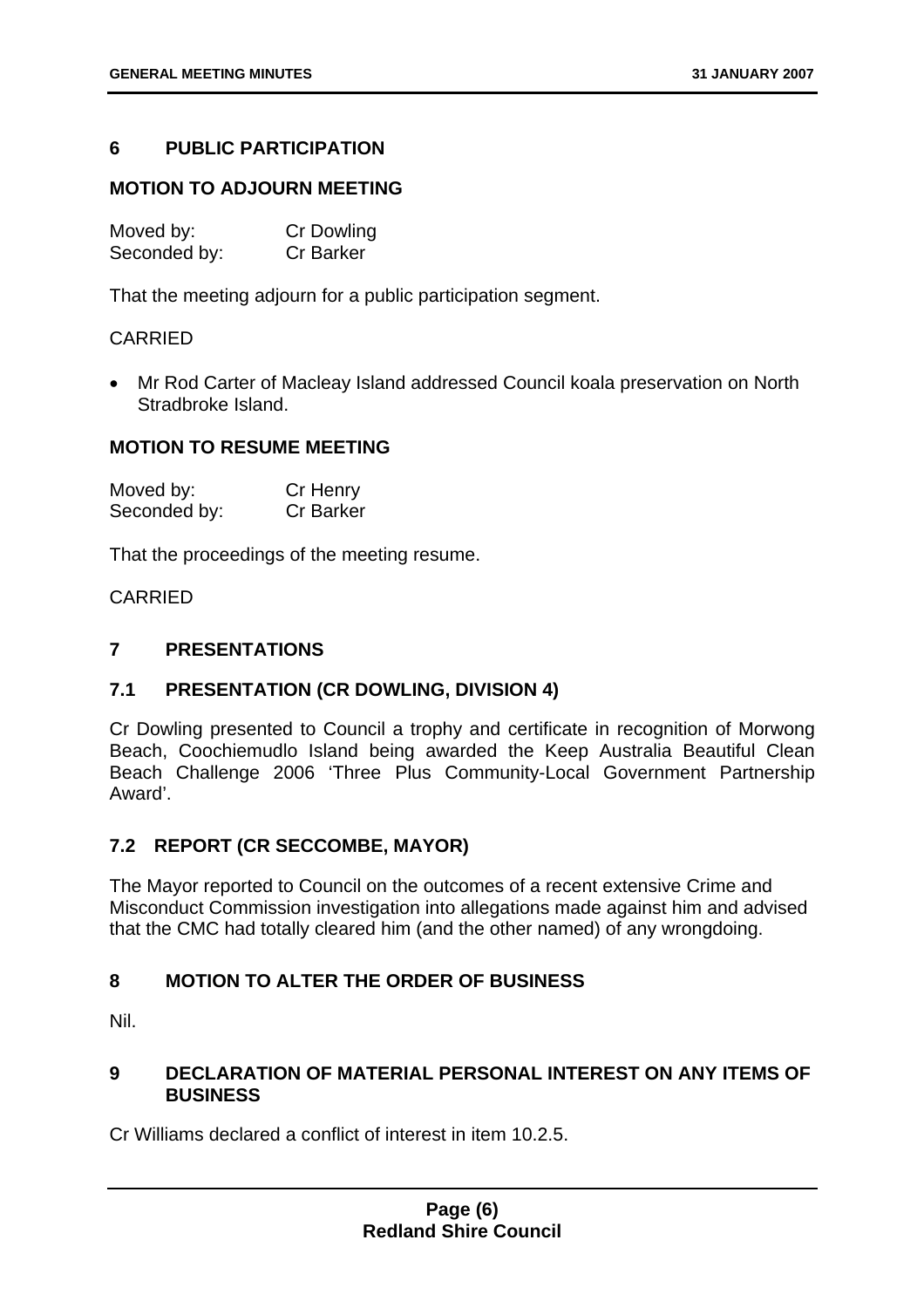#### **10 PLANNING & POLICY COMMITTEE 23/01/07 - RECEIPT AND ADOPTION OF REPORT**

| Moved by:    | Cr Burns |
|--------------|----------|
| Seconded by: | Cr Beard |

That the Planning and Policy Committee Report of 23 January 2007 be received.

**CARRIED** 

#### **10.1 CUSTOMER SERVICES**

#### **10.1.1 PROPOSED ANIMAL MANAGEMENT SYSTEMATIC INSPECTION PROGRAM**

| <b>Dataworks Filename:</b>       | L & E Dog Registration - Systematic Inspection<br>Program |
|----------------------------------|-----------------------------------------------------------|
| <b>Responsible Officer Name:</b> | <b>Tim Donovan</b><br><b>Manager Assessment Services</b>  |
| <b>Author Name:</b>              | <b>Gary Kirby</b><br><b>Compliance Services Manager</b>   |

#### **EXECUTIVE SUMMARY**

Section 1098 of the *Local Government Act 1993,* requires Council to approve Systematic Inspection Programs.

*"A Local Government may by resolution approve a program (an "approved inspection program") under which authorised persons may enter placed to monitor compliance with a Local Government Act or an aspect of a Local Government Act".* 

Council conducts Systematic Inspection Programs (surveys) to enforce the provisions of Local Law 2 (Keeping and Control of Animals).

#### **PURPOSE**

In accordance with Section 1098 of the *Local Government Act 1993,* the purpose of this report is to seek Council approval to perform a dog registration Systematic Inspection Program from 1 March 2007 to 31 May 2007 inclusive.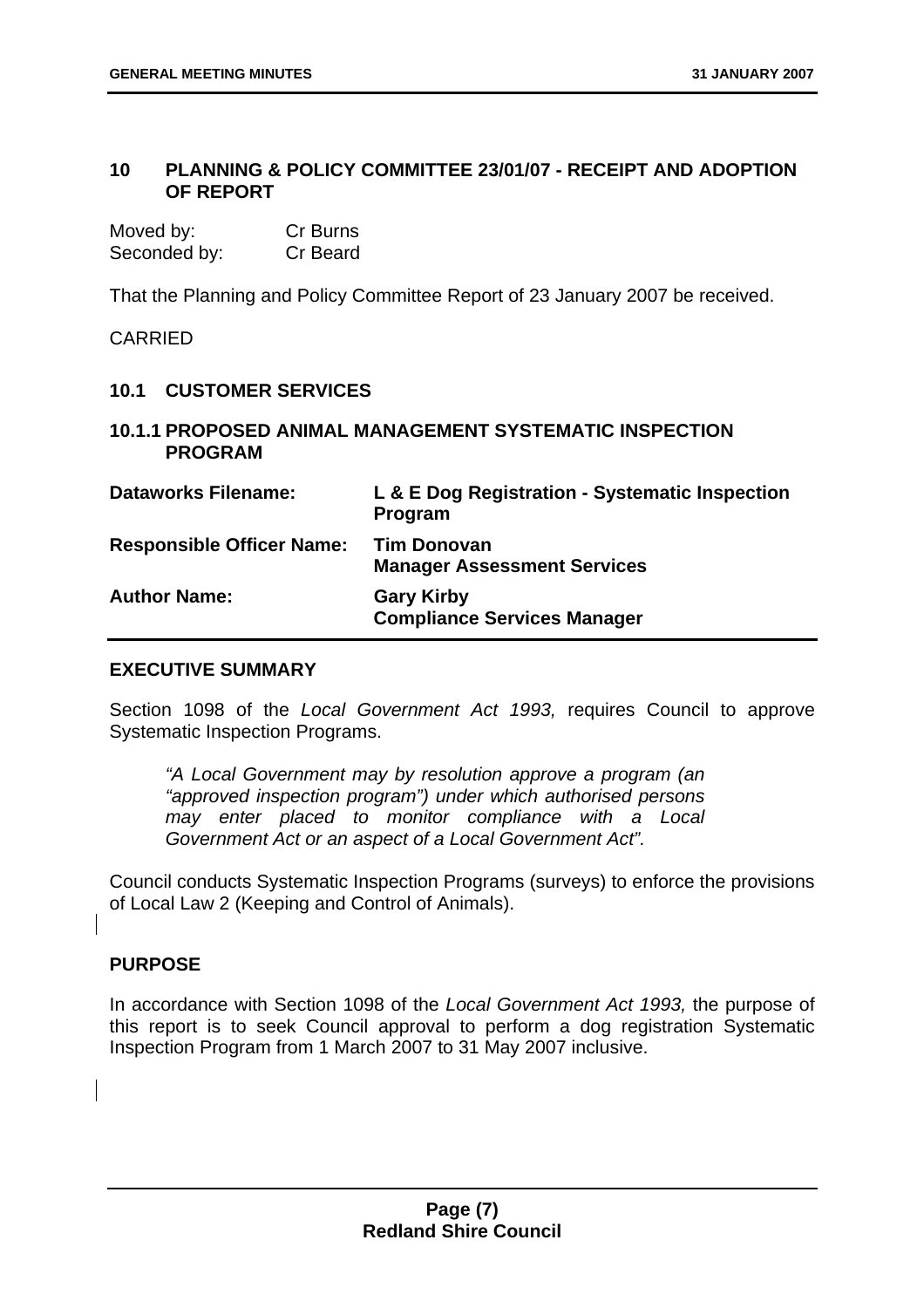#### **BACKGROUND**

Local Law 2 (Keeping and Control of Animals), require all dog owners to register their dogs with Council.

In order to determine the accuracy of records, obtain new registrations and follow up on overdue registrations, a requirement exists for Animal Management to carry out a Systematic Inspection Program of all premises within the Shire. Animal Management Systematic Inspection Programs are performed bi-annually.

#### **ISSUES**

The Systematic Inspection Program, if approved, will commence on 1 March 2007 and continue until 31 May 2007. This program will operate for a period of 3 months. The systematic inspection program will be advertised in a local paper at least 14 days, but no more than 28 days prior to the commencement of the approved inspection program.

The purpose of the systematic inspection program is to verify Council dog registration records, obtain new registrations, obtain payment for out of date dog registrations and to issue penalty infringement notices to dog owners who fail to renew the due registration fee for their dog.

The program will allow Authorised Officers to enter private property within the Redland Shire to gain access to the front door of the dwelling and the surrounding garden areas, and to all business premises by way of normal public access. The program does not authorise access to a building or other structure used for residential purposes. The program will be conducted between 8am – 5pm, Monday to Friday.

Copies of the program providing details of the Systematic Inspection Program will be available at Council Customer Service Centres. Members of the public can obtain a copy of the program at no charge.

#### **RELATIONSHIP TO CORPORATE PLAN**

The recommendation primarily supports Council's Strategic Priority, Health and Wellbeing, to provide services and initiatives which promote community health and safety, and to manage health and safety risks.

ToThe recommendation primarily supports Council's strategic priority to build safe, strong and self reliant communities with access to community services, infrastructure and opportunities for participation in community life. (Check on which one to use)

The recommendation primarily supports Council's strategic priority to enhance personal safety, general health and wellbeing. (Check on which one to use)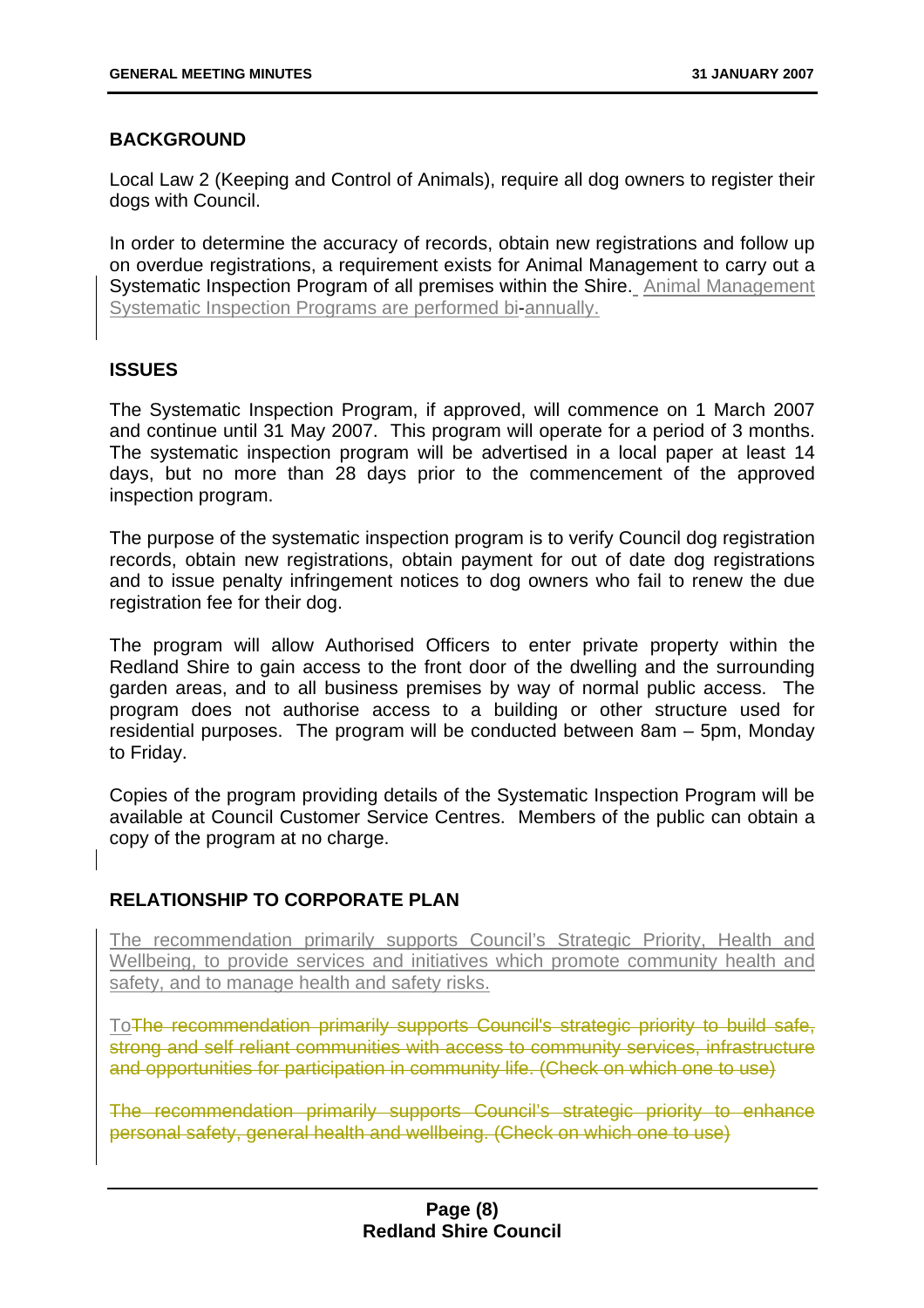In striving to achieve this objective and Council is committed to encourageencouraging responsible dog ownership and the enforcement of all provisions of Local Law 2 (Keeping and Control of Animals)

#### **FINANCIAL IMPLICATIONS**

Authorised Officers employed in this program are employed on a three (3) month contract. The systematic inspection program has been identified within the current 2006/2007 budget. Council would also expect a higher level of annual revenue from increased dog registrations, in addition to better control and management of animals.

Accordingly, it is expected that revenue raised during the program will contribute to salaries identified as the a major cost. Other than minor incidental costs such as vehicles, stationery and minor protective clothing items, no financial implications have been identified.

#### **CONSULTATION**

The proposal to perform the Systematic Inspection Program has involved consultation with Senior Advisor Environmental Health.

#### **OPTIONS**

#### **PREFERRED**

That pursuant to Section 1098 of the *Local Government Act 1993*, Council resolve to approve the Systematic Inspection Program to be conducted from 1 March 2007 to 31 May 2007 inclusive.

#### **ALTERNATIVE**

That Council resolve to act on complaints received only.

#### **OFFICER'S/COMMITTEE RECOMMENDATION/ COUNCIL RESOLUTION**

| Moved by:    | Cr Burns        |
|--------------|-----------------|
| Seconded by: | <b>Cr Beard</b> |

**That, pursuant to Section 1098 of the** *Local Government Act 1993***, Council resolve to approve the Systematic Inspection Program, as detailed in this report, to be conducted from 1 March 2007 to 31 May 2007, inclusive.**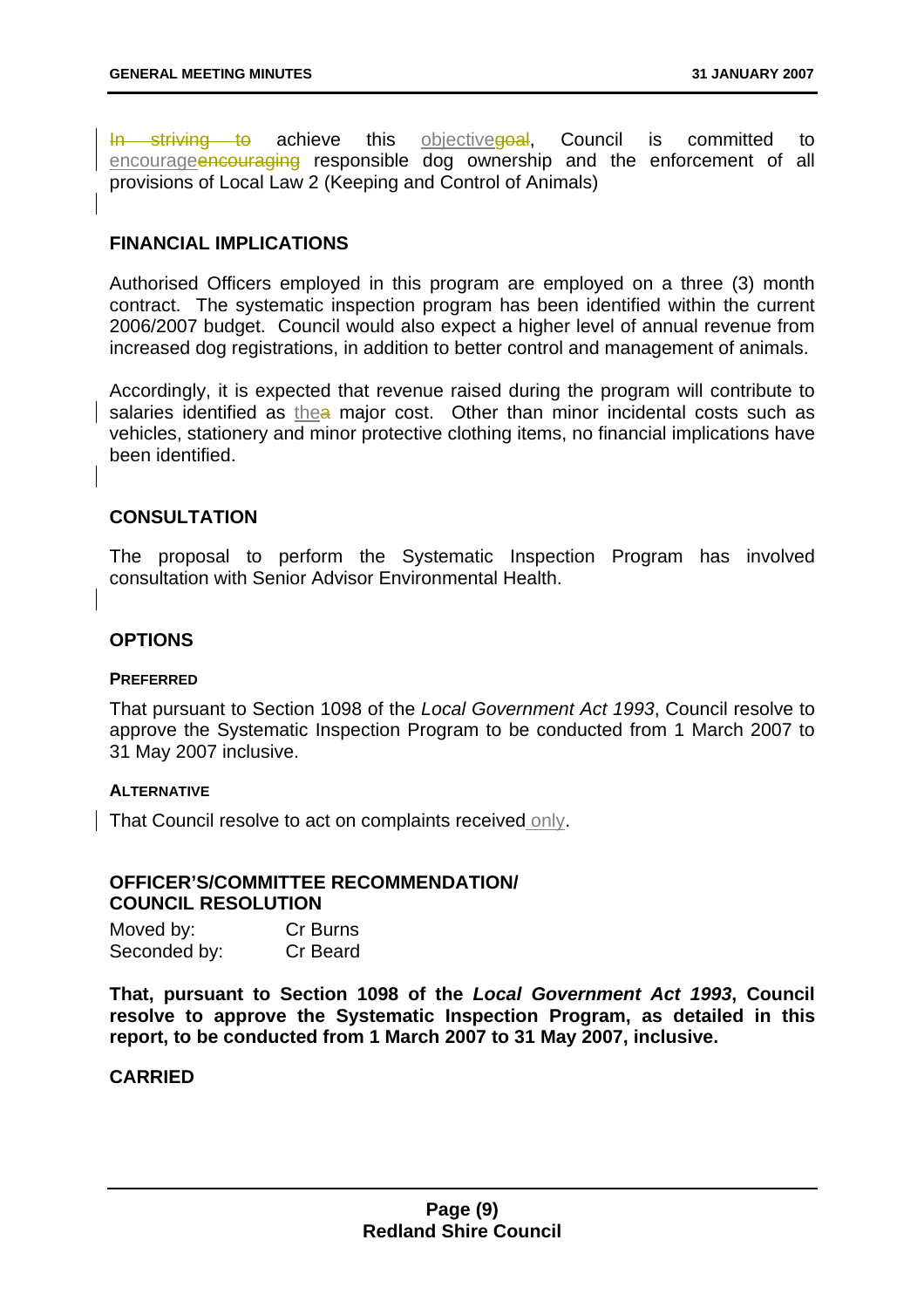#### **10.2 PLANNING AND POLICY**

#### **10.2.1 PETITION (DIV 3) - UPGRADE OF THORNLANDS ROAD BETWEEN CLIFFORD PERSKE DRIVE AND BAYTHORN ROAD**

| <b>Dataworks Filename:</b>       | <b>RTT: Capital Works</b>                                              |
|----------------------------------|------------------------------------------------------------------------|
| <b>Responsible Officer Name:</b> | <b>David Elliott</b><br><b>Manager Infrastructure Planning</b>         |
| <b>Author Name:</b>              | <b>Len Purdie</b><br><b>Senior Advisor Capital Project Programming</b> |

#### **EXECUTIVE SUMMARY**

At the General Meeting on 27 September 2006, a petition was presented regarding the flooding of Thornlands Road between Clifford Perske Drive and Baythorn Road, Thornlands.

The petitioners are concerned that Thornlands Road has flooded on a number of occasions. They believe it is unreasonable to wait until 2009-10 when works are programmed to upgrade Thornlands Road.

This report recommends that the upgrading of Thornlands Road be brought forward to be built in the 2007-08 works program.

#### **PURPOSE**

To respond to a petition received from local residents regarding flooding of Thornlands Road.

#### **BACKGROUND**

Council has an infrastructure charge for the East Thornlands area to fund various road works. This includes a roundabout at the intersection of Baythorn Drive and Thornlands Road and associated culvert upgrades that would resolve the flooding problem. The works have been estimated to cost \$700,000 (2007) and programmed for 2009-10. The road upgrade for Thornlands Road will improve flood immunity to the correct Q50 standard.

Thornlands Road between Clifford Perske Drive and Baythorn Road, Thornlands has recently flooded on a number of occasions.

#### **ISSUES**

The petition requests that Council upgrade Thornlands Road earlier than the programmed time of 2009-10 because of flooding occurring between Clifford Perske Drive and Baythorn Road.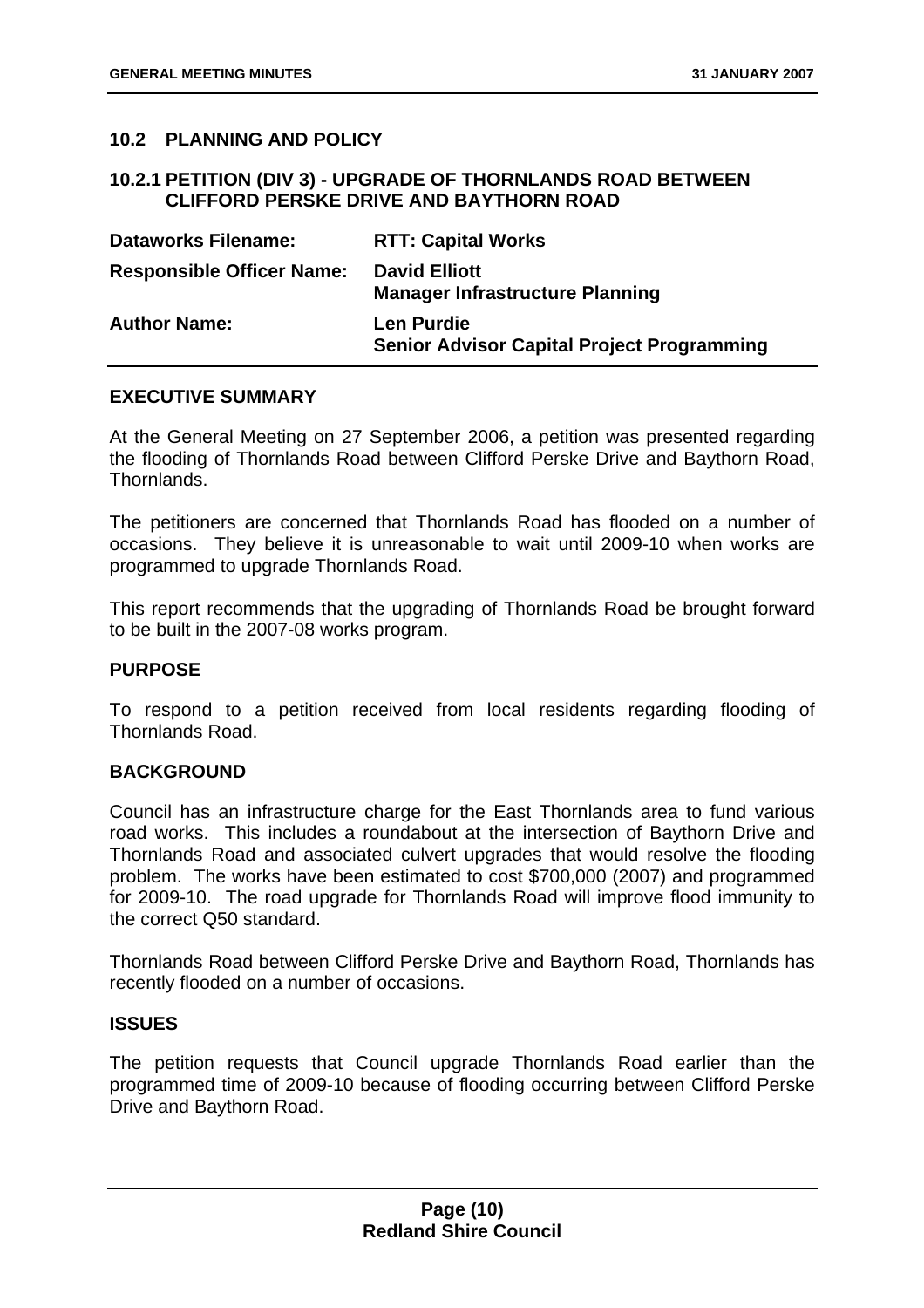Council has been collecting infrastructure charges for the East Thornlands area for various roadworks that include a roundabout at Baythorn Drive and Thornlands Road and associated culvert upgrade. The works are estimated to cost \$700,000 and there are now sufficient funds collected through the charge to complete the works.

#### **RELATIONSHIP TO CORPORATE PLAN**

The recommendation primarily supports Council's strategic priority to provide and maintain water, waste services, roads, drainage and support the provision of transport and waterways infrastructure.

#### **FINANCIAL IMPLICATIONS**

There are no financial implications to Council's Capital Budget, as the funds have been collected through the infrastructure charge.

#### **PLANNING SCHEME IMPLICATIONS**

There are no implications to the Redlands Planning Scheme.

#### **CONSULTATION**

The Divisional Councillor, Cr Debra Henry, has been consulted regarding the recommendation in this report.

#### **OPTIONS**

#### **PREFERRED**

That Council resolve as follows:

- 1. To bring forward the construction of a roundabout and associated culvert works at the intersection of Baythorn and Thornlands Roads, Thornlands from the 2009-10 Capital works program to the 2007-08 Capital Works Program; and
- 2. That the petitioners be advised of Council's resolution in the matter.

#### **ALTERNATIVE**

That Council resolve as follows:

- 1. That the roundabout at the intersection of Baythorn and Thornlands Roads, Thornlands and associated culverts remain as scheduled in the Capital Works Program for 2009-10; and
- 2. That the petitioners be advised of Council's resolution in the matter.

#### **OFFICER'S RECOMMENDATION**

That Council resolve as follows: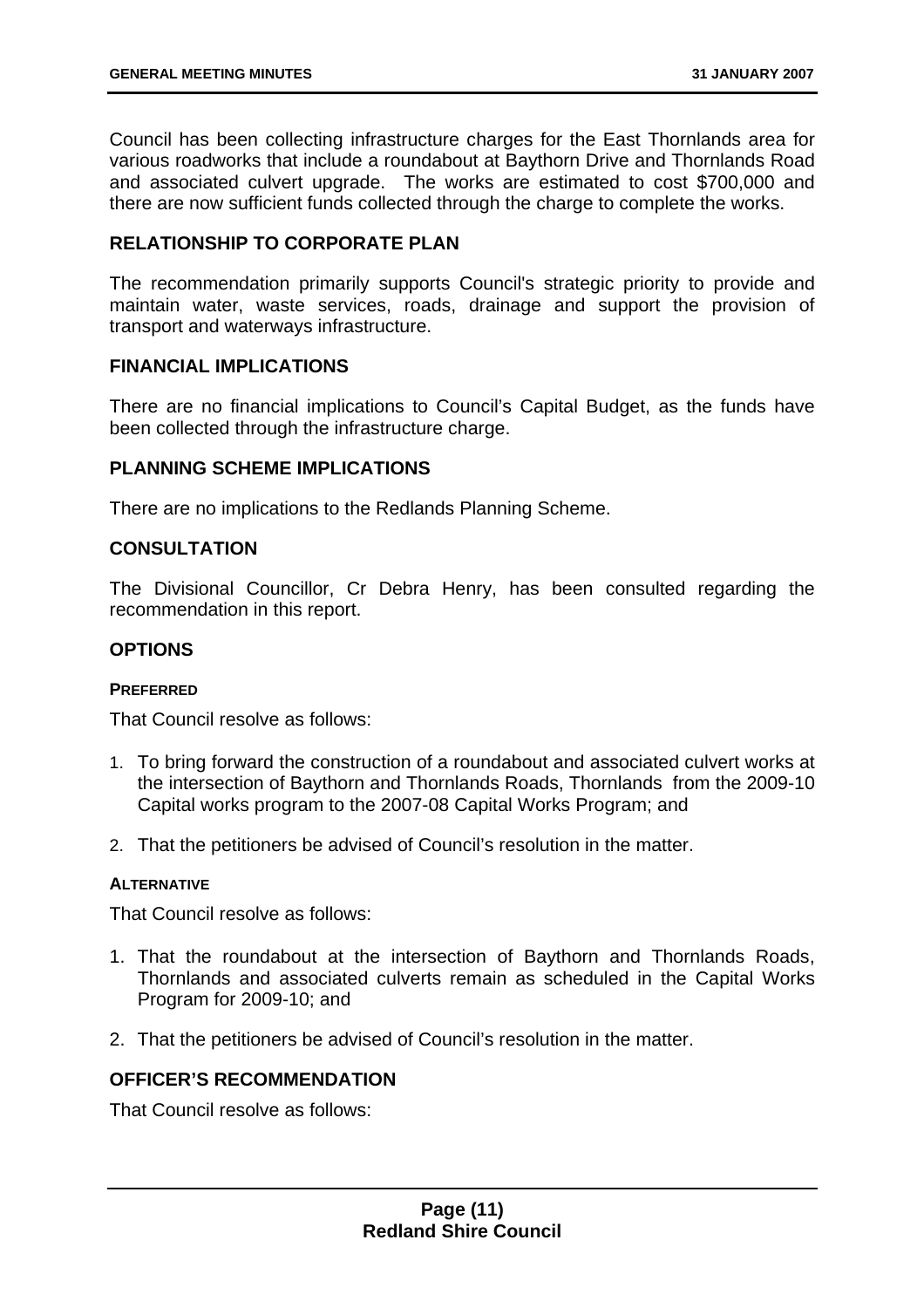- 1. To bring forward the construction of a roundabout and associated culvert works at the intersection of Baythorn and Thornlands Road, Thornlands, from the 2009-10 Capital Works Program to the 2007-08 Capital Works Program; and
- 2. That the petitioners be advised of Council's resolution in the matter.

#### **COMMITTEE DISCUSSION**

It was agreed that the words "*subject to budget approval"* was required to be included in recommendation number 1.

#### **COMMITTEE RECOMMENDATION**

That Council resolve as follows:

- 1. To bring forward the construction of a roundabout and associated culvert works at the intersection of Baythorn and Thornlands Road, Thornlands, from the 2009-10 Capital Works Program to the 2007-08 Capital Works Program subject to budget approval; and
- 2. That the petitioners be advised of Council's resolution in the matter.

#### **COUNCIL RESOLUTION**

| Moved by:    | Cr Burns |
|--------------|----------|
| Seconded by: | Cr Henry |

**That Council resolve as follows:** 

- **1. To bring forward the construction of a roundabout and associated culvert works at the intersection of Baythorn and Thornlands Road, Thornlands, from the 2009-10 Capital Works Program to the 2007-08 Capital Works Program subject to budget approval; and that it be noted that there will be sufficient funds collected through the infrastructure charges for these works, and not as incorrectly stated in the report that "***there are now sufficient funds collected***";**
- **2. That the petitioners be advised of Council's resolution in this matter.**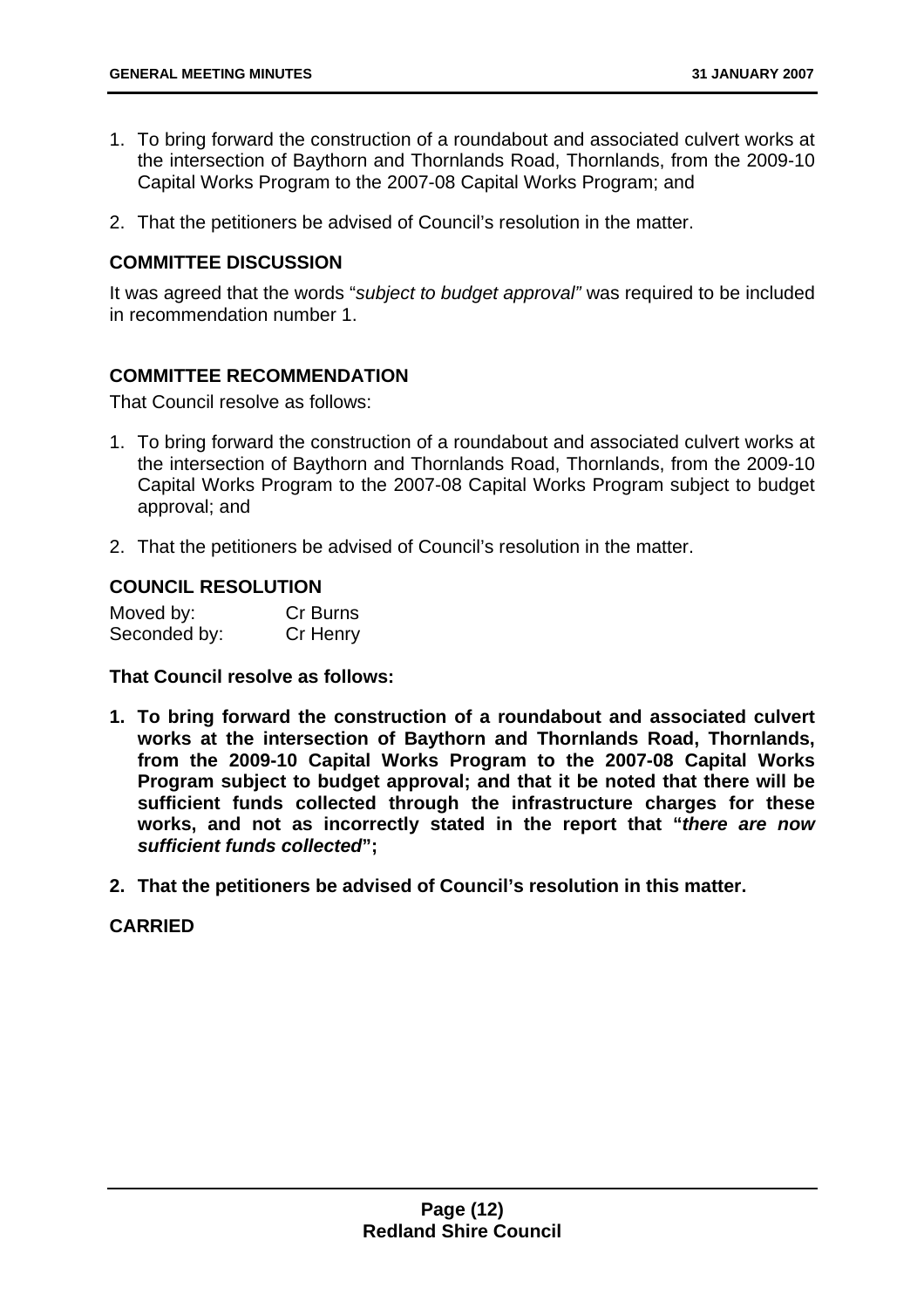#### **10.2.2 REVIEW OF ENVIRONMENTAL ACQUISITION POLICY POL-0281**

| <b>Dataworks Filename:</b>       | <b>EM Policy - Environmental Charge Acquisition</b><br><b>Policy</b>                                                |
|----------------------------------|---------------------------------------------------------------------------------------------------------------------|
| <b>Attachments:</b>              | <b>Existing Policy (POL-0281)</b><br><b>Proposed New Environment Charge Acquisition</b><br><b>Policy (POL-3057)</b> |
| <b>Responsible Officer Name:</b> | <b>Gary Photinos</b><br><b>Manager Environmental Management</b>                                                     |
| <b>Author Name:</b>              | <b>Richard Collins</b><br><b>Advisor - Habitat Protection</b>                                                       |

#### **EXECUTIVE SUMMARY**

The Environmental Charge Acquisition Policy POL-281 has been reviewed in accordance with Council's process of policy review. The policy describes how money raised under the Environmental Separate Charge is to be spent for conservation purposes.

The review process has highlighted the need to make a small number of minor changes to the document which reflects the adoption of the new Corporate Plan and the formalising of the current ongoing practice of spending a portion of the money on management activities.

#### **PURPOSE**

To recommend minor changes to the Environmental Charge Acquisition Policy POL-281 in accordance with the policy review process.

#### **BACKGROUND**

Section 972 of the Local Government Act 1993 enables a local government to make a separate charge to rate payers. Council makes several of these including the Environment Separate Charge. The Environmental Charge Acquisition Policy then details how the money raised by the Environmental Separate Charge is to be spent.

The first Environmental Charge Policy was introduced in 1992. This was redrafted 1997 as the Environmental Charge Acquisition Policy which has been subsequently reviewed in 2000 and 2003. The present version of the policy is now due for review.

#### **ISSUES**

The review of the Environmental Charge Acquisition Policy POL-281 has highlighted the need to make a small number of minor changes. These proposed changes reflect the adoption of the new Corporate Plan and the formalising of current practices and are detailed below;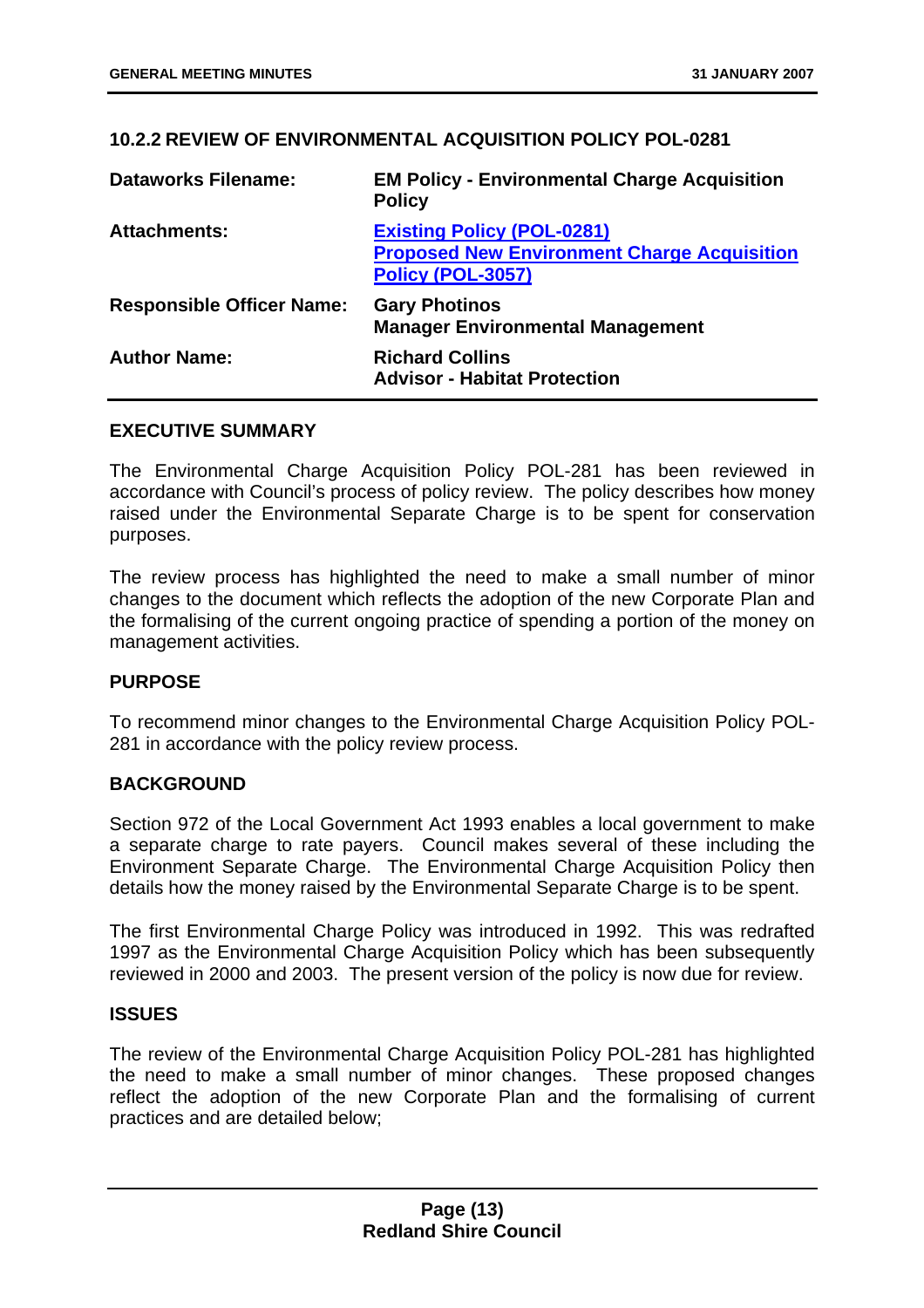- The change of the Policy title to 'Environmental Charge Acquisition & Management Policy 2006' from the 'Environmental Charge Acquisition Policy'.
- This change reflects the ongoing use of some of the money raised under the charge to be used in the management of conservation reserves (see below).
- The Head of Power has been updated to reflect the adoption of the new 'Corporate Plan 2006 – 2010'. This now reads: 'Council's Corporate Plan states the Strategic Priority for the Natural Environment – to ensure the enhancement of biodiversity including koala habitat, bushland, greenspace, waterways, catchments, air and coastal ecosystems in recognition of our unique location on Moreton Bay'.
- The inclusion of a second Policy Objective reflects the ongoing practice of using a portion of the money raised under the Environment Separate Charge for the management of Council conservation reserves. This principle was included in the 1997 version of the Environment Charge Acquisition Policy but was subsequently removed with the expectation that a separate policy for the management of reserves would be drafted. This separate policy did not eventuate but the use of part of the money for management purposes continued. The proposed change to the policy formalises this current practice.
- The proposed second Policy Objective reads: 'To manage environmentally significant land for existing and future generations and to protect the environmental significance of the site in both the short term and the long term'.
- The inclusion of an additional Policy Statement that affirms Council's commitment to the use of funds for conservation management. Policy Statement 6 reads: 'The contribution of funds from the Environmental Charge Acquisition and Management Policy towards the management of the conservation estate'.
- The addition of a Note that describes the apportioning of the Environmental Separate Charge following a resolution at Council's Special Budget Meeting for the Budget 2006 / 2007. This reads: 'as of 30 June 2006, Council's apportioning of the \$70 charge will be;
	- **530 towards acquisition**
	- \$30 towards management
	- **510** spent according to developed plans for conservation areas, especially creeks and waterways.

#### **RELATIONSHIP TO CORPORATE PLAN**

The recommendation primarily supports Council's strategic priority to ensure the enhancement of biodiversity including koala habitat, bushland, greenspace, waterways, catchments, air and coastal ecosystems in recognition of our unique location on Moreton Bay.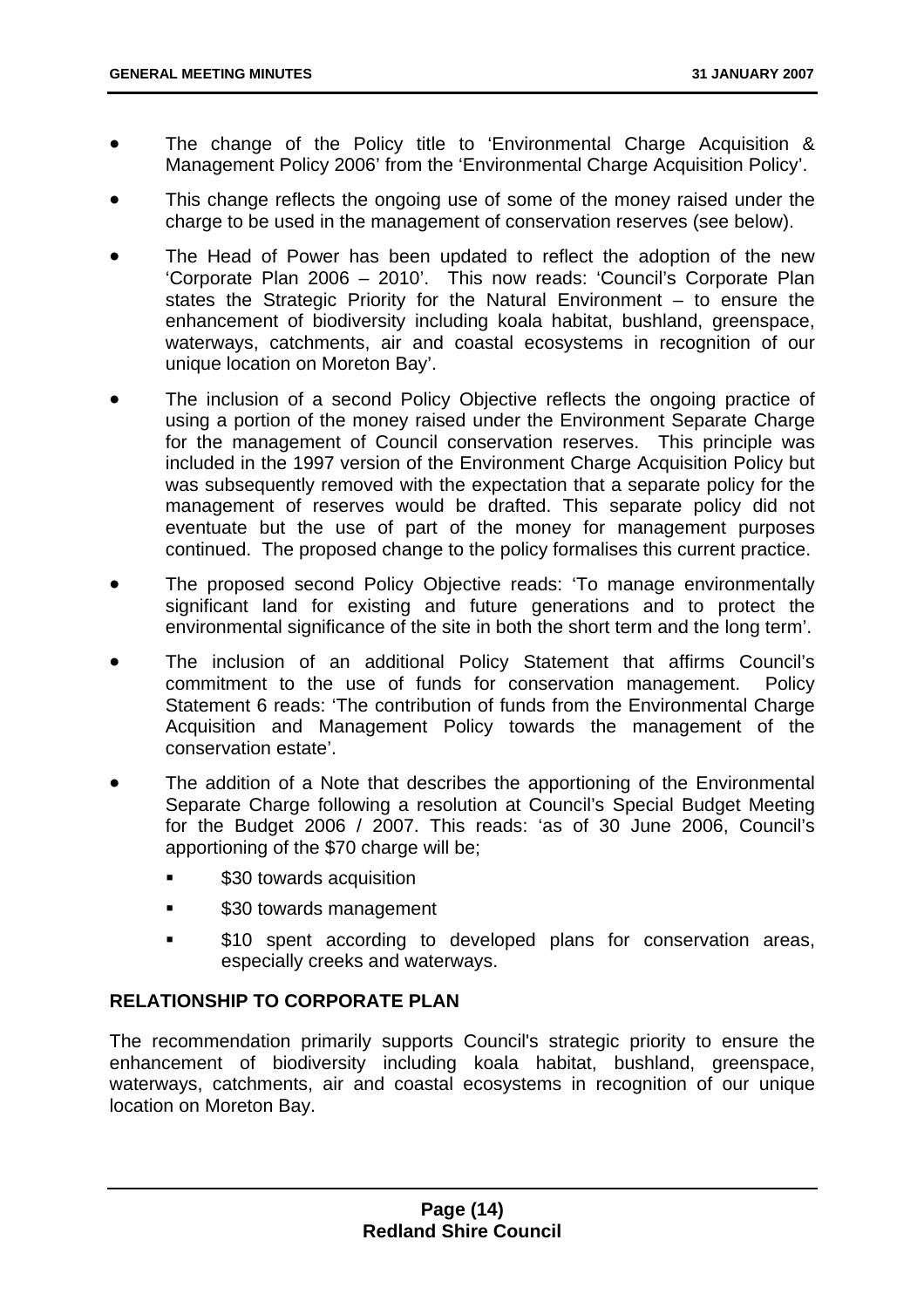#### **FINANCIAL IMPLICATIONS**

The revised and updated policy does not change any existing financial implications. All funds raised by the current Environment Separate Charge are being expended as Council has resolved through its budget meetings. The policy only serves to formalise these arrangements.

#### **CONSULTATION**

Consultation on this review has included the Acting Manager Operations and Maintenance, Planning and Policy Department's Finance Officer. The Land Use Planning Group was consulted and it is considered that the outcome of recommendations in this report will not require any amendments to the Redlands Planning Scheme.

#### **OPTIONS**

#### **PREFERRED**

That Council resolve to:

- 1. Adopt the attached Environmental Charge Acquisition & Management Policy POL-3057; and
- 2. Declare Environmental Charge Acquisition Policy POL-281 obsolete.

#### **ALTERNATIVE**

That Council resolve to defer the adoption of Environmental Charge Acquisition Policy POL-281 pending amendments as directed by Council.

#### **OFFICER'S RECOMMENDATION**

That Council resolve to:

- 1. Adopt the attached Environmental Charge Acquisition & Management Policy POL-3057; and
- 2. Declare Environmental Charge Acquisition Policy POL-281 obsolete.

#### **COMMITTEE RECOMMENDATION/ COUNCIL RESOLUTION**

Moved by: Cr Henry Seconded by: Cr Williams

**That consideration of this matter be deferred to the March 2007 Planning and Policy Committee meeting.**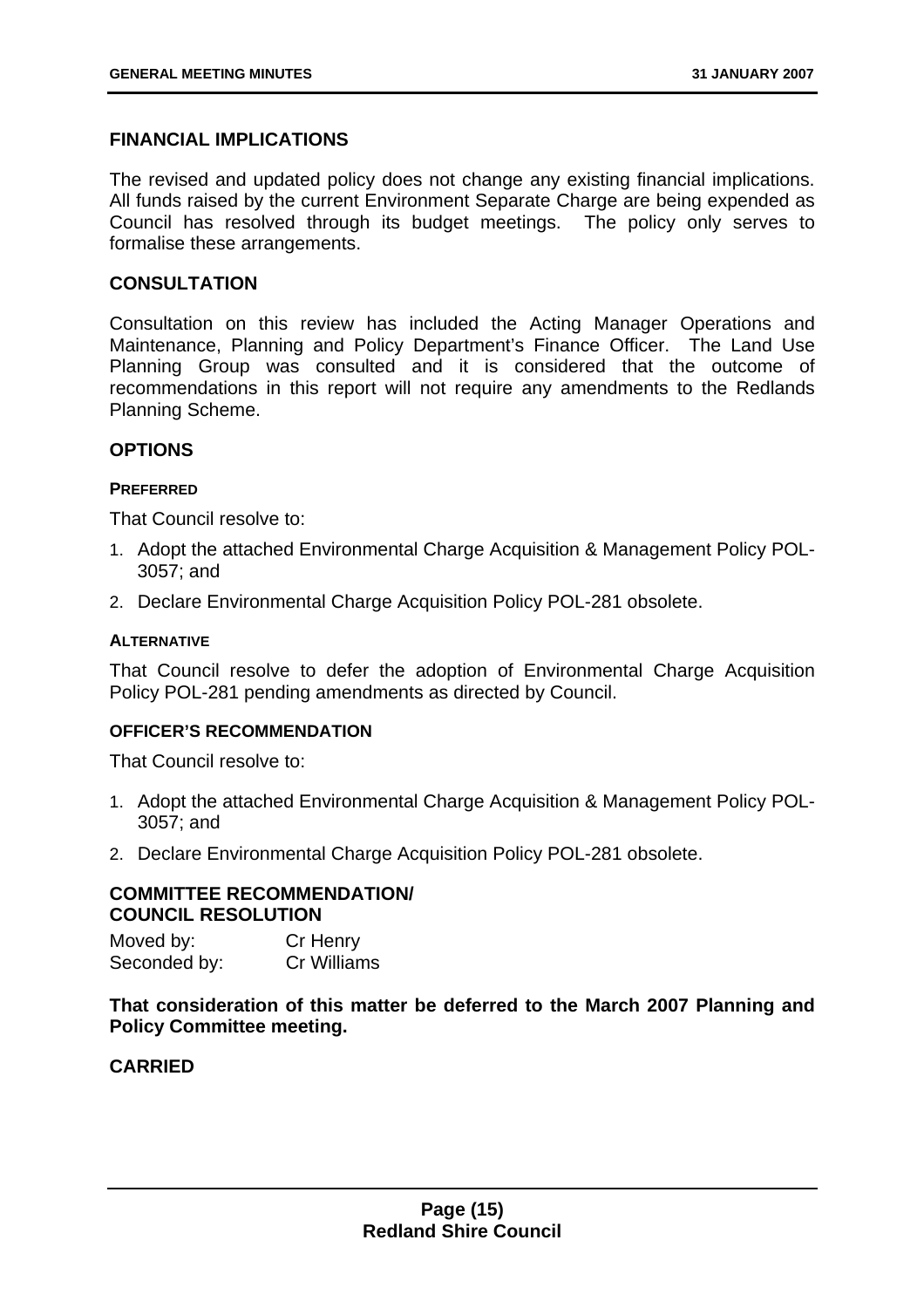#### **10.2.3 RESEARCH PROJECT INTO BIODIVERSITY-FRIENDLY URBAN DESIGN**

| <b>Dataworks Filename:</b>       | <b>EM UQ Partnership PHD Research Project</b>                      |
|----------------------------------|--------------------------------------------------------------------|
| <b>Responsible Officer Name:</b> | <b>Gary Photinos</b><br><b>Manager Environmental Management</b>    |
| <b>Author Name:</b>              | <b>Stuart Fitzsimmons</b><br><b>Advisor, Biodiversity Planning</b> |

#### **EXECUTIVE SUMMARY**

In June 2005, the University of Queensland approached Council to support and contribute to a research project on "conserving native wildlife during urbanisation". With letters of support from Brisbane City Council, Gold Coast City Council, Redland Shire Council and The Urban Development Institute of Australia, University of Queensland applied for an Australian Research Grant from the Federal government and were successful in gaining support and funding of \$270,000 over a three year period.

Since securing the funding from the Federal government, the University has written to request that Council provide a contribution of \$10,000 per annum for the next three years. Only Council, by resolution, can make a commitment beyond the current financial year.

Council has budgeted \$10,000, plus in-kind support of \$15,150 for 2006/07 for the collaborative research project *"Conserving native wildlife during urbanisation: The effectiveness of biodiversity-friendly urban design (BFUD) and construction practises"*. There is no commitment of funding for 2007/08 and 2008/09. This project offers a unique opportunity to assess "green" urban developments within the Redland Shire, and provide valuable information on construction processes that enhance and conserve the Shire's bio-diversity.

#### **PURPOSE**

To request that Council commit to be a collaborative member of the research project *"Conserving native wildlife during urbanisation: The effectiveness of biodiversityfriendly urban design and construction practises"*. This will require a \$10,000 per annum and in-kind contribution of an estimated \$15,150 for the BFUD research project for 2007/08 and 2008/09.

#### **BACKGROUND**

In June 2005, Dr Sean Fitzgibbon (Wildlife Researcher from University of Queensland), approached Council for contribution of three years of funding and inkind support for the project *"Conserving native wildlife during urbanisation: The effectiveness of biodiversity-friendly urban design and construction practises"*. The project is to be undertaken as a 3-year collaborative PhD research project.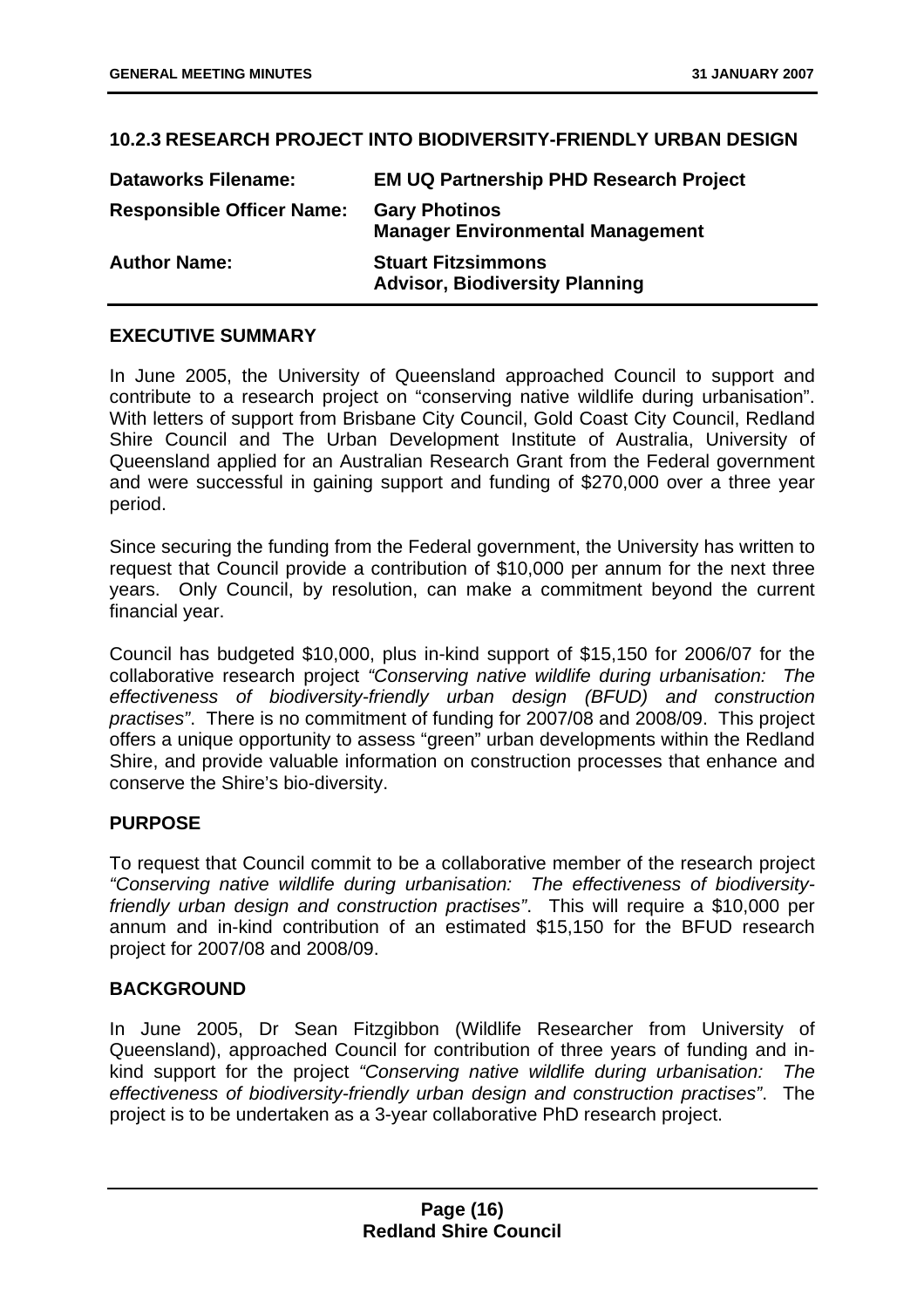In November 2005, Council officers provided preliminary support for the project and budgeted the funding of \$10,000, plus in-kind support (\$15,150) for 2006/07 only.

The project has been awarded an Australian Research Council (ARC) grant under the Federal Government's 'ARC Linkage Program' in July 2006, which is aimed at encouraging collaborative research between universities, industry and government bodies. The grant will provide \$270,000 in funds over the three-year project.

Currently 4 industry/government partners have committed funding over 3 years to the collaborative research project:

- 1. The Urban Development Institute of Australia;
- 2. Brisbane City Council;
- 3. Gold Coast City Council;
- 4. The Environmental Protection Agency, Queensland State Government.

A PhD candidate was appointed to undertake the research project in November 2006.

Project has commenced with discussions occurring with industry and government partners.

#### **ISSUES**

Urban development generally produces many negative impacts on native wildlife and their habitats, often causing localised species extinctions. To reduce these effects, innovative developers are increasingly using biodiversity-friendly urban design and construction practices (BFUDCPs) in green developments.

Examples of BFUDCPs include selective (rather than broad-scale) clearing of native vegetation, landscaping with local native plant species, storm-water detention ponds, and pet covenants. It is assumed that the more a developer utilises such measures the more the urban development will:

- 1. Minimise negative impacts to local flora and fauna (particularly koalas);
- 2. Support nearby nature reserves and corridors; and
- 3. Minimise the loss of ecosystem services.

The extent to which these measures enhance the conservation of biodiversity remains untested and largely unknown. This study will examine the effectiveness of BFUDCPs in sustaining the diversity of native wildlife in urban developments of South-East Queensland - the fastest growing urban region in Australia. The findings will fill a knowledge gap that will greatly benefit the development industry and all levels of government involved in its regulation.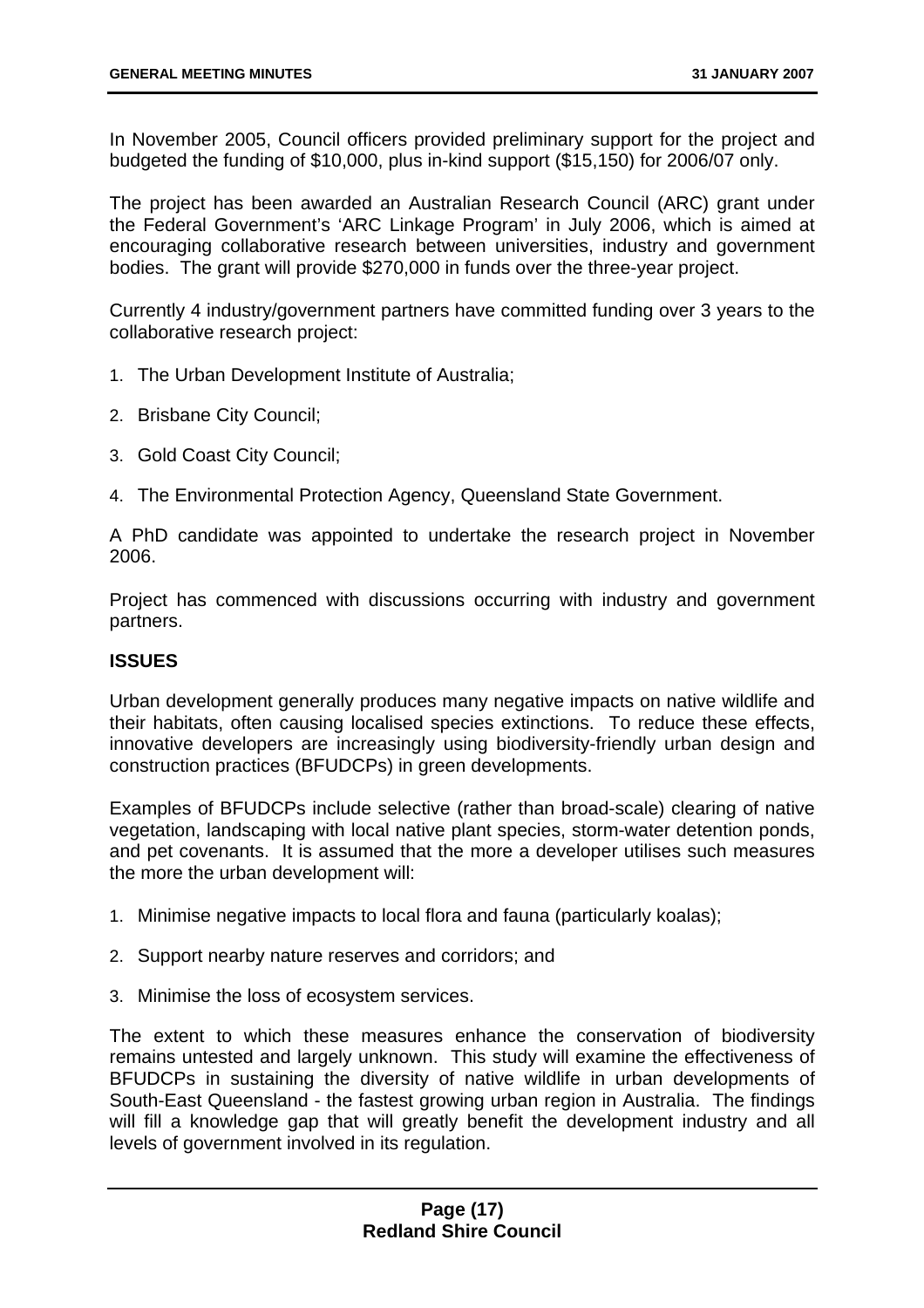The primary aim of this study is to assess the effectiveness of 6 green developments in conserving the major native wildlife groups (vertebrates) within Australia's most rapidly expanding urban region – South East Queensland (SEQ) over the next 3 years. This will involve wildlife surveys of selected developments at various stages of the development (i.e. before, during and after development at each site). This will allow identification of fauna species/groups that are lost as a result of the urban development and at which stage this loss occurs.

While the research will involve surveying for all major vertebrate fauna, it is likely that a focused case-study will also be conducted on the survival of koalas (*Phascolarctos cinereus*) at suitable development sites. Dr S FitzGibbon is currently employed as a koala ecology researcher in the Koala Study Program at the University of Queensland (UQ). The koala case study would likely involve monitoring the response of koalas to urban development, using the latest GPS-collar technology which is currently being trialled through UQ. The koala is a high profile species of extreme importance in the Redland Shire, and we consider that this potential element of the longitudinal monitoring study would be of benefit to Council.

Commitment to this project for 3 years is required to fully assess the value of "green" construction methods, from which conclusions can be incorporated into future Council development strategies. This information will enable Council to provide environmentally friendly urban design, and provide valuable information on important species such as koalas, and waterway ecosystem health. Commitment for only 1 year will not provide meaningful information or conclusions that will be of value to Council.

#### **RELATIONSHIP TO CORPORATE PLAN**

The recommendation primarily supports Council's strategic priority to ensure the enhancement of biodiversity including koala habitat, bushland, greenspace, waterways, catchments, air and coastal ecosystems in recognition of our unique location on Moreton Bay.

#### **FINANCIAL IMPLICATIONS**

Council has currently committed funding (\$10,000) to the first year of the project (2006/07 financial year). Council also committed in-kind contributions from two Council staff members (one at 5% and one at 10% of the annual salary of Habitat Protection Officer) valued at \$15,150 per annum. Further commitment to this project will involve financial contributions of \$10,000 per annum for 2007/08 and 2008/09 from Council, plus in-kind support of \$15,150 per annum.

#### **PLANNING SCHEME IMPLICATIONS**

The Land Use Planning Group was consulted and it is considered that the outcome of recommendations in this report will not require any amendments to the Redlands Planning Scheme.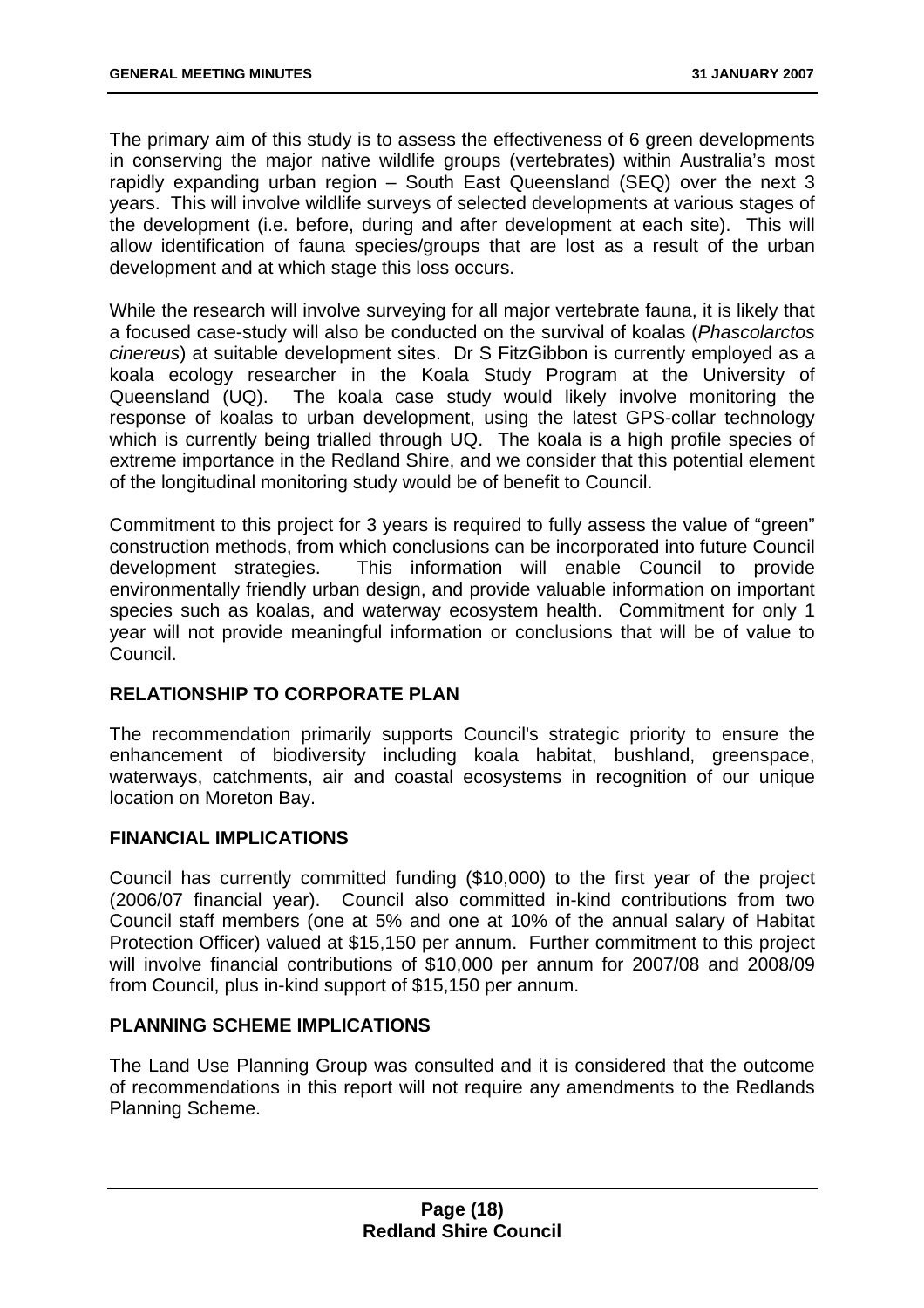#### **CONSULTATION**

Consultation was undertaken with Manager Land Use Planning and the Environmental Education Unit.

#### **OPTIONS**

#### **PREFERRED**

That Council resolve to commit in collaboration with Brisbane City Council, Gold Coast City Council, the Urban Development Institute, and the Environmental Protection Agency to the three year PHD research project titled, "Conserving Native Wildlife during Urbanisation" conducted by the University of Queensland.

#### **ALTERNATIVE**

That Council resolve to withdraw support for the BFUD project prior to commencement of the project.

#### **OFFICER'S/COMMITTEE RECOMMENDATION/ COUNCIL RESOLUTION**

Moved by: Cr Bowler Seconded by: Cr Dowling

**That Council resolve to commit in collaboration with Brisbane City Council, Gold Coast City Council, the Urban Development Institute, and the Environmental Protection Agency, to the three year PHD research project titled,**  *"Conserving Native Wildlife during Urbanisation"* **conducted by the University of Queensland.**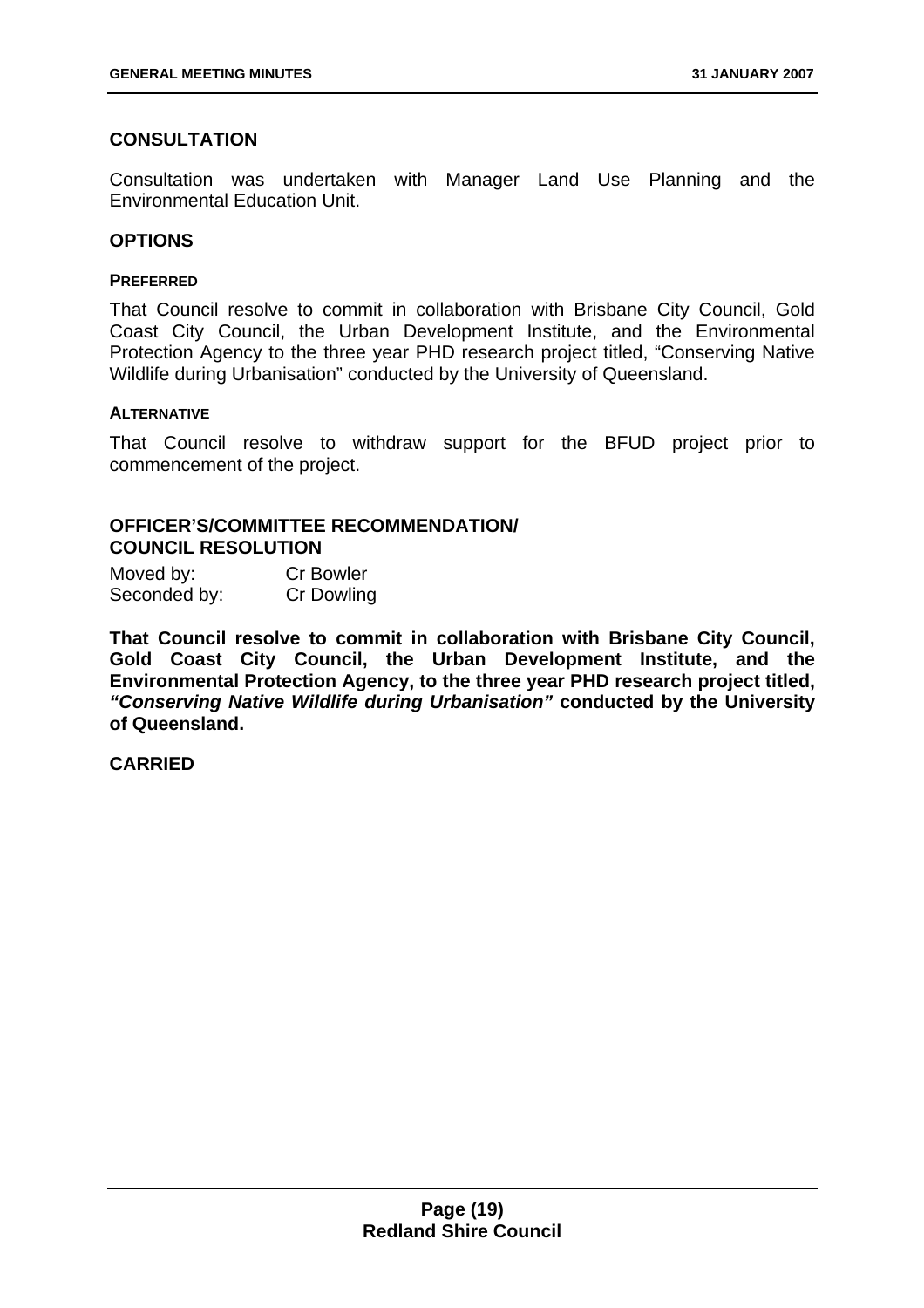#### **10.2.4 KOALA HABITAT MAPPING - EXPRESSION OF INTEREST**

| <b>Dataworks Filename:</b>       | <b>EM Koala Conservation Management Policy &amp;</b><br><b>Strategy</b> |
|----------------------------------|-------------------------------------------------------------------------|
| <b>Responsible Officer Name:</b> | <b>Gary Photinos</b><br><b>Manager Environmental Management</b>         |
| <b>Author Name:</b>              | <b>Dan Carter</b><br><b>Senior Advisor Natural Environment</b>          |

#### **EXECUTIVE SUMMARY**

On the 29 November 2006, a letter was received from Environmental Protection Agency (EPA) in regards to funding opportunity to undertake koala habitat mapping within the shire. Currently within the shire, general population understanding is good with frequent studies having occurred since the 1990's on the mainland. One area that has had very little work on is North Stradbroke Island. Although Council and the community have been aware of a population on the island, no population estimation or habitat mapping work has been carried out.

More recently Consolidated Rutile Limited has been radio collaring koalas and tracking their movements with the University of Queensland to establish general location of the koala population and their use of rehabilitation areas. It is proposed that with the work that CRL has undertaken it is recommended that more koalas are collared outside of lease areas with particular attention to koalas in Amity, Dunwich and Point Lookout areas. This will provide greater understanding of the koala habitat requirements throughout the island and allow for the establishment of transects and timing for population estimates to occur. The cost is estimated at \$150,000 with equal contributions of \$50,000 from EPA, Redland Shire Council and CRL.

#### **PURPOSE**

That Council resolve to submit an expression of interest to the EPA for the habitat mapping of the koala population on North Stradbroke Island in conjunction with University of Queensland and Consolidated Rutile Limited and provide funding and in kind support if successful.

#### **BACKGROUND**

- 29 November 2006, a letter was received by the Manager of Wildlife Conservation Branch of Environmental Protection Agency (EPA) regarding koala habitat mapping and funding opportunity over four years to assist local governments.
- Nature Conservation (koala) Conservation Plan 2006 and Management program 2006-2016 was adopted by State Government.
- December 2006 Council adopted the option of releasing a draft Koala Conservation and Management Policy 2006 to go out for public comment.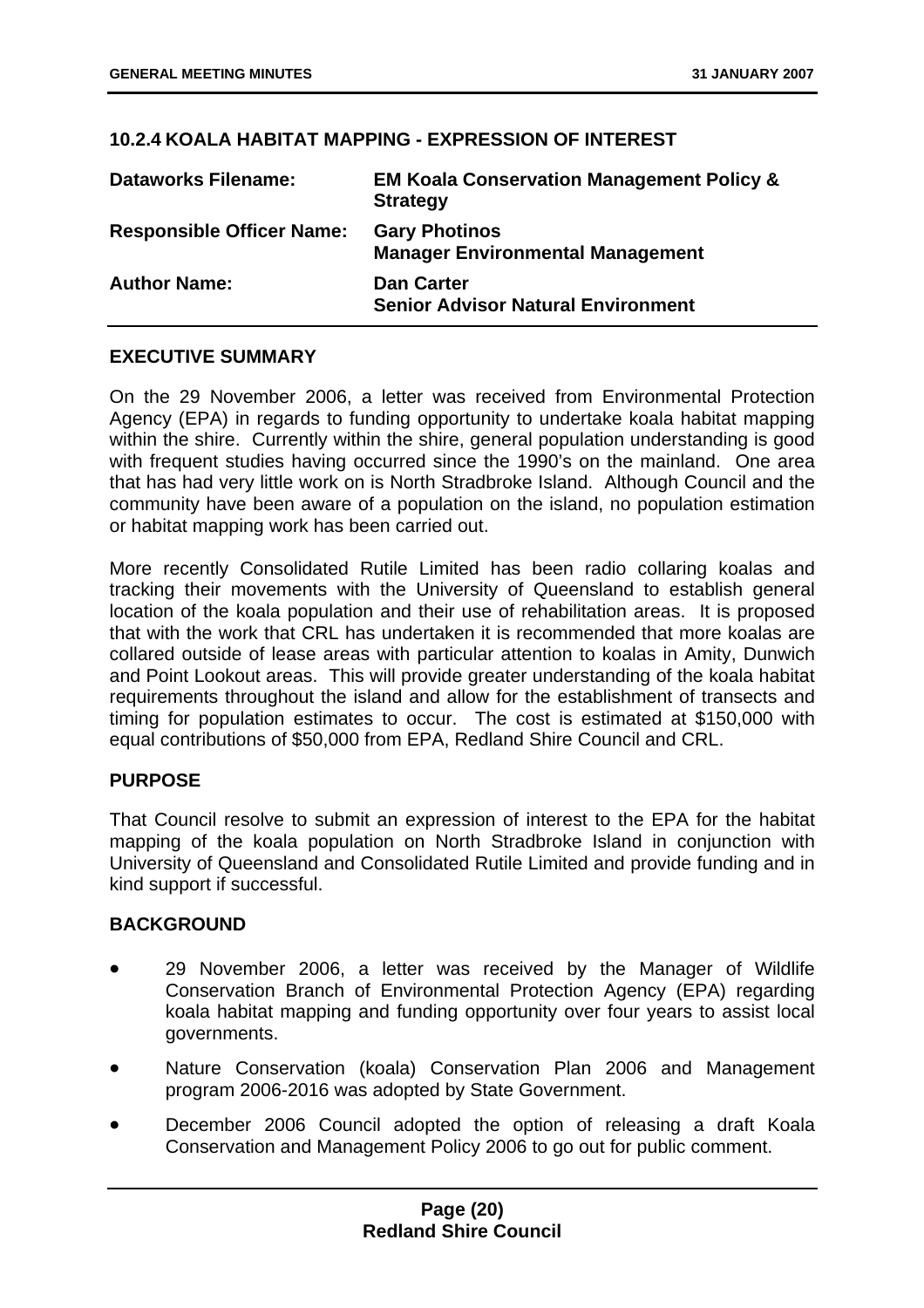- August 2002 Council adopted the Koala Conservation and Management Policy and Strategy.
- In 1997 Koala Coast Policy identified koala conservation areas and other major habitat was created with work undertaken by researchers.
- In 1993 Joint Regional Koala Habitat Project by Dr Lester Pahl was published with the objective of using GIS for mapping koala habitat.

#### **ISSUES**

#### CURRENT KOALA HABITAT MAPPING IN SHIRE

The mainland of Redland Shire has been well mapped with systematic koala surveys occurring at 27 sites throughout the koala coast from 1996 to 2006. This work has been done by David Dique and more recently Deidre DeVillers. This work has been integral in the mapping of the koala coast since 1997.

Council has commenced funding University of Queensland Gatton College for more detailed studies of the koala within the suburban areas of Redlands in recent times. The objective is gaining a better understanding of Redlands urban population with the establishment of replicable methodology of population monitoring and the tracking of koala movement through suburbia. This work will continue over the next two years and will guide Council on the appropriate management of koalas in the suburban environment.

Currently, only limited work has been done on North Stradbroke Island. This work has been done by CRL who has been working with University of Queensland for the last 4 years in radio collaring a number of individuals on the island. At this stage no work has been carried out to establish population estimate, however data collected already provides a clear understanding of the important habitat for koalas on the Island.

#### NORTH STRADBROKE ISLAND KOALA POPULATION

North Stradbroke Island has a koala population that is not well recognised by the wider community. The 2002 koala objective establishes a population estimate for the mainland that fails to include the koala population of North Stradbroke Island. Recent work by CRL has identified koala corridors through and around the townships of Dunwich and Amity Point with some moving into Point Lookout. The western coastline of North Stradbroke Island has been identified as the habitat preference of the koala on the island with some movement through to Brown Lake and other perched lake areas. Further work would clearly identify this movement and any other significant habitat on the island.

It is important that current categorisation of the koala habitat on the Island be done to assist in the appropriate planning and management of the threats facing the koala population on the Island.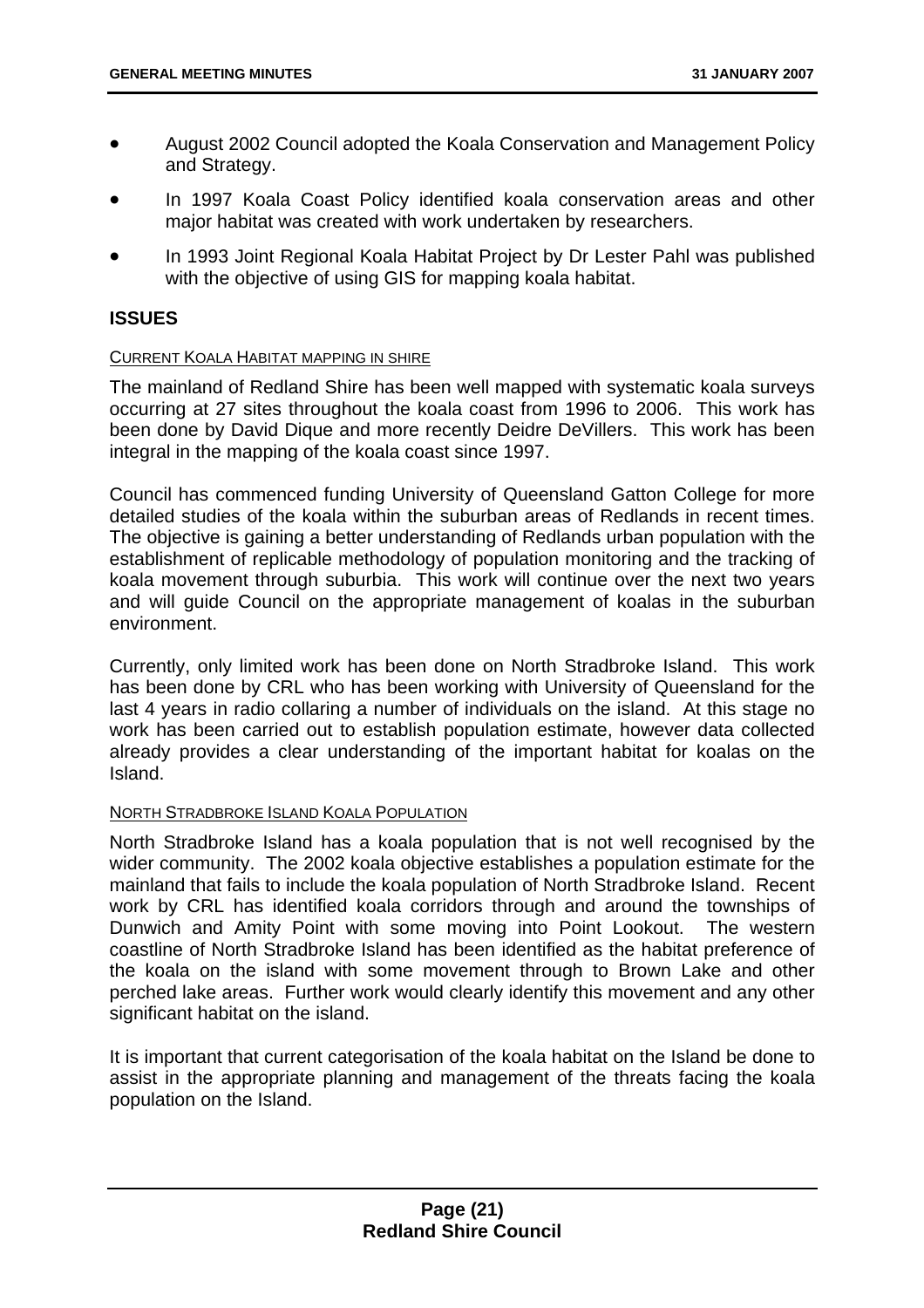#### METHODOLOGY FOR UNDERTAKING POPULATION ESTIMATE

It is intended that the first 12 months an estimated 12 to 15 koalas collared with latest GPS collars, monitoring the movements of these koalas, would provide sufficient information of primary habitat and secondary habitat areas. In particular, attention is needed in regards to koalas found in the Amity, Point Lookout and Dunwich areas.

In undertaking this work, it would provide sufficient information to identify key population estimate transects throughout the island thus ensuring a good reliable population estimate is undertaken in accordance to EPA koala plan requirements.

#### COST OF RESEARCH

Preliminary estimates of cost would be around \$150,000 with this broken into \$50,000 from Redland Shire Council and \$50,000 from EPA. CRL will continue to contribute a current \$50,000 budget allocation provided to koala monitoring. The \$150,000 will see the use of GPS collars, capture, genetic testing, fitting of the collars and tracking of koalas and provision of report of appropriate transect areas. Population transects would be undertaken in future years.

#### CONSOLIDATED RUTILE LIMITED (CRL) CONTRIBUTION TO POPULATION ESTIMATE

CRL for the last 5 years has been radio collaring a number of koalas with the assistance of University of Queensland. This work has provided information on the movement of koalas around the island. The objective of the study was to find out where koalas were living and whether they were visiting the rehabilitation areas.

Current information from CRL shows significant movements in some koalas which move between rehabilitated areas on western coastline through Dunwich, Amity and Point Lookout while others are quite sedentary. Diet analysis has given an understanding of koalas in undisturbed areas having a small restricted diet, while those in the rehabilitated areas had a wide diet range.

CRL has committed to the following in regards to the project of developing a habitat mapping and population estimate for NSI.

- CRL has for the continuation of the tracking and mapping of movements of animals - typically about 8-10 at any one time. This may increase if GPS collars are able to be used. CRL will continue to fund this component.
- Support for surveys outside of lease area with provision of up to 4 persons, two CRL and 2 Koala Trackers (contractors) plus associated equipment and resources for up to 2-3 weeks per year.
- Match RSC surveys with surveys on lease as required.
- Data sharing (tracking data).
- Access to diet analysis data and data from rehabilitated lands studies.
- Joint promotion of project externally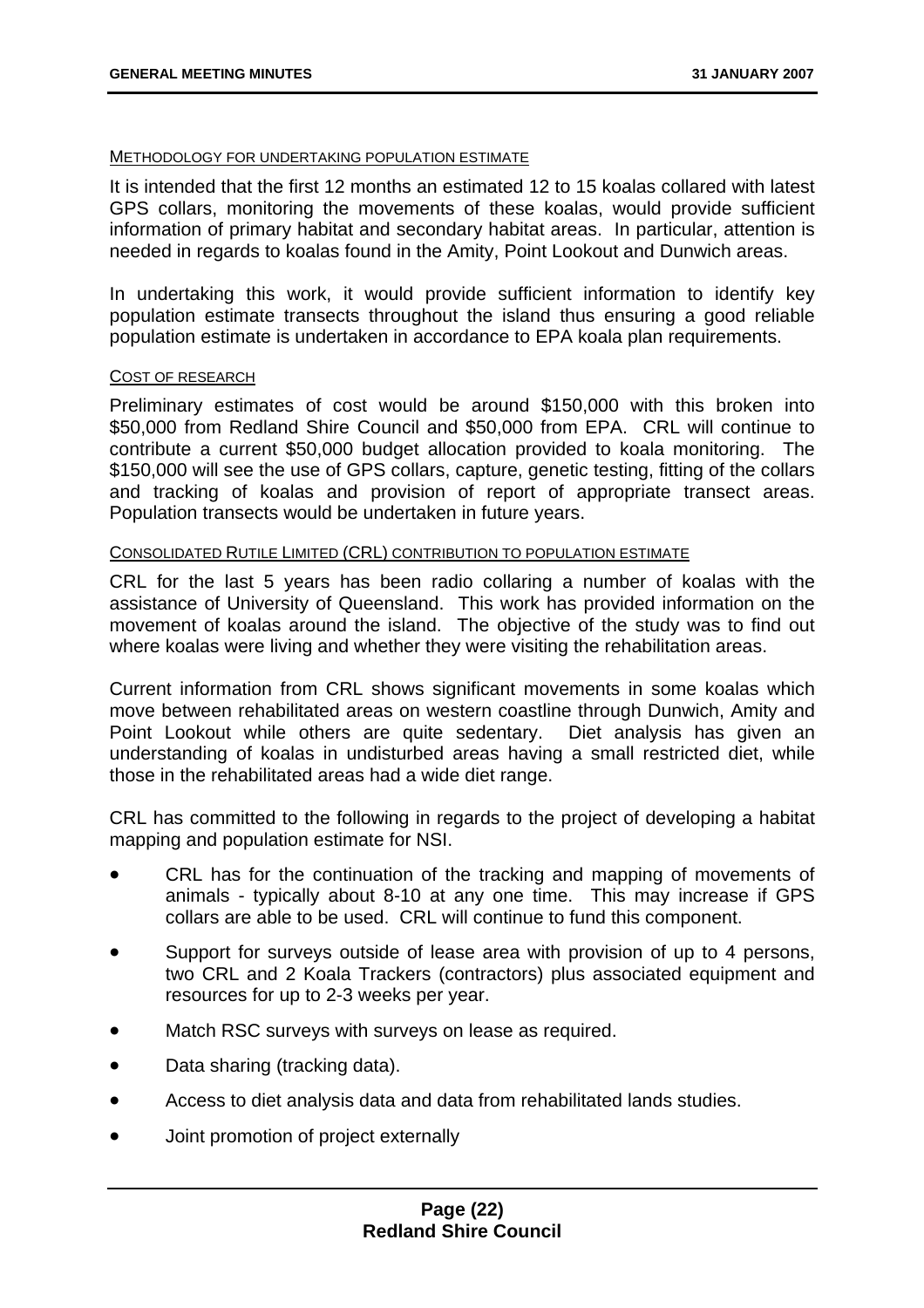#### **RELATIONSHIP TO CORPORATE PLAN**

The recommendation primarily supports Council's strategic priority to ensure the enhancement of biodiversity including koala habitat, bushland, greenspace, waterways, catchments, air and coastal ecosystems in recognition of our unique location on Moreton Bay.

#### **FINANCIAL IMPLICATIONS**

If EPA approves the funding of this project, it is estimated that Council will require a budget allocation of \$50,000 of the total estimated cost of \$150,000. Further budget work will be required if EPA approve the expression of interest into the funding of this work.

#### **PLANNING SCHEME IMPLICATIONS**

The Land Use Planning Group was consulted and it is considered that the outcome of recommendations in this report will result in possible amendments to the Redlands Planning Scheme, such as further koala mapping areas likely to cover parts of North Stradbroke Island.

#### **CONSULTATION**

Consultation has occurred with:

- Land Use Planning;
- University of Queensland;
- Consolidated Rutile Limited.

#### **OPTIONS**

That Council resolve to submit an expression of interest to undertake habitat mapping and population estimates of koalas on North Stradbroke Island.

#### **OFFICER'S/COMMITTEE RECOMMENDATION/ COUNCIL RESOLUTION**

| Moved by:    | Cr Burns |
|--------------|----------|
| Seconded by: | Cr Beard |

**That Council resolve to submit an expression of interest to Environmental Protection Agency to undertake habitat mapping and population estimates of koalas on North Stradbroke Island.**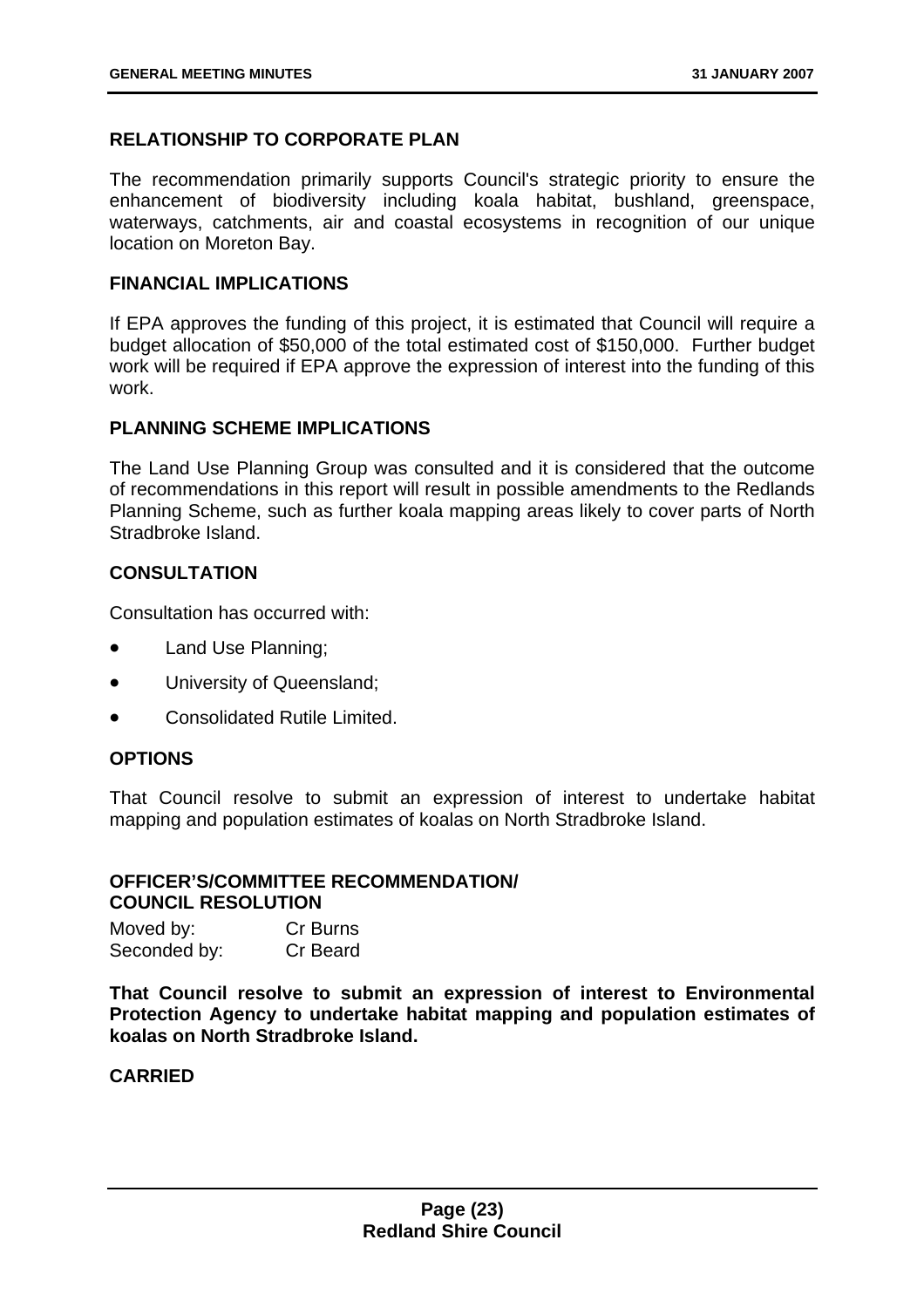#### **10.2.5 ENDORSEMENT OF WATERFEST 2007 TO BE INCORPORATED INTO REDLANDS SPRING FESTIVAL**

| <b>Dataworks Filename:</b>       | <b>EM Operations Waterways</b>                                           |
|----------------------------------|--------------------------------------------------------------------------|
| <b>Responsible Officer Name:</b> | <b>Gary Photinos</b><br><b>Manager Environmental Management</b>          |
| <b>Author Name:</b>              | <b>Warren Mortlock</b><br><b>Senior Adviser Environmental Management</b> |

#### **EXECUTIVE SUMMARY**

The organisers of the Redlands Spring Festival have offered to facilitate a water festival, "WaterFest 2007", within their festival program next year to help promote healthy waterways and Moreton Bay.

A foundation partnership is sought with Council in support of the water festival which involves 'facilitating and developing support for our local schools and community groups to deliver environmental outcomes which will be celebrated at the annual Redlands Spring Festival'.

This is a community-based initiative with exciting possibilities. WaterFest 2007 would be consistent with Council's long term objectives in cultural development and in maintaining and enhancing the health of the waterways in the Shire. WaterFest is also consistent with the community engagement policy to help raise awareness for improving the health of Moreton Bay by better catchment management practices.

#### **PURPOSE**

To brief Council on the relationship between the WaterFest proposal and Council's waterway management agenda and gain Council direction on the potential foundation partnership with "WaterFest 2007".

#### **BACKGROUND**

This proposal has been in development since early 2006, but this is the first occasion it has been before Council.

#### **ISSUES**

#### WATERFEST 2007 PARTNERSHIP PROPOSAL

WaterFest 2007 is to be promoted as the inaugural celebration of achievements in promoting the health of the local waterways. It is to be a celebration incorporating dance, art, music, fashion, drama and film all produced by local school students in partnership with local artists, musicians and dancers.

The festival will provide a venue for displaying of works produced by local school students. It is planned to be a major community gathering at the Redlands Spring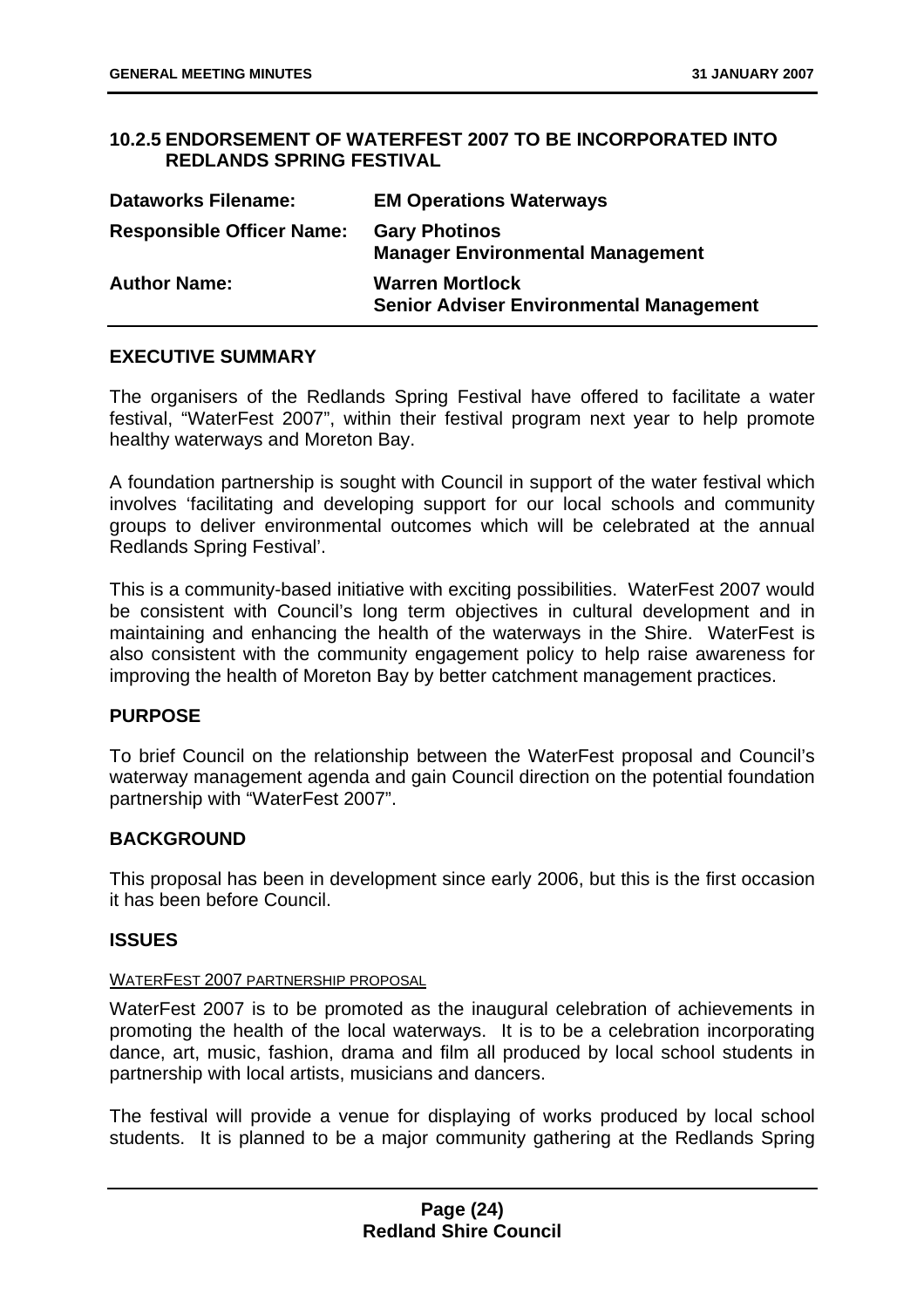Festival in 2007 incorporating the performances and displays which are the culmination of work undertaken during the year.

Correspondence received 21 December 2006 outlines the proposal for a foundation partnership. It is clear from the correspondence that Council is being asked to be a foundation sponsor of this event in 2007 and potentially future years:

*"The Redlands Spring Festival also intends to raise further funds at the festival to assist with riparian revegetation in future years. This is intended to bring focus and ownership to the issue of waterway quality. We request that we could continue this partnership with Council to deliver an accelerated delivery of Council's program of works in this area through community involvement."* 

While a partnership support role is sought from Council, specific requests for Council support included are:

- 1. to provide coordination of local schools and community groups facilitating projects that will demonstrate an environmental outcome (Note: these projects to commence in first term 2007);
- 2. in the two months leading up to the festival, assist schools to develop their project into an item of celebration;
- 3. to provide resources such as those provided by the Environmental Education Unit at Indigiscapes in the past, including water testing kits, native plants, landscaping products, educational resources, waterway mapping;
- 4. to develop a web page that includes general information, links to other Council pages and other relevant sites;
- 5. for Council Officer/s to be involved on the Redlands Spring Festival subcommittee to be established to oversee this element of the event (to ensure that Council's strategic priority and investment in this project are addressed).

#### REDLANDS SPRING FESTIVAL

The Redlands Spring Festival is a well established festival organising group willing to facilitate this festival.

Council already makes a significant contribution to the festival.

Council endorsement or partnership will assist the organising committee attract external grant funding for WaterFest 2007.

#### OFFICER RESPONSE TO THE PROPOSAL

In response, Community and Social Planning Group have pointed to the strong link to the Corporate Plan long term objective of developing a culturally rich, socially cohesive and well informed community. The Oxley Creek Water Festival provides an example of the community benefits that may be anticipated. This biennial festival commenced in 1996 and runs for two weeks with many events organised on each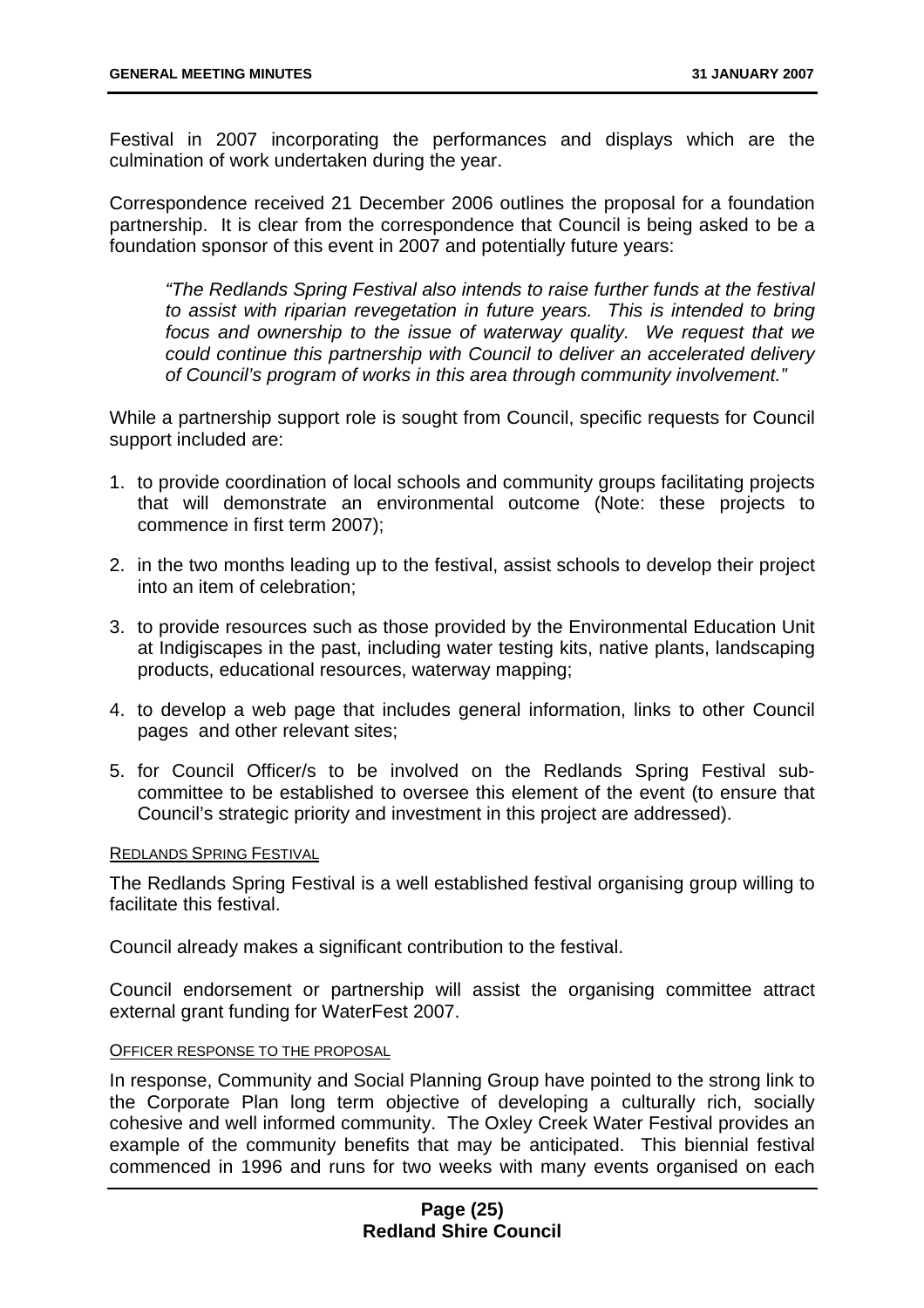day. It has major community and corporate sponsorship and includes activities, walking, music and other events – see www.oxleycreekwaterfestival.org.au

While community consultation was a feature of plan preparation for the Tingalpa, Hilliard and Eprapah Creek Waterway Management Plans, there is not a strong ongoing relationship between Council and the community in these catchments about waterway management. In particular, the wider community is not actively involved in implementing management actions (such as creek clean-up, planting, monitoring or surveillance) under these plans. Council's current environmental extension and education programs do not specifically target waterways. The main community engagement taking place is currently that supported by SEQ Catchments.

Increased involvement of the community in waterway management is an important emerging objective of Council's approach to waterways.

#### SEQ HEALTHY WATERWAYS STRATEGY 2006

Council has committed to a number of management actions under the draft SEQ Healthy Waterways Strategy (2006) developed by the Healthy Waterways Partnership, which relies heavily on community engagement to help change (promote good) behaviours to catchment (waterway) management.

Specifically goal 2 of this strategy states, "*Use a series of events and communication tools to help inform and educate stakeholders on what affects the healthy of South East Queensland waterways and catchments and what can be done to maintain and improve it.*" Examples of actions to achieve this goal are:

- Creating and implementing a marketing and communication strategy;
- Coordinated implementation of promotional activities around an 'environmental calendar of events';
- Implementing catchment-specific communication and awareness actions.

The aim of the above strategies is to promote and maximise the effectiveness of Council's community involvement, education and awareness activities to achieve improved waterway health, water quality, and stormwater quality entering waterways.

This involves Council:

- better understanding the community's environmental values for waterways and the ways in which the community currently uses (interacts with) the waterways;
- better targeting the application of the resources it has at on ground priorities;
- ensuring that Council and the community's activities are effective. This means that there should be a sound rationale (including scientific basis) and good design of any works undertaken (such as monitoring and planting).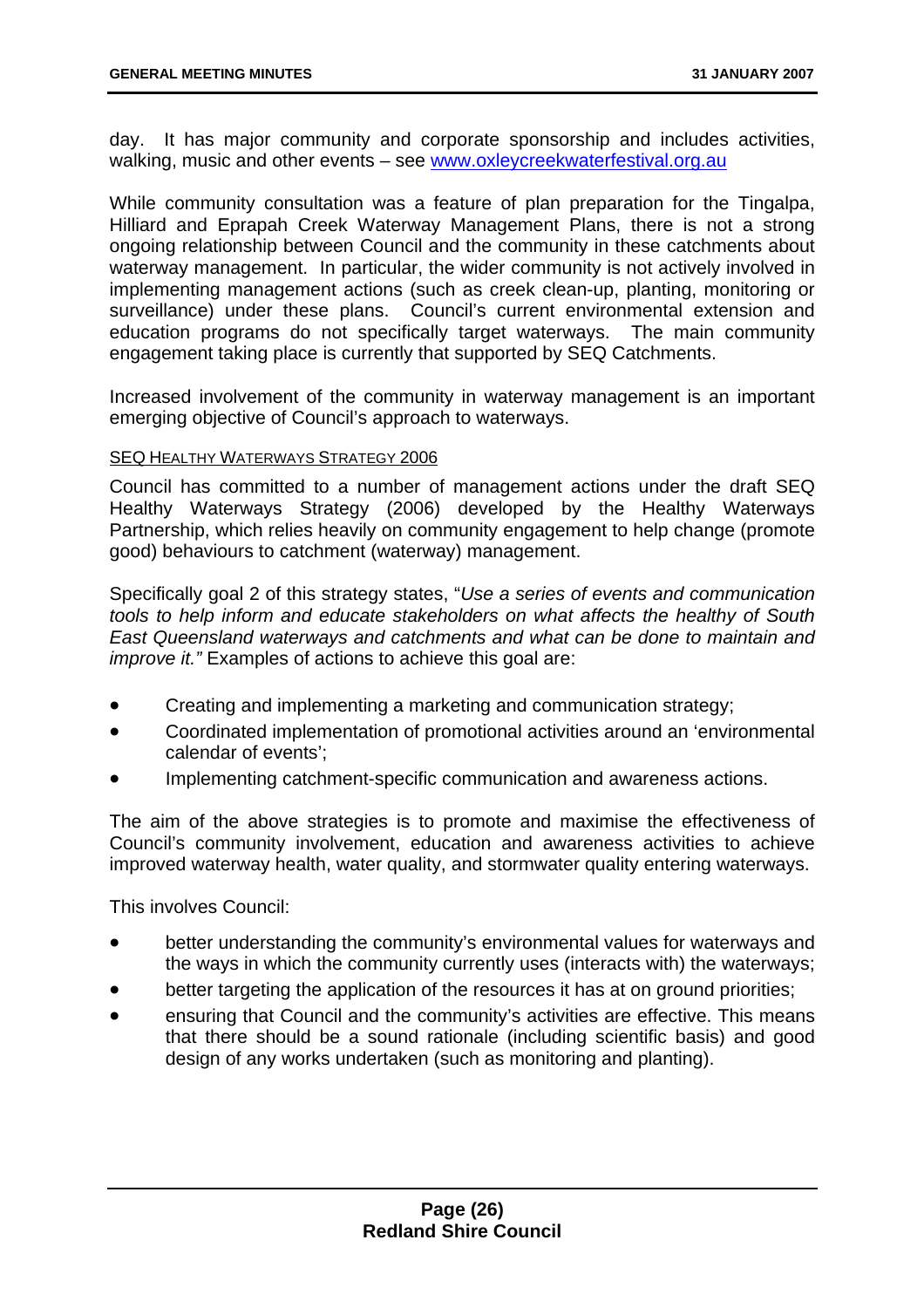#### **RELATIONSHIP TO CORPORATE PLAN**

The recommendation primarily supports Council's strategic priority to ensure the enhancement of biodiversity including koala habitat, bushland, greenspace, waterways, catchments, air and coastal ecosystems in recognition of our unique location on Moreton Bay.

#### **FINANCIAL IMPLICATIONS**

Council is not being asked to provide an additional financial contribution to the WaterFest 2007 event. It is assumed that the current level of Council sponsorship of the Redlands Spring Festival is considered sufficient by the organisers of the WaterFest 2007 to cover all contingencies.

Specific requests listed above do not represent significant additional financial commitments from Council, however some minor materials costs are not included within the current budgets of Council areas involved (Environmental Education Unit).

#### **PLANNING SCHEME IMPLICATIONS**

The Land Use Planning Group was consulted and it is considered that the outcome of recommendations in this report will not require any amendments to the Redlands Planning Scheme.

#### **CONSULTATION**

Environmental Management Group consulted with Environmental Education Unit, Community and Social Planning and Cr Karen Williams in drafting this report.

#### **OPTIONS**

#### **PREFERRED**

That Council resolve as follows:

- 1. To endorse the WaterFest 2007 proposal by the Redlands Spring Festival Organisers;
- 2. To become a foundation partner for the event; and
- 3. To indicate this support publicly to assist the organising committee in attracting funding and sponsorship for the event.

#### **ALTERNATIVE**

That Council resolve to not endorse the WaterFest 2007 proposal submitted by the Redlands Spring Festival Organisers.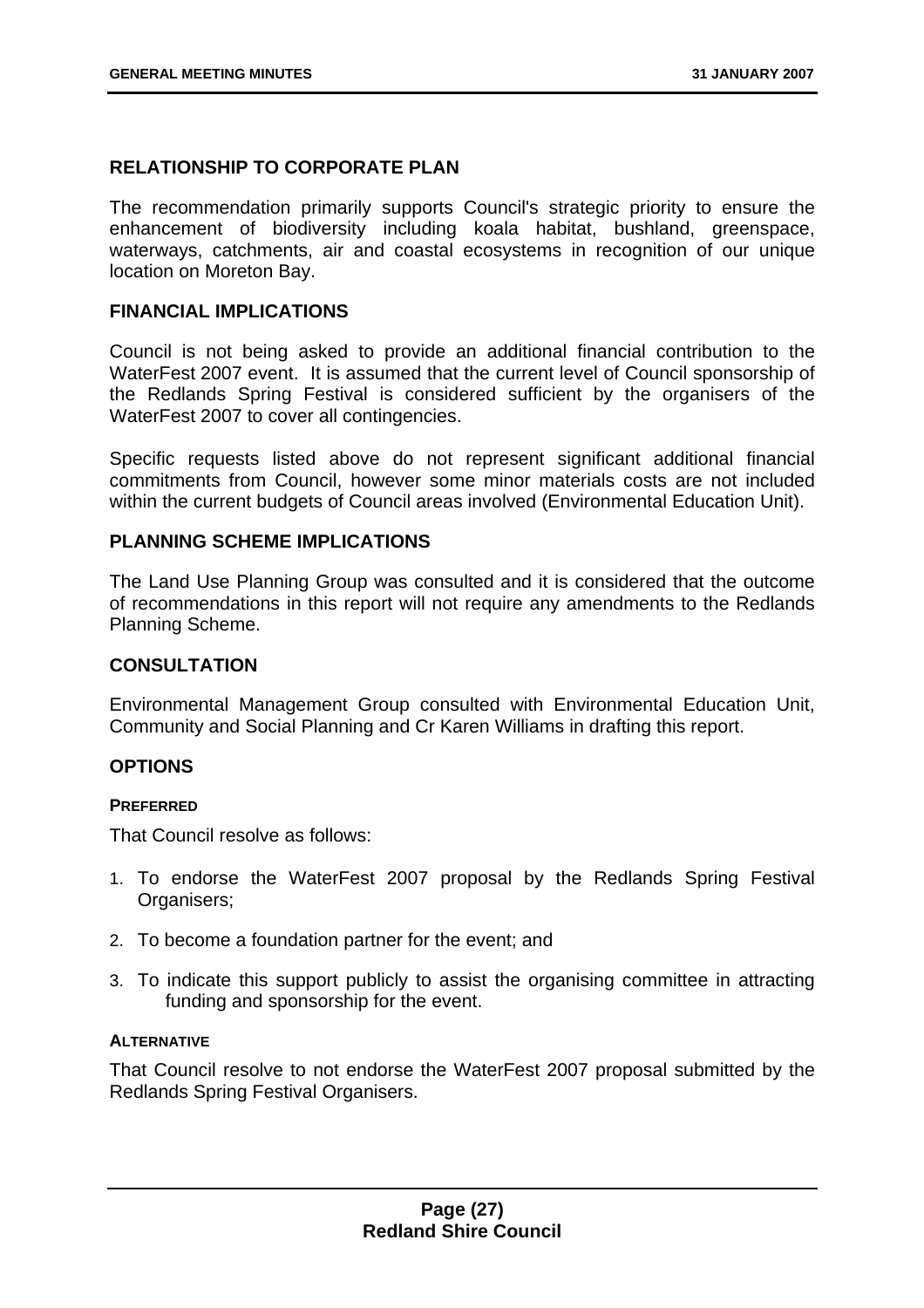#### **OFFICER'S/COMMITTEE RECOMMENDATION/ COUNCIL RESOLUTION**

| Moved by:    | Cr Beard          |
|--------------|-------------------|
| Seconded by: | <b>Cr Dowling</b> |

#### **That Council resolve as follows:**

- **1. To endorse the WaterFest 2007 proposal by the Redlands Spring Festival Organisers;**
- **2. To become a foundation partner for the event; and**
- **3. To indicate this support publicly to assist the organising committee in attracting funding and sponsorship for the event.**

Cr Williams declared a conflict of interest in this matter.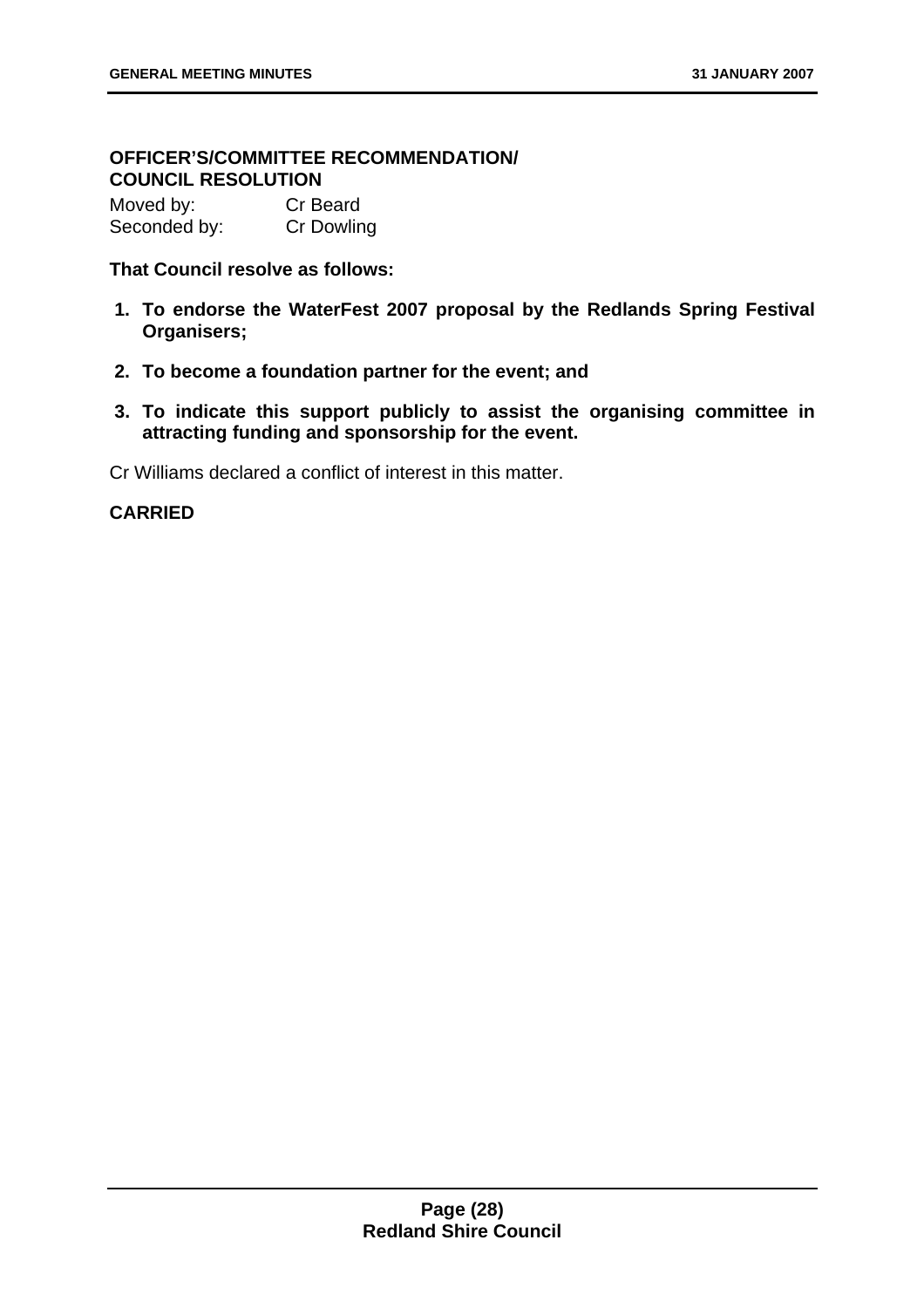#### **10.2.6 CLEVELAND AQUATIC CENTRE UPGRADE DELEGATED AUTHORITY PDG- 45088-1**

| <b>Dataworks Filename:</b>       | PDG-45088-1                                                |
|----------------------------------|------------------------------------------------------------|
| <b>Responsible Officer Name:</b> | <b>Lex Smith</b><br><b>Manager, Project Delivery Group</b> |
| <b>Author Name:</b>              | <b>Lex Smith</b><br><b>Manager, Project Delivery Group</b> |

#### **EXECUTIVE SUMMARY**

Tender PDG-45088-1-Cleveland Aquatic Centre - Construction of New Leisure Water and Family Water Playground is currently in the market place and scheduled to close on the 12 February 2007. A tender evaluation will then be conducted to identify the most advantageous tender bid available to Council with the intention of awarding a Contract to the successful tenderer.

Delegated Authority is being sought in advance in order to proceed with the works in a timely manner allowing the project to be completed in accordance with the Queensland State Government's (Sport, Recreation & Racing – SRR) Funding Requirements.

#### **PURPOSE**

This report seeks Council approval to delegate authority to the Chief Executive Officer to make, vary and discharge a Contract with the successful tenderer for Tender PDG-45088-1 Cleveland Aquatic Centre – Construction of New Leisure Water and Family Water Playground.

#### **BACKGROUND**

Tender PDG-45088-1 involves the construction of new leisure water and family water playground which consists of:

- three new leisure pools including one specialised rapid river pool, one intermediate pool with play equipment and beach entry and one toddlers pool with shade;
- a new heated spa;
- a new plant room to service the new pools;
- disabled access ramp between the new and existing pools; and
- new landscaping around the pool surrounds.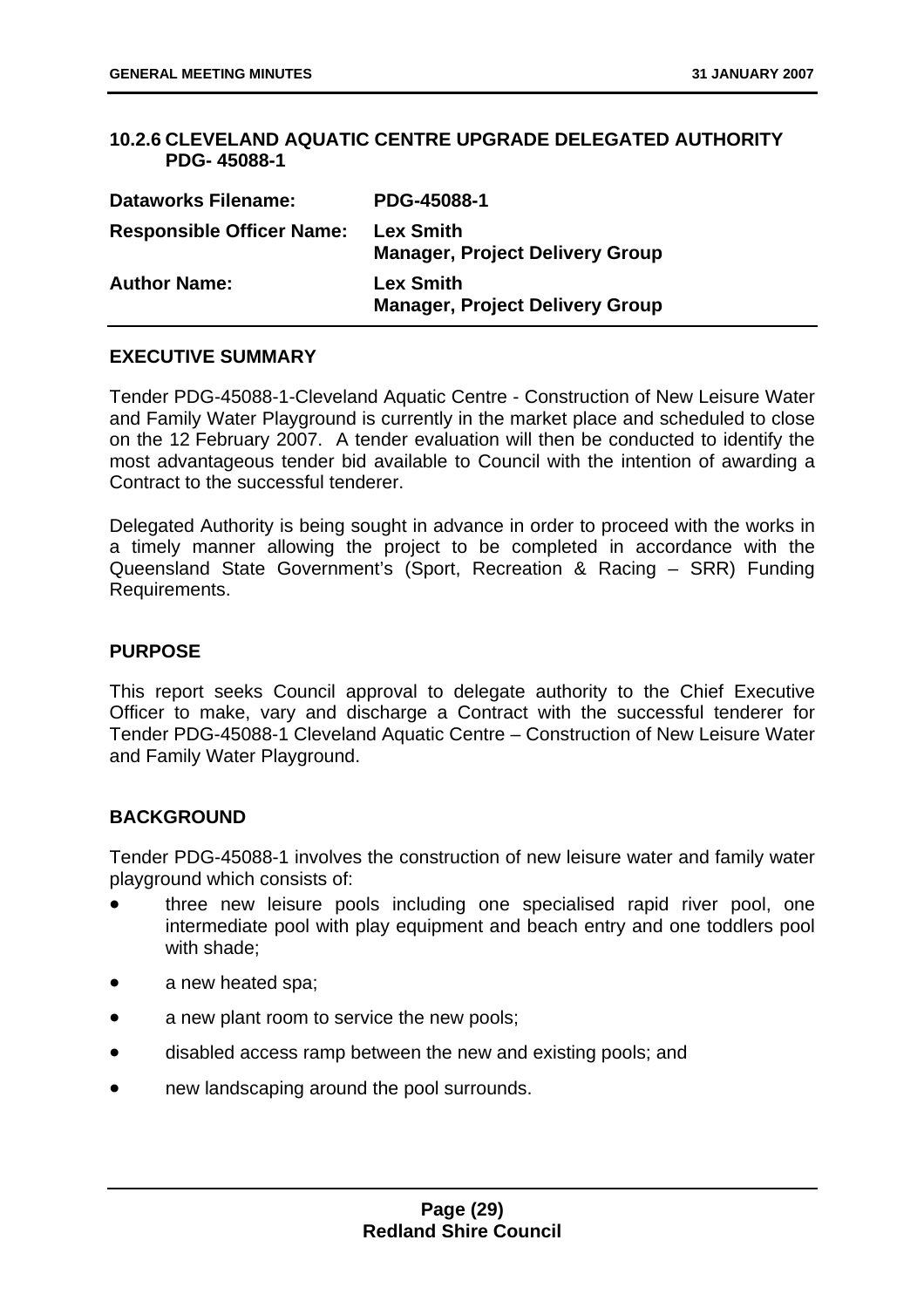#### **ISSUES**

It is estimated that works will take approximately 24 weeks and a State Government funding requirement is that the project is to be completed by September 2007. Hence to expedite the tender award process, Delegated Authority is sought for the Chief Executive Officer to make, vary and discharge a Contract.

#### **RELATIONSHIP TO CORPORATE PLAN**

The recommendation primarily supports Council's strategic priority to build safe, strong and self reliant communities with access to community services, infrastructure and opportunities for participation in community life.

#### **FINANCIAL IMPLICATIONS**

Council resolved to endorse this project at the General Meeting on 29 November 2006.

#### **PLANNING SCHEME IMPLICATIONS**

This project complies with the Redland Shire Council Planning Scheme.

#### **CONSULTATION**

The Manager Project Delivery has consulted with the General Manager Planning and Policy and the Acting Manager Community and Social Planning, both of whom endorse the officer's recommendation.

#### **OPTIONS**

#### **PREFERRED**

That Council resolve to delegate authority to the Chief Executive Officer as follows:

- 1. To award a contract to the successful tenderer for Tender PDG-45088-1 for the construction of New Leisure Water and Family Water Playground;
- 2. To make, vary and discharge the contract with the successful tenderer; and
- 3. To sign and amend all relevant documentation.

#### **ALTERNATIVE**

That Council resolves to not delegate this authority, which may result in an anticipated delay.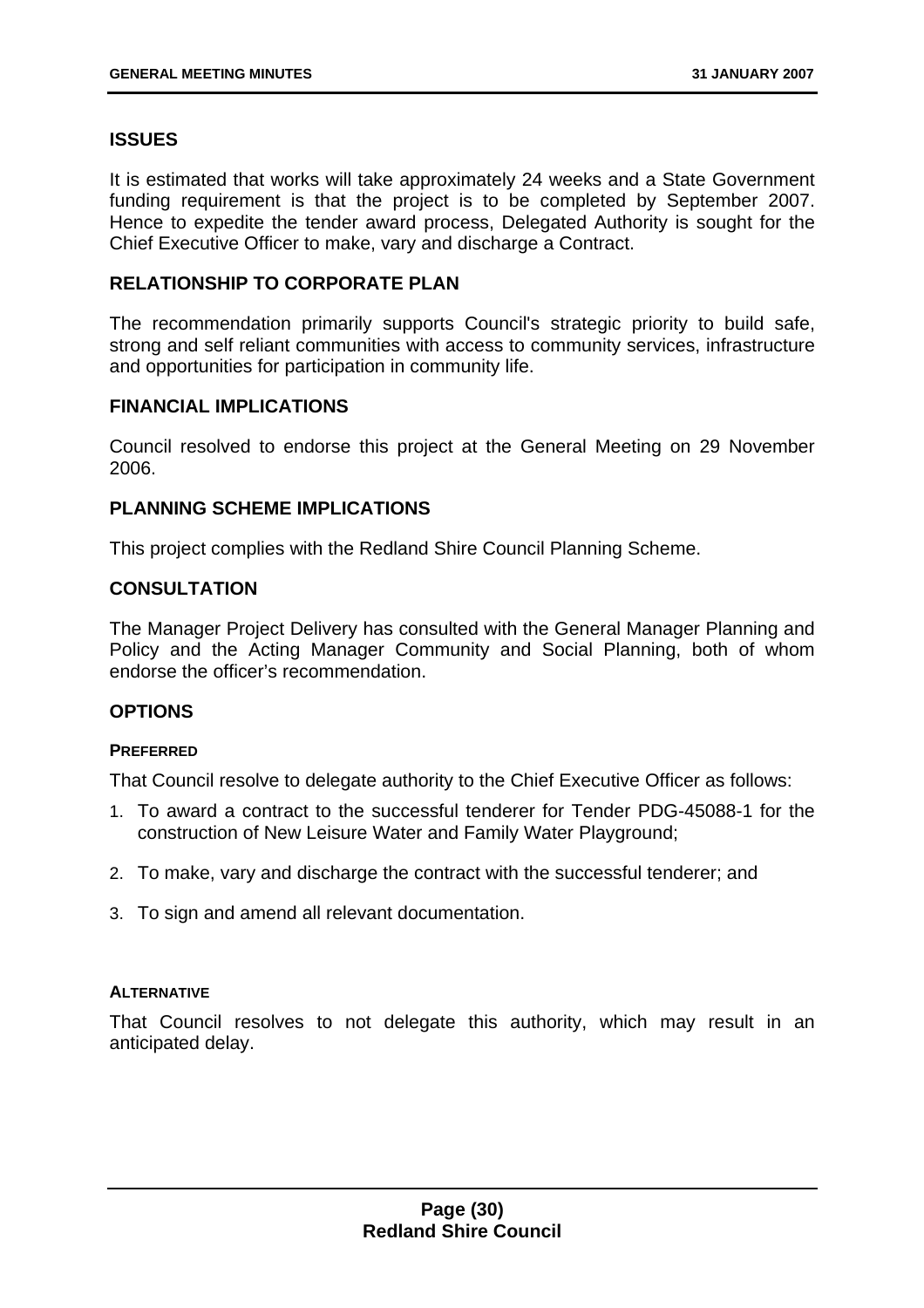#### **OFFICER'S/COMMITTEE RECOMMENDATION/ COUNCIL RESOLUTION**

Moved by: Cr Burns Seconded by: Cr Beard

**That Council resolve to delegate authority to the Chief Executive Officer as follows:** 

- **1. To award a contract to the successful tenderer for Tender PDG-45088-1 for the construction of New Leisure Water and Family Water Playground;**
- **2. To make, vary and discharge the contract with the successful tenderer; and**
- **3. To sign and amend all relevant documentation.**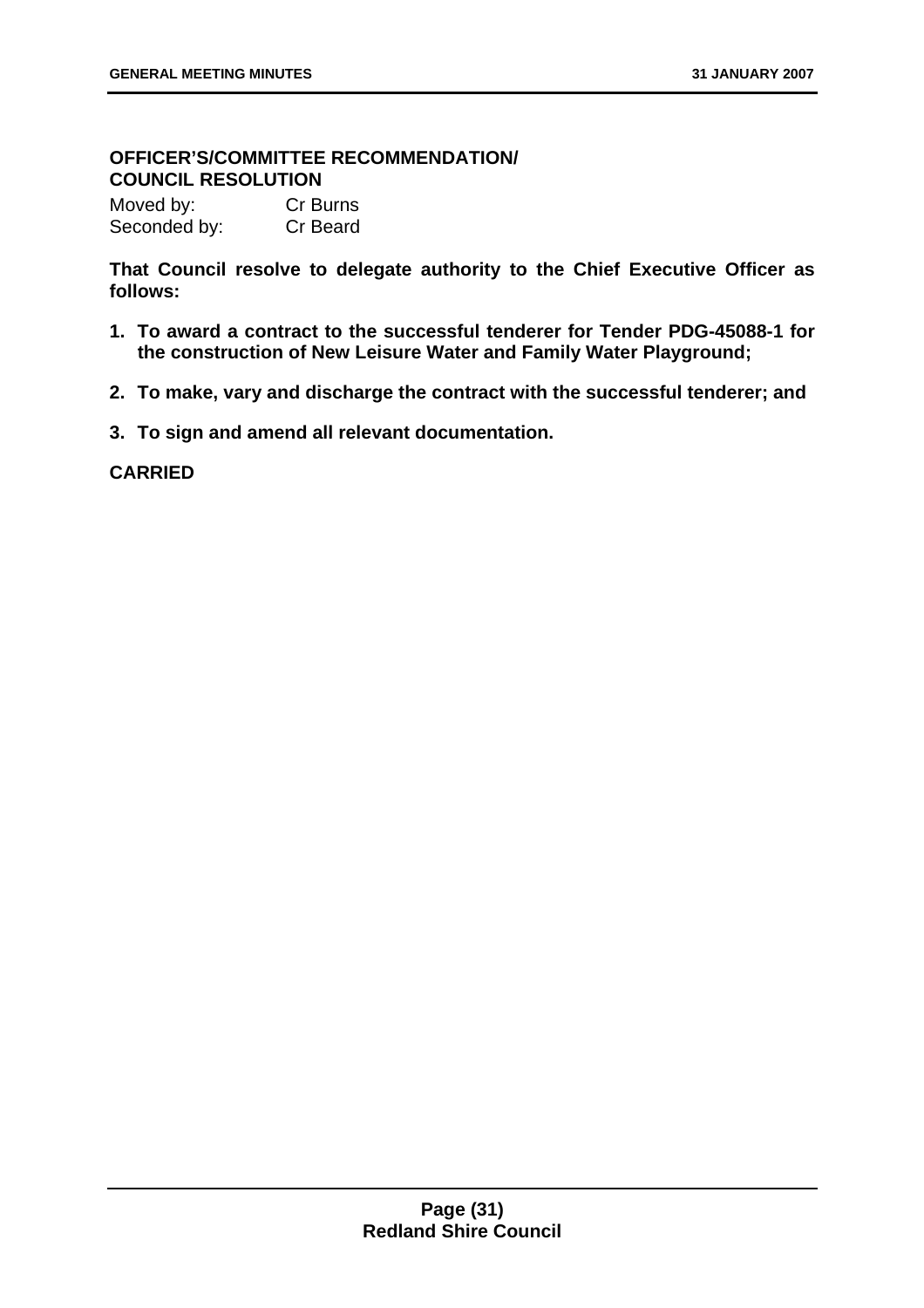#### **10.3 TENDERS FOR CONSIDERATION**

#### **MOTION TO CLOSE COMMITTEE MEETING**

The meeting was closed to the public under Section 463(1)"*(e) contracts proposed to be made by it"* (Council) of the *Local Government Act 1993* to discuss *Future Delivery of Redland Shire Visitor Information Centre Services.* 

#### **MOTION TO REOPEN COMMITTEE MEETING**

The meeting was again opened to the public.

The following report is now presented to Council.

**10.3.1 VISITOR INFORMATION SERVICES TO REDLAND SHIRE - EDU-0001 B** 

| <b>Dataworks Filename:</b>       | <b>Redland Shire Visitor Information Centre</b>                     |
|----------------------------------|---------------------------------------------------------------------|
| <b>Responsible Officer Name:</b> | <b>Roberta Bonnin</b><br><b>Acting Manager Economic Development</b> |
| <b>Author Names:</b>             | <b>Les Foster</b><br><b>Contracts Services Manager</b>              |
|                                  | <b>Jan Sommer</b><br><b>Tourism Development Coordinator</b>         |

#### **EXECUTIVE SUMMARY**

At the General Meeting on 20 December 2006, Council resolved to invite quotations for the provision of Visitor Information Services [VIS] to the Redland Shire for an interim period of six (6) months with the option of a three (3) month extension, whilst the Visitor Information Services Plan is prepared and the future delivery of the VIS is considered.

Quotations were invited on Tuesday 26 December 2006 with thirty eight (38) copies of the quotation document being distributed to various organisations.

Quotations closed on the 12 January 2007 with a total of three (3) quotations being received:

- Tourist Information Association of the Redlands Inc. trading as Redlands Tourism;
- Kelstar Pty Ltd; and
- Southern Queensland Tourism Pty Ltd.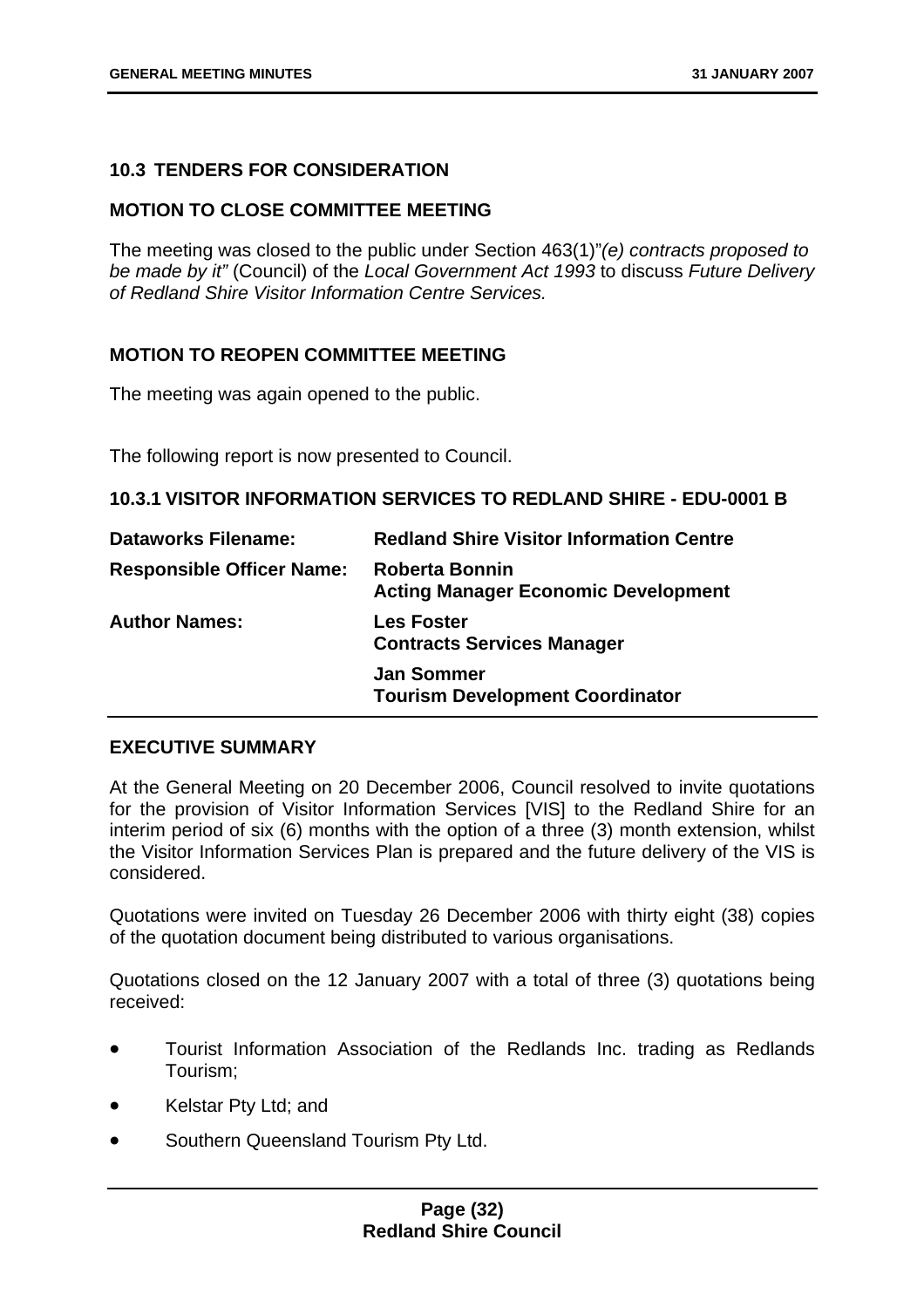The evaluation of the quotations received is now complete and it is proposed that a contract be awarded to Redlands Tourism for the specified interim period of six (6) months with the Council option to extend for a further three (3) months.

#### **PURPOSE**

This report is to advise Council of the outcome of the quotation process and recommend that a six month contract be awarded to Redlands Tourism.

#### **BACKGROUND**

Council invited public tenders in October 2006 for VIS services to the shire for a proposed maximum period of six (6) years (inclusive of extension options). The tender closed on 15 November 2006, with two tender submissions being received. One tender received was withdrawn by the tenderer prior to the evaluation being complete and the remaining tender was determined as non compliant, and despite clarification and negotiations, the tenderer and Council were unable to reach a suitable agreement.

The outcome of the tender process was presented to the Planning and Policy Committee on 13 December 2006 and it was subsequently resolved at the General Meeting on 20 December 2006, to discontinue the tender process and not to accept any tenders received. Further to this Council resolved to seek quotations for the provision of VIS services for an interim period of six (6) months with Council option of a further three (3) month extension, whilst the Visitor Information Services Plan is being prepared.

Council subsequently invited quotations on 26 December 2006 with quotations closing on 12 January 2006.

Three (3) quotations were received from the following companies. (Note all prices exclude GST):

| Company                                             | <b>6 Months</b> | 3 Month<br><b>Extension</b><br><b>Optional</b> | <b>Total</b><br>9 Months |
|-----------------------------------------------------|-----------------|------------------------------------------------|--------------------------|
| <b>Redlands Tourism</b>                             | \$88,010        | \$44,005                                       | \$132,015                |
| <b>Kelstar Pty Ltd</b>                              | \$211,320       | \$105,660                                      | \$316,980                |
| Tourism<br>Southern<br>Queensland<br><b>Pty Ltd</b> | \$450,900       | \$50,750                                       | \$501,650                |

#### **ISSUES**

All three quotations were initially evaluated for compliance with the invitation, and then full evaluation in accordance with the criteria below was conducted on those quotes that suitably met compliance requirements.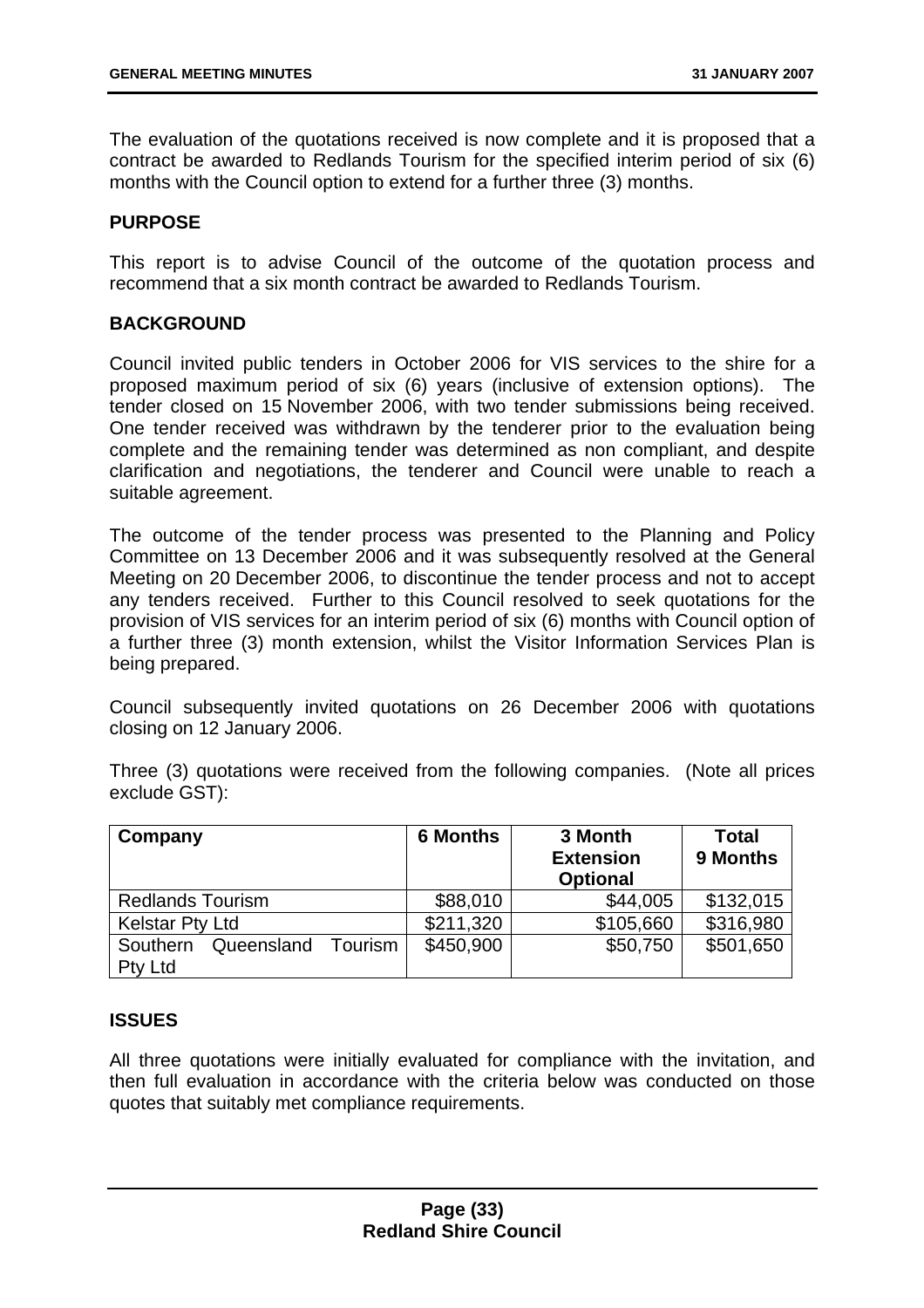| <b>Evaluation Criteria</b>        |     |
|-----------------------------------|-----|
| Price                             | 50% |
| Compliance with the Specification | 30% |
| <b>Contractor Staff</b>           | 20% |

#### **Kelstar**

The Kelstar offer was non compliant with the specification as their submission was for a minimum twelve (12) month initial term and not the specified six (6) month period. Subsequently the Kelstar offer was not considered further in the evaluation process.

#### **Southern Queensland Tourism**

The Southern Queensland Tourism [SQT] offer was fully compliant with the invitation to quote however the price submitted by SQT for the six (6) month interim period was extremely high in the vicinity of \$450,000 excluding GST. Including the three (3) month extension option available, the total value of the SQT offer for the nine (9) month period was in the vicinity of \$500,000 excluding GST. Considering the high value of the SQT offer and being evaluated in accordance with the price weighting criteria it was soon determined the SQT bid was a non viable option to Council.

#### **Redlands Tourism**

The Redlands Tourism offer included some minor issues of concern such as reporting requirements, confidentiality and operating hours. Subsequently all issues were clarified to the satisfaction of Council. The remainder of the RT bid was fully compliant and the price submitted by RT for the six (6) month period is approximately \$88,000 excluding GST and including the three (3) month extension option the total value of the RT offer for the nine (9) month period is approximately \$132,000 excluding GST. The RT quotation is significantly lower than the other compliant bid and in accordance with the evaluation criteria is considered the best value for money quotation available to Council.

#### **RELATIONSHIP TO CORPORATE PLAN**

The recommendation primarily supports Council's strategic priority to enhance employment participation and the community's standard of living through encouraging economic development opportunities.

#### **FINANCIAL IMPLICATIONS**

Should Council enter into the contract for the six month period the available budget will be exceeded by approximately \$2,600.00. This contract will extend for 1<sup>1/2</sup> months into the 2007/08 financial year and has a greater impact on the budget, as the monthly cost to Council will be \$14,669 as opposed to current \$10,841.00.

Should Council choose to exercise the three (3) month extension option which will expire mid November 2007, the financial impact on the 2007/08 budget shall be \$64,354.00 being approx 43% of the total 07/08 funds allocated. With diminished funds available for the remaining period, this has the potential to reduce options available for effective visitor servicing facilities.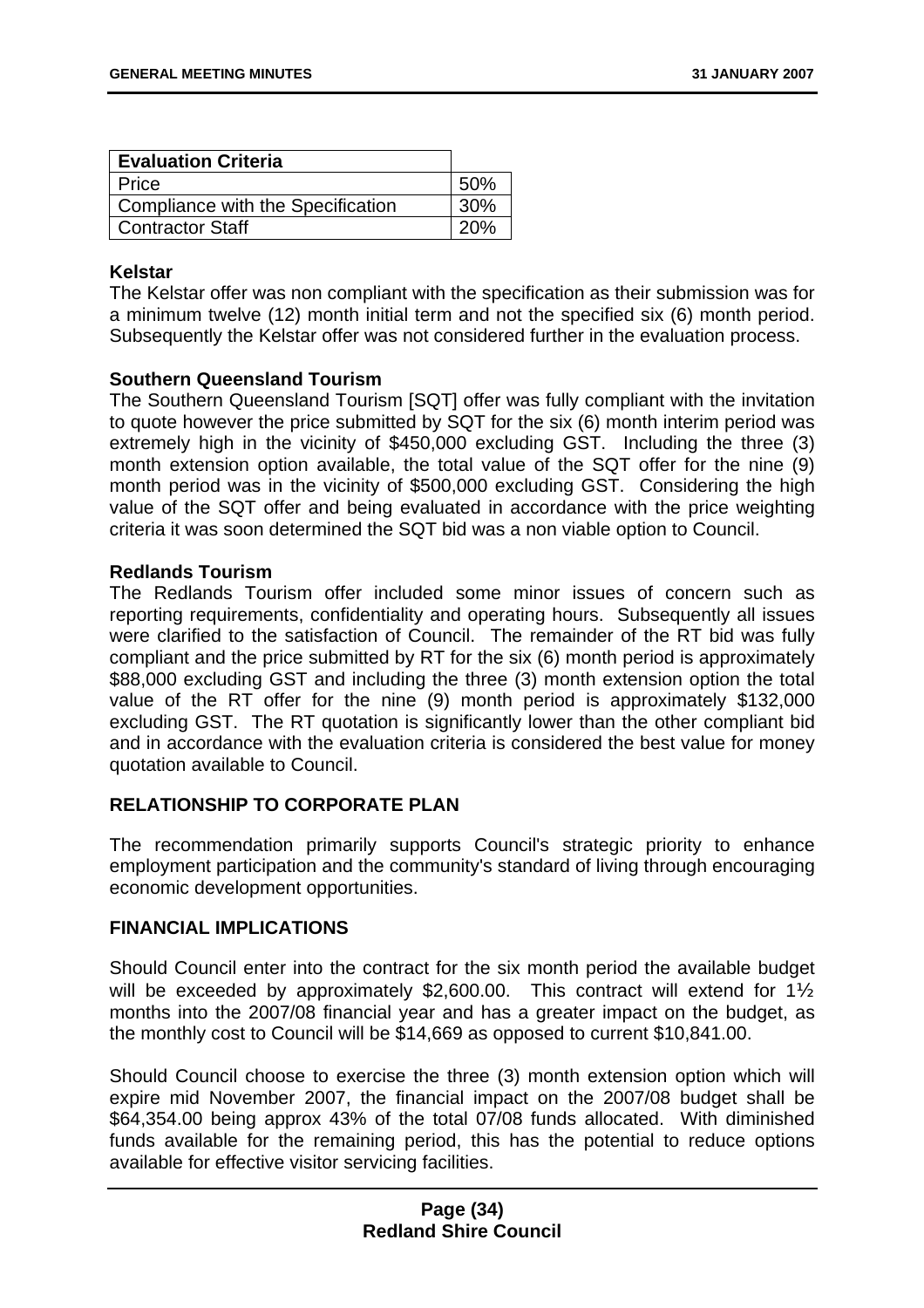As stated in the Redlands Tourism Annual Report 2006, over the past 3 years, the organisation has allocated \$390,000.00 to operate and maintain the Dunwich VIS. The total funds allocated to Redlands Tourism by Redland Shire Council in the same period, to provide visitor services at the Cleveland VIS, is \$397,135.00.

The Annual Report further states that visitation to the Dunwich VIS is double that of the Cleveland VIS and in 2005/06 the total visitation was reported as 23,242 to both centres.

Although the cost to Council to deliver visitor services at Cleveland VIS has been elevated by the quotation, it is in the best interests of the tourism industry in the Redland Shire to maintain continuity and stability whilst the Visitor Services Plan is prepared.

#### **PLANNING SCHEME IMPLICATIONS**

It is considered that the outcome of recommendations in this report will not require any amendments to the Redlands Planning Scheme.

#### **CONSULTATION**

The following officers were consulted in the preparation of this report:

- Acting Economic Development Manager;
- Tourism Development Coordinator;
- Contracts Services Manager; and
- Tenders and Contracts Support Officer.

#### **OPTIONS**

#### **PREFERRED**

That Council resolve as follows:

- 1. To accept the quotation from Redlands Tourism and enter into a six (6) month contract for the contract sum of \$88,010 excluding GST whilst the Visitor Information Services Plan is being prepared;
- 2. To approve the three (3) month extension option available at Council discretion for an additional sum of \$44,005 excluding GST;
- 3. To delegate authority to the Chief Executive Officer to make, vary and discharge the contract; and
- 4. To delegate authority to the Chief Executive Officer to exercise the extension option if required.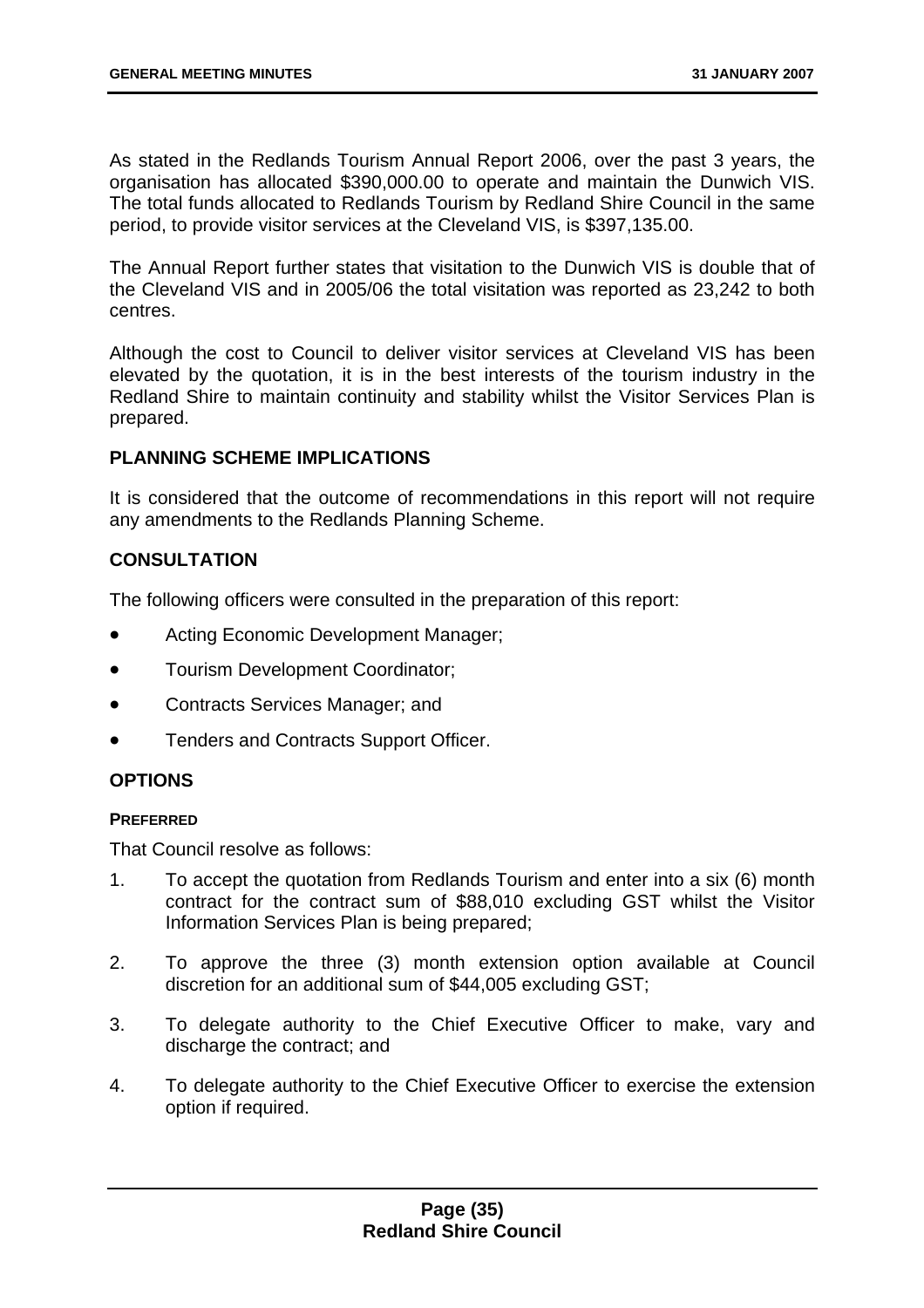### **ALTERNATIVE**

Not to accept the quotation from Redlands Tourism and discontinue the quotation process.

## **OFFICER'S/COMMITTEE RECOMMENDATION/ COUNCIL RESOLUTION**

| Moved by:    | Cr Burns |
|--------------|----------|
| Seconded by: | Cr Beard |

**That Council resolve as follows:** 

- **1. To accept the quotation from Redlands Tourism and enter into a six (6) month contract for the contract sum of \$88,010, excluding GST, whilst the Visitor Information Services Plan is being prepared;**
- **2. To approve the three (3) month extension option available at Council discretion for an additional sum of \$44,005, excluding GST;**
- **3. To delegate authority to the Chief Executive Officer to make, vary and discharge the contract; and**
- **4. To delegate authority to the Chief Executive Officer to exercise the extension option if required.**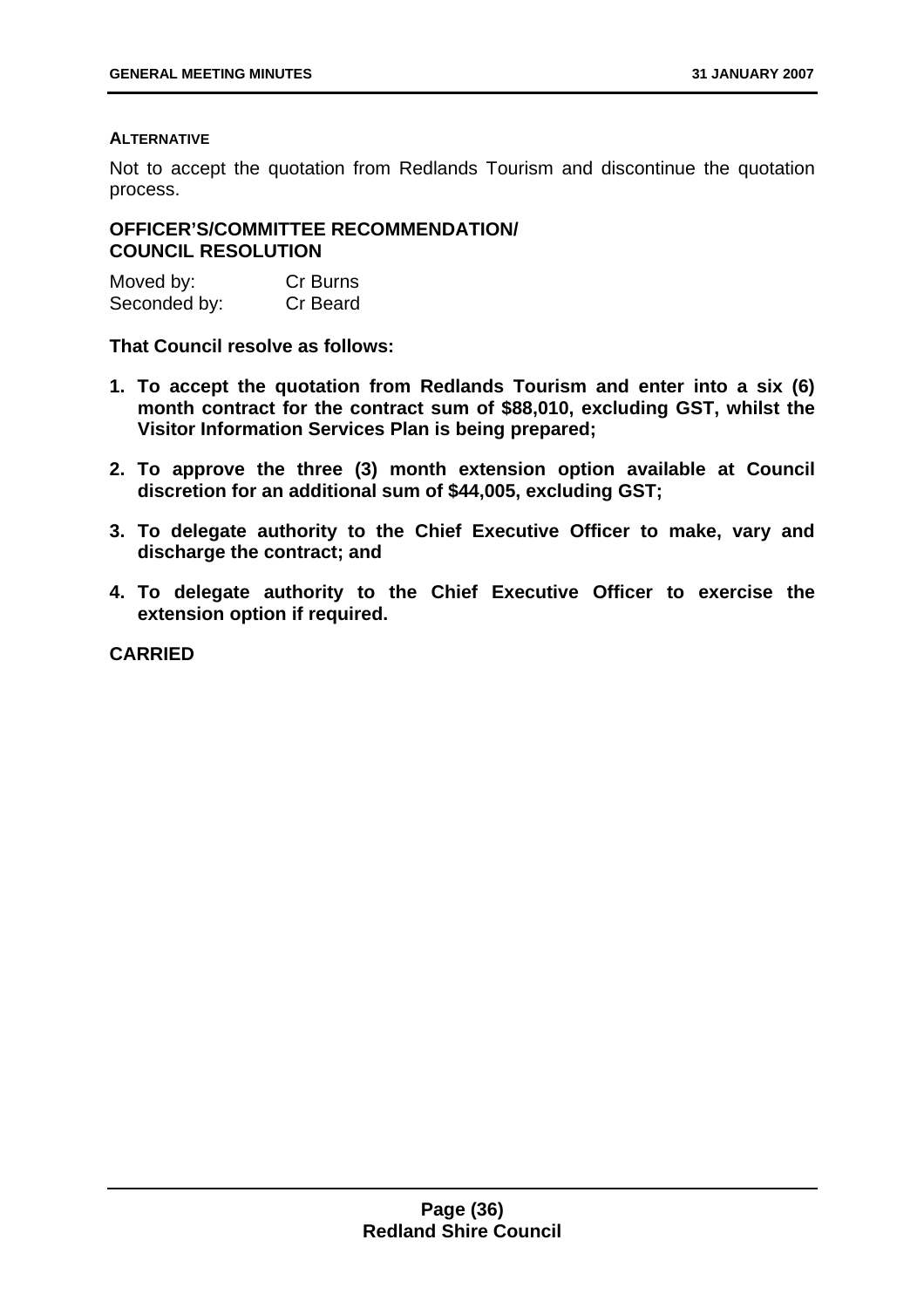# **10.4 GENERAL BUSINESS**

The following item of general business was raised:

• Cr Elliott requested an update on the Draft Koala Conservation and Management Policy and Strategy 2006 in relation to meeting the objective of Item 1.2 of the Corporate Plan – *to ensure the sustainability of the Shire's koala population and native wildlife*.

General Manager Planning and Policy referred Cr Elliott to Manager Environmental Management for an update.

# **COMMITTEE RECOMMENDATION/ COUNCIL RESOLUTION**

| Moved by:    | Cr Burns |
|--------------|----------|
| Seconded by: | Cr Beard |

# **That the General Business item be noted.**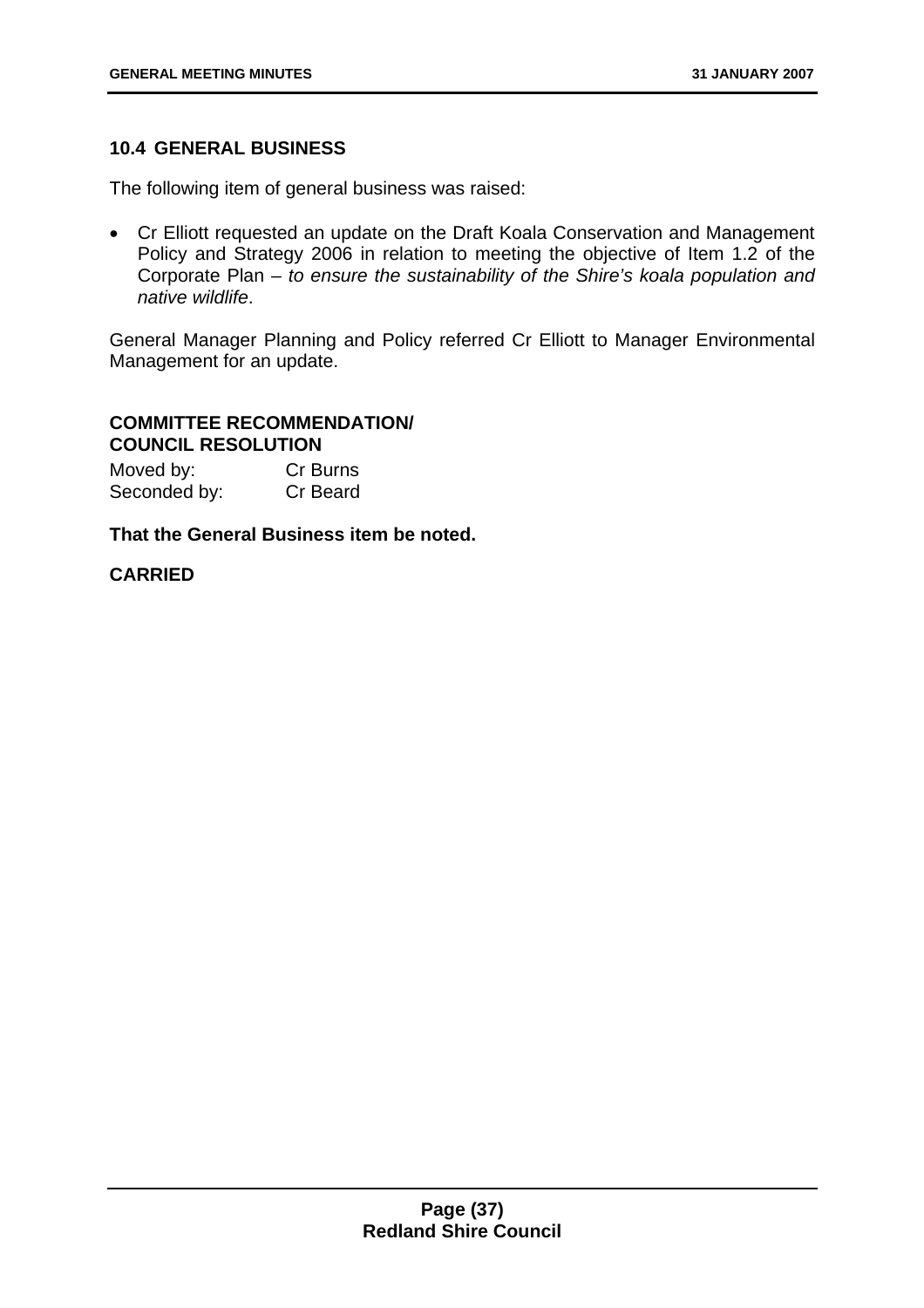# **11 REDLAND WATER AND WASTE COMMITTEE 24/01/07 - RECEIPT AND ADOPTION OF REPORT**

| Moved by:    | <b>Cr Barker</b> |
|--------------|------------------|
| Seconded by: | Cr Burns         |

That the Redland Water and Waste Committee Report of 24 January 2007 be received.

CARRIED

- **11.1 REDLAND WATER AND WASTE**
- **11.1.1 REDLAND WATER & WASTE BUSINESS UNIT REPORT DECEMBER 2006**

| <b>Dataworks Filename:</b>       | <b>WW Redland Water &amp; Waste Committee</b><br><b>WM Redland Water &amp; Waste Committee</b><br><b>WS Redland Water &amp; Waste Committee</b>                                                         |
|----------------------------------|---------------------------------------------------------------------------------------------------------------------------------------------------------------------------------------------------------|
| <b>Attachments:</b>              | <b>Business Unit Report December 2006</b><br><b>Appendix A - Additional Water Quality Indicators</b><br><b>Appendix B - Wastewater Treatment Plants</b><br><b>Supplementary Performance Information</b> |
| <b>Responsible Officer Name:</b> | <b>Jim Pruss</b><br><b>General Manager, Redland Water &amp; Waste</b>                                                                                                                                   |
| <b>Author Name:</b>              | <b>Jim Pruss</b><br><b>General Manager, Redland Water &amp; Waste</b>                                                                                                                                   |

## **EXECUTIVE SUMMARY**

The Redland Water & Waste (RWW) Council business unit report is presented to Council for noting. The report provides the business unit's performance for the month of December 2006 and covers financial and non-financial indicators for water, wastewater and waste.

It is expected that, most of the time the report findings will be "business as usual". Where exceptions occur, these will be highlighted.

The report provides a regular opportunity for Council to consider the performance of RWW and to respond to any exceptional reporting.

Council is provided with the option to accept the report or, accept it and request additional information or a review of performance.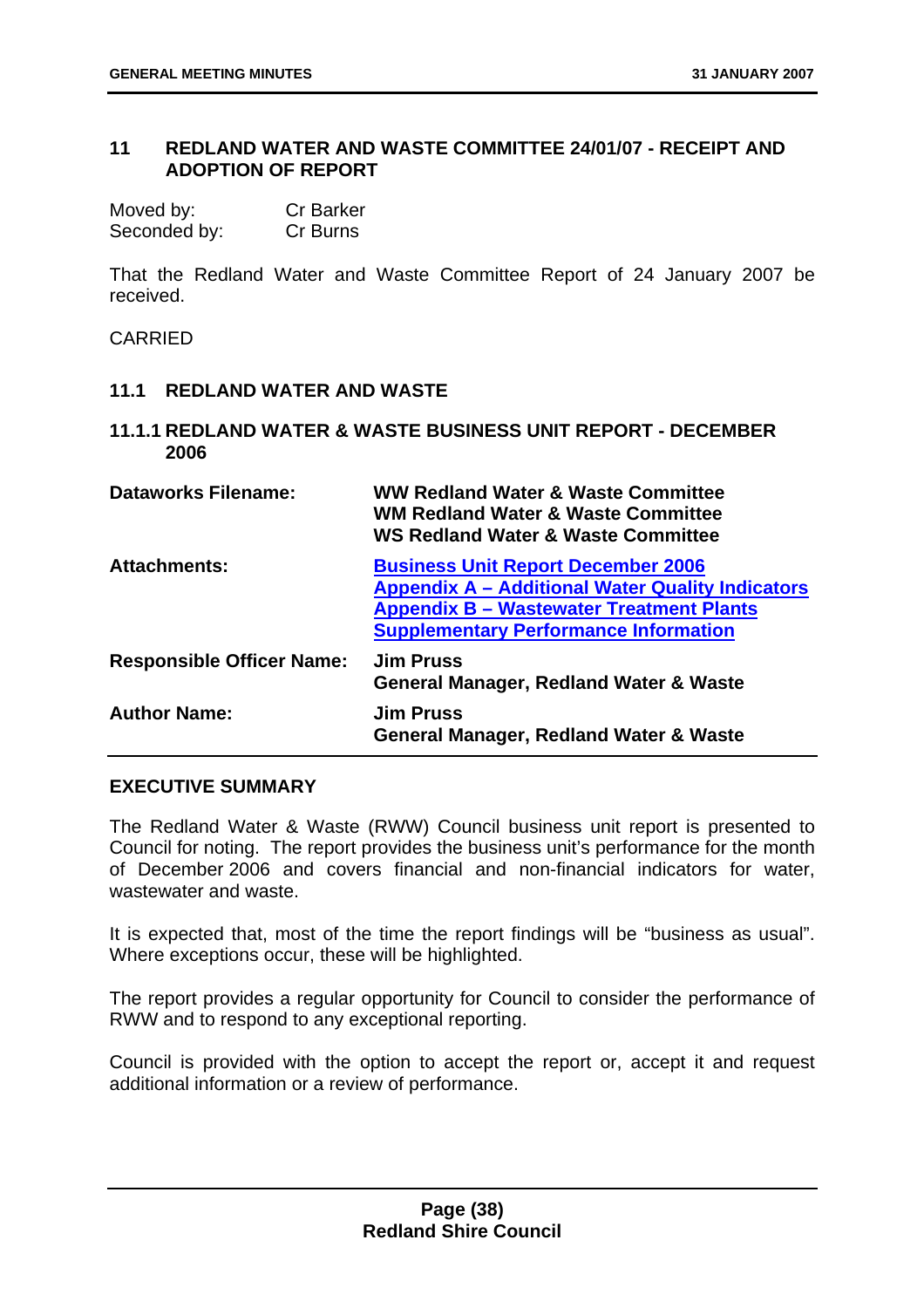# **PURPOSE**

To report on the ongoing performance of the business unit against key performance indicators (KPIs).

## **BACKGROUND**

RWW's performance plan identifies KPIs for which performance targets have been agreed with Council. Reporting is done each month through the RWW Committee.

#### **ISSUES**

The report is provided to Council as a means of monitoring the performance of RWW for the activities of water, wastewater and waste.

The first part of the report comprises a "snapshot" of the business unit's achievement in meeting KPIs (year-to-date) and financial report card.

The report then provides specific financial report and commentary, capital expenditure (graphically) and a detailed customer overview.

The main body of the report focuses on actual levels of achievement against the KPIs for the month. Where exceptions have occurred and targets not met, an explanation is given as well as action taken to improve performance.

The report closes with a summary of the major issues for each group during the month.

## **RELATIONSHIP TO CORPORATE PLAN**

The recommendation primarily supports Council's strategic priority to provide and maintain water, wastewater and waste services to sustain our community.

Providing this report also supports the organisational leadership goal of good governance by providing accountability of RWW's performance in a way that is open to the public.

### **FINANCIAL IMPLICATIONS**

There are no direct financial implications resulting from this report. Financial implications may result where Council requests a performance review or requests an increase in performance standards.

### **CONSULTATION**

Consultation has occurred with:

- Manager Customer Service & Business Performance, RWW;
- Manager Treatment Operations, RWW;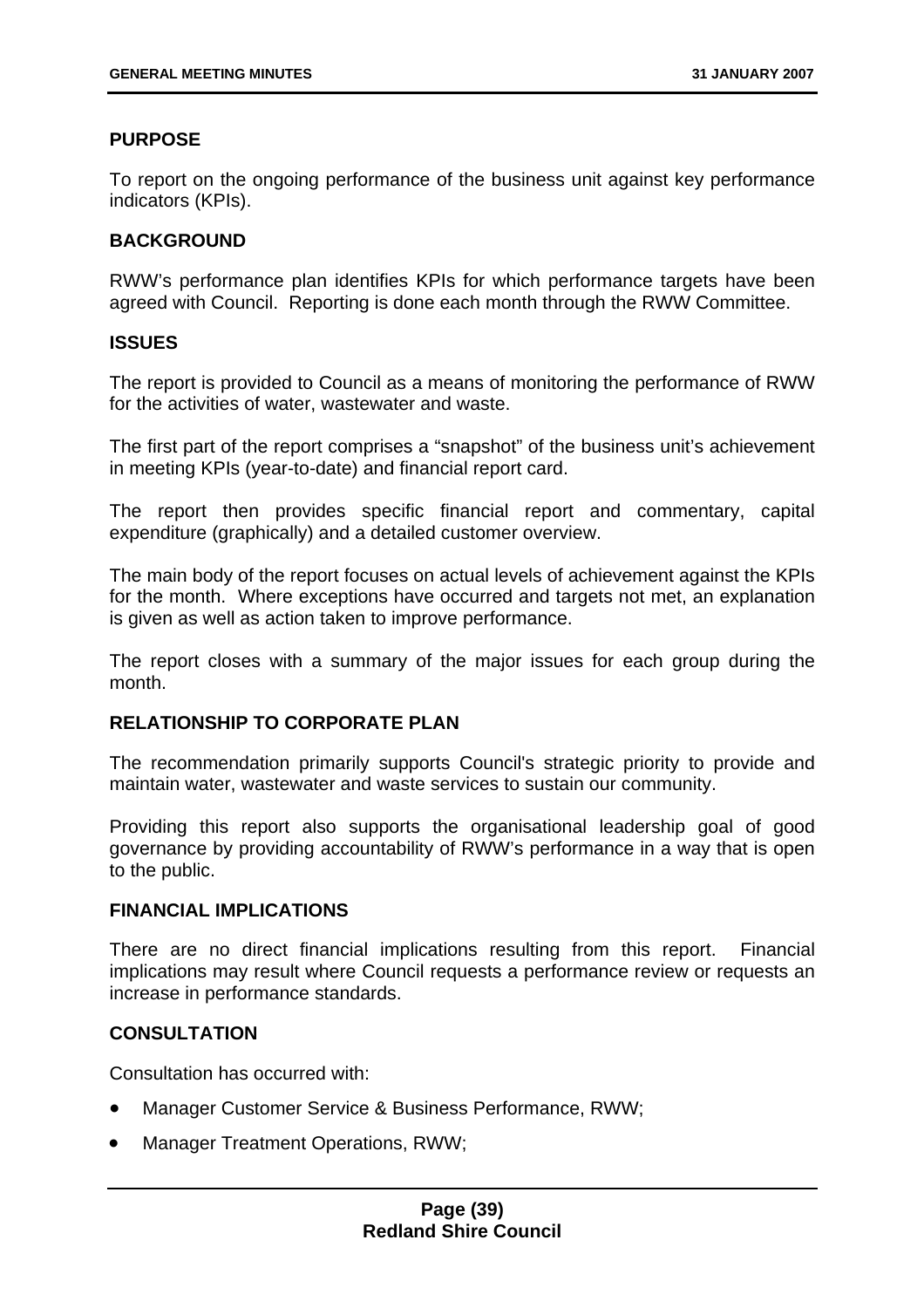- Manager Technical Support, RWW; and
- Senior Advisor, Financial Management, RWW.

#### **OPTIONS**

#### **PREFERRED**

That Council resolve to accept the Redland Water & Waste Council business unit report for December 2006, as presented in the attachment.

#### **ALTERNATIVE**

That Council accepts the report and requests additional information or a review of performance.

# **OFFICER'S/COMMITTEE RECOMMENDATION/ COUNCIL RESOLUTION**

Moved by: Cr Barker Seconded by: Cr Dowling

**That Council resolve to accept the Redland Water & Waste Council Business Unit Report for December 2006, as presented in the attachment.**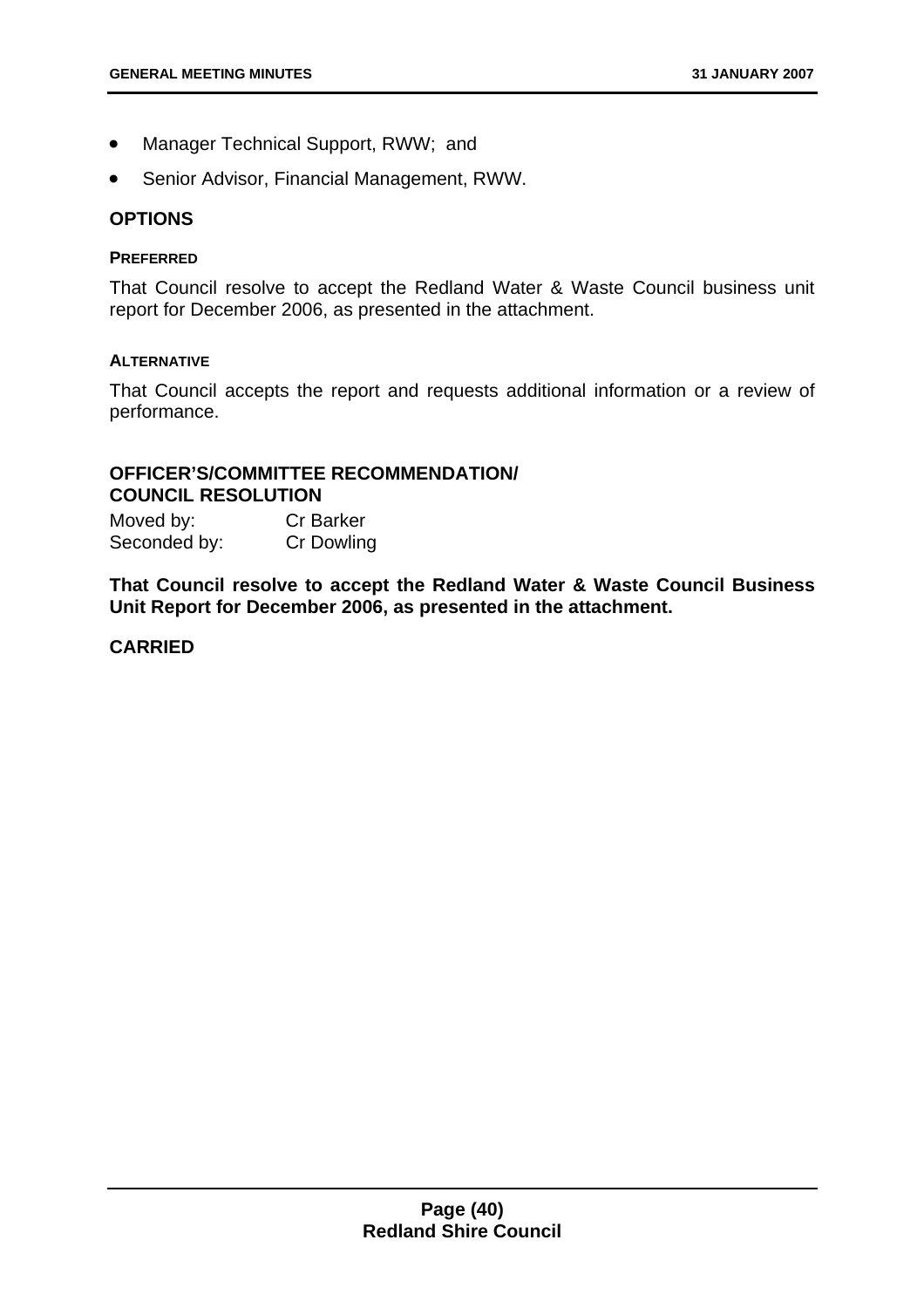# **11.1.2 PRESSURE & LEAKAGE MANAGEMENT PROJECT**

| <b>Dataworks Filename:</b>       | WS Planning - Leakage & Pressure Management                                                                                                           |
|----------------------------------|-------------------------------------------------------------------------------------------------------------------------------------------------------|
| <b>Attachments:</b>              | <b>Original Attachment C - MOU</b><br><b>Revised Attachment C - MOU</b><br><b>RWW LGIS L&amp;PM Detailed Planning Report -</b><br><b>Draft Report</b> |
| <b>Responsible Officer Name:</b> | <b>Troy Kasper</b><br><b>Manager Technical Support</b>                                                                                                |
| <b>Author Name:</b>              | Nalaka Vitharana<br><b>Senior Planning Engineer</b>                                                                                                   |

#### **EXECUTIVE SUMMARY**

On 28 April 2006, the south-east Queensland (SEQ) Regional Water Leakage and Pressure Management Project Memorandum of Understanding (MOU) was signed and executed by all 18 Councils in SEQ, Queensland Government and Local Government Infrastructure Services (LGIS).

The purpose of the MOU was to outline the management of the project and commitments from State Government. The intention was to implement best practice in system management with the aim of reducing leaks, better management of pressure to customers and reducing service and mains failures whilst maintaining standards of service. The State Government commitment was that funding would be available over a 3-year period.

On August 8 2006, the Queensland Parliament passed the *Water Amendment Regulation (No6) 2006* (*The Regulation*) made under the *Water Act*, outlining and setting targets for a series of projects to combat the current drought being experienced in SEQ.

*The Regulation* requires Redland Shire Council (RSC), as a water service provider (WSP), to participate in the pressure and leakage reduction programs.

*The Regulation* also effectively compressed the timeframe for delivery of savings related to pressure and leakage management from 3 years to 2 years and set interim targets without consultation with Councils. These time frames are not negotiable and have recently been reinforced in a letter from the Deputy Premier to all Councils requiring the project be given high priority in meeting the deadlines.

The next step in meeting our requirements is Phase 2 submission of the 'whole of system plan'. Upon submission the Phase 2 subsidy of 45% (18% of capital costs) will be paid to Council. Council is required to submit a detailed 'whole of system' planning report with evidence of a Council resolution to implementing the program. To this end, RWW engaged Opus International (Opus) on 23 October 2006 to assist with preparation of the detailed 'whole of system' planning report.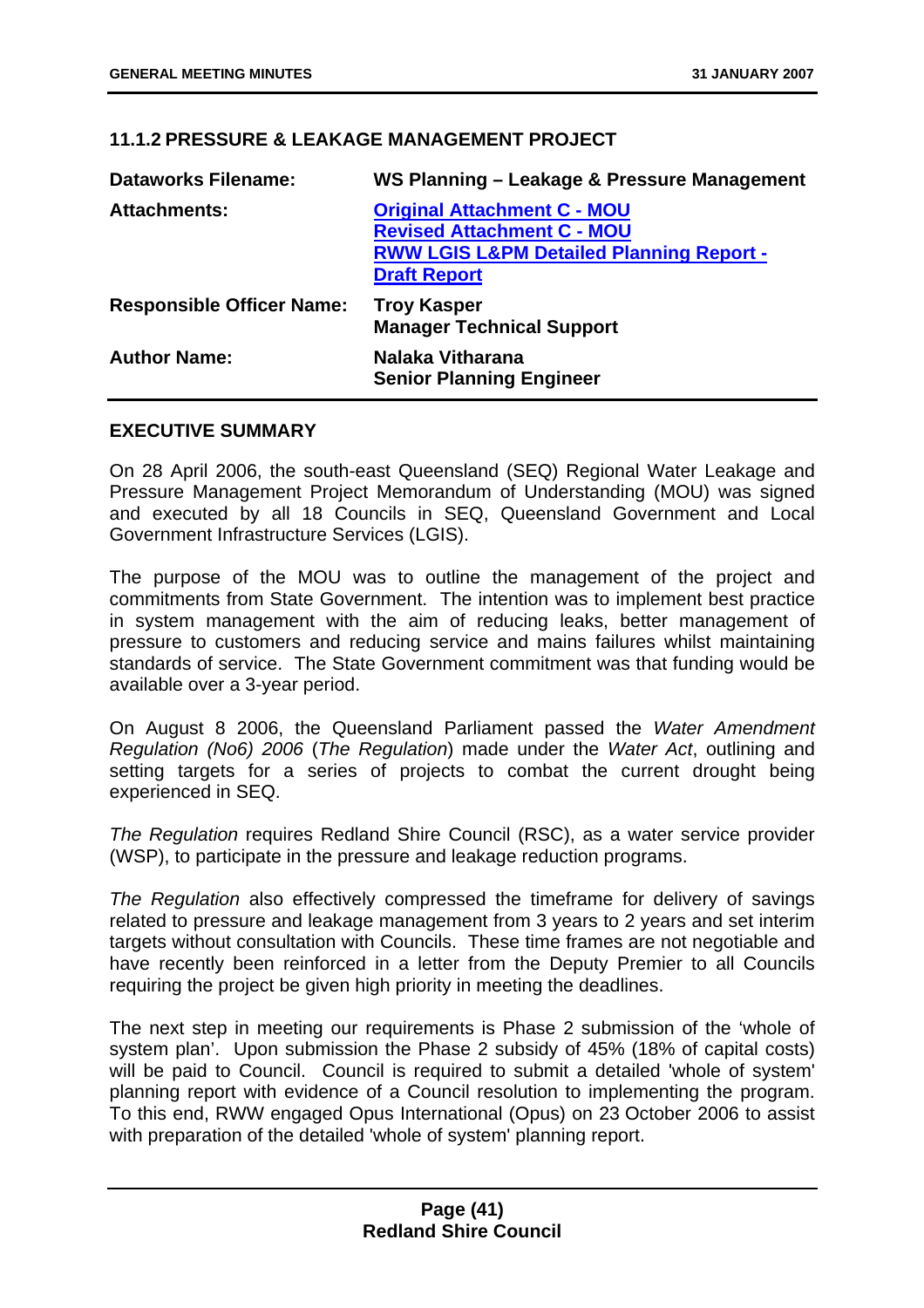# **PURPOSE**

This report seeks Council's endorsement of the "Redland Water & Waste LGIS L & PM Detailed Planning Report - Draft Report" (attached) and authorisation to formally submit the document to LGIS to seek phase 2 subsidy in the amount of \$481,230.

Submitting the detailed planning report and subsidy application commits Council to implementing the program described in the planning document and to Council's portion of the associated costs.

# **BACKGROUND**

In October 2005, the *Water and Other Legislation Amendment Act 2004* was adopted requiring WSPs to develop and implement system leakage management plans (SLMPs) for each area in which the provider supplies a retail water service. Large and medium service providers are required to have their SLMP submitted or an exemption approved by 1 October 2007.

Pressure and leakage management was also identified as a system management option for the SEQ Regional Water Supply Strategy (SEQRWSS) which commenced in March 2005. An assessment was carried out across the SEQ region which identified that, through better system management, there was the potential to save 60ML/day.

Details of the pressure and leakage assessment for the Redlands were presented in the report "South East Queensland Regional Water Leakage and Pressure Management Program - Technical Report for Redland Shire Council". This was a high level investigation based on information available at the time and analysis that was possible to meet the drought timelines of the project.

In addition to identifying potential savings from pressure and leakage management, the report also broadly evaluated current system performance identifying that Redlands had an infrastructure leakage index (ILI) of around 1.55. An ILI of less than 2 is generally indicative of systems with low levels of leakage. The estimated cost of implementing pressure and leakage management at the time was in the order of \$4.2M to \$5.1M with a payback period of 12 to 15 years. The potential savings possible from pressure and leakage management in the Redlands' system were in the order of 470 ML/a (approx. 1.3 ML/d).

To undertake pressure management, district metering areas (DMAs) need to be established. This will require the system to be broken down into zones, each metered and controlled through a pressure management device. Considering Redlands' relatively young system and low leakage rate (as shown by the ILI), it is likely that greater savings will be generated through pressure management as opposed to leakage detection and repair.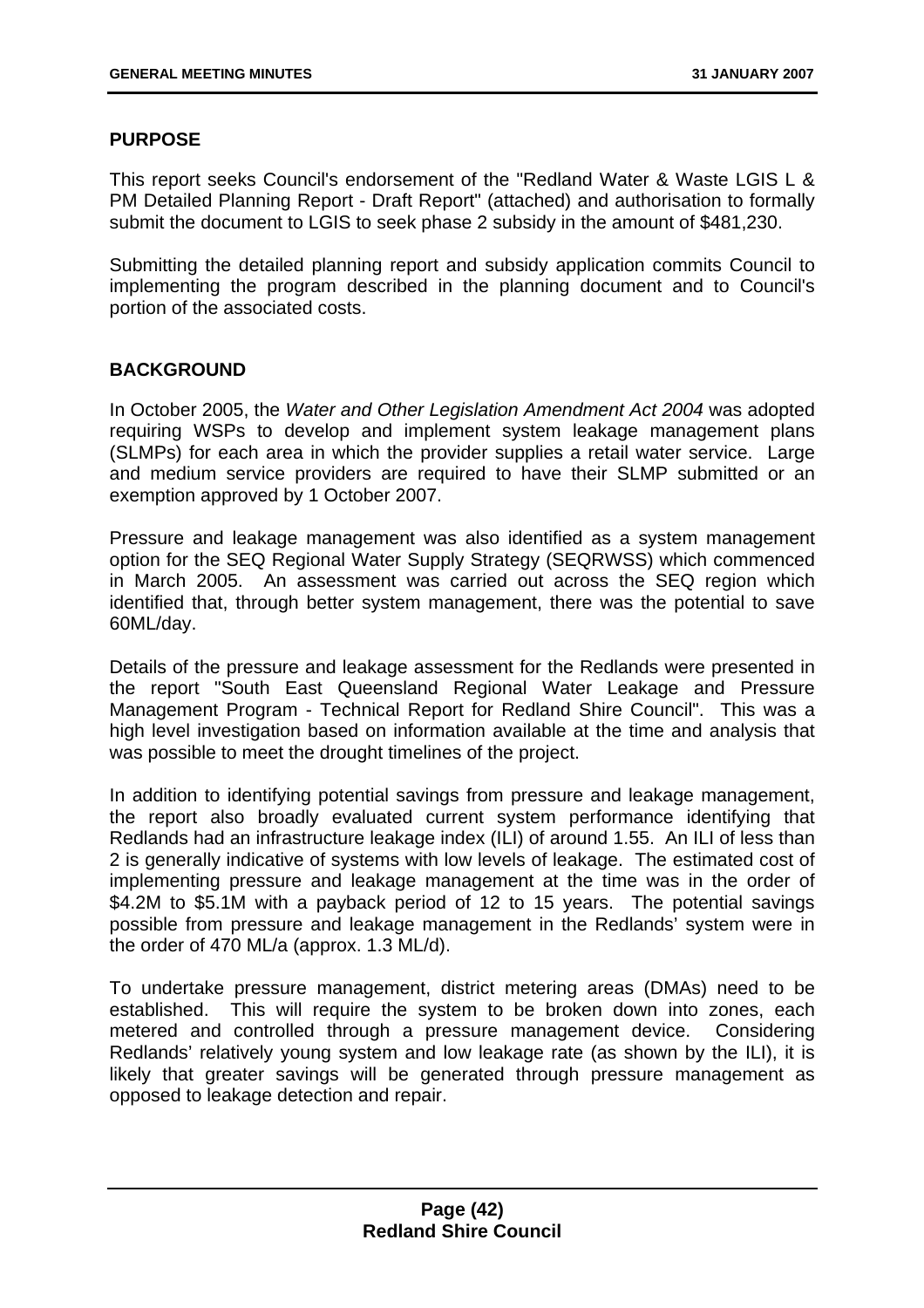Another assessment of potential water savings for Redlands undertaken as part of the SEQRWSS ("Technical Memorandum - Integrated Water Management Opportunities Evaluation for Redland Shire Council - Draft") identified that implementation of internal water efficiency programs and source substitution have significantly greater potential to save potable water than pressure and leakage management.

Redland Water & Waste (RWW) had approximately \$200,000 set aside in the 2005/06 budget to commence pressure and leakage management pilot studies. However, the money and associated project was put on hold after review of the work done as part of the SEQRWSS.

Advice was also received that a regional co-ordinating body would be established to ensure a regional approach and the best use of available subsidies. LGIS was given that role.

On 28 April 2006, the SEQ Regional Water Leakage and Pressure Management Project MOU was signed and executed by all 18 Councils in SEQ, Queensland Government and LGIS.

The purpose of the MOU was to outline the management of the project and the State's commitments. The intention was to implement best practice in system management with State Government funding to be available over a 3-year period. The MOU did not stipulate that the savings would be achieved in 3 years and noted that, in Councils with larger systems, the implementation may be staged over several years. The subsidy arrangements outlined in the MOU are attached as "Original Attachment C - MOU".

RWW wrote to LGIS on 30 June 2006 advising LGIS that, whilst Council is still committed to the project, as pressure and leakage management had relatively low water-saving potential in Redlands compared to other water-saving initiatives, it was not our highest priority. We also advised that the priorities for pressure and leakage management funding should be on a regional basis, rather than spread across Councils, in order to get best value for money.

On August 8 2006, the Queensland Parliament passed *The Regulation* made under the *Water Act*, outlining and setting targets for a series of projects to combat the current drought being experienced in SEQ.

The amendment requires RSC, as a WSP, to participate in the pressure and leakage reduction programs.

Essentially, each participating local government, acting collectively, is to achieve combined savings of 60ML/day of reticulated water by implementing a system of pressure and leakage management.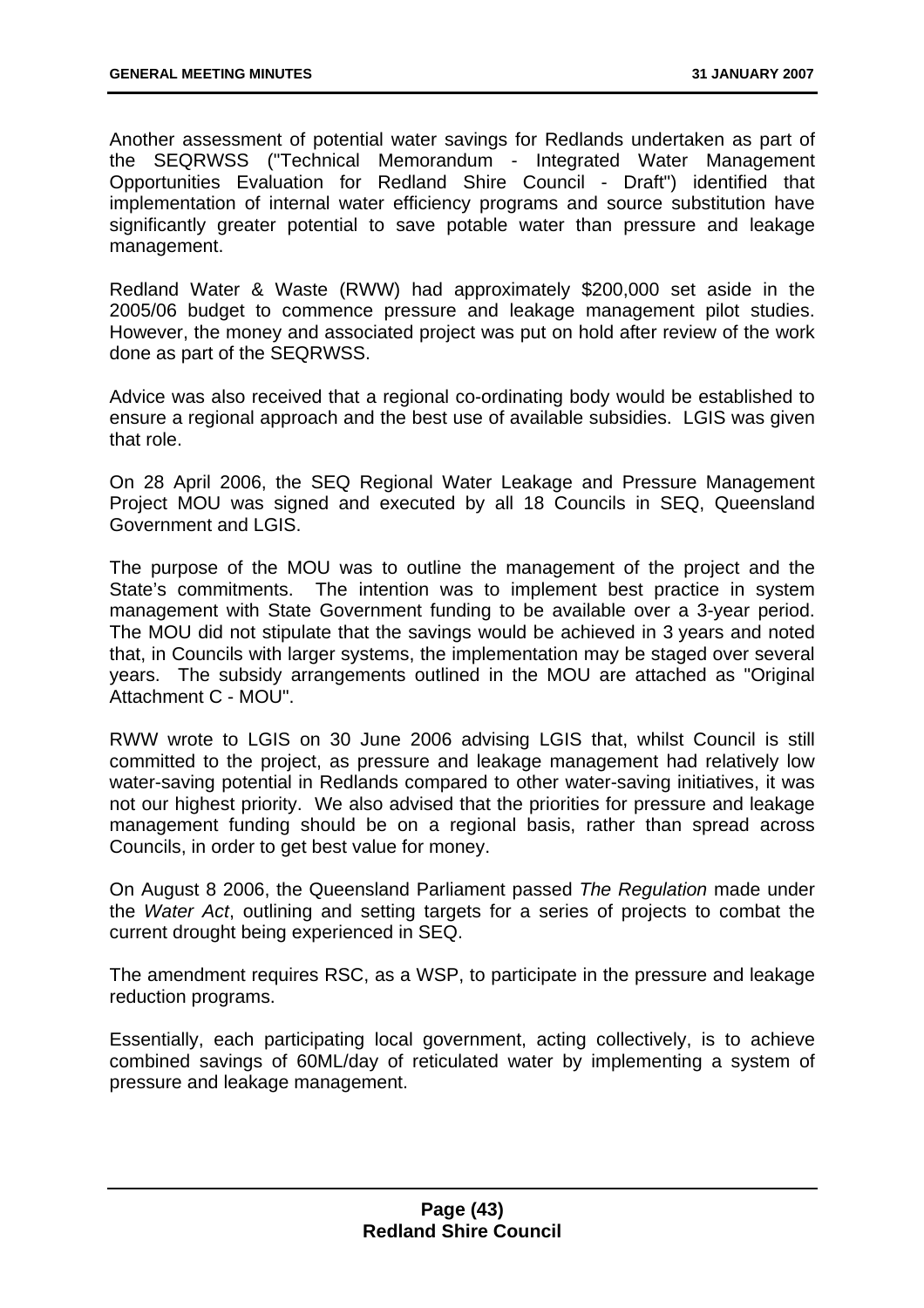The savings must be achieved in the following increments:

- 1. a total of 20ML/day by 30 September 2006;
- 2. a total of 40ML/day by 30 September 2007;
- 3. a total of 60ML/day by 31 August 2008.

The 60ML/d was based on work undertaken as part of the Integrated Urban Water Management and Accounting (IUWM&A) task of Stage 2 of the SEQRWSS as discussed above. The estimates were very preliminary.

*The Regulation* has effectively included these estimates into legislation and compressed the timeframe for delivery of savings related to pressure and leakage management from 3 years to 2 years and set interim targets without consultation with Councils.

A technical memo/addendum was prepared by Wide Bay Water (WBW) on 21 August 2006, based on a brief review of some additional information provided by RSC, namely:

- GIS and water supply network data;
- maps of existing sectors in the RSC water supply network.

The review identified that the cost to implement water leakage and pressure management in Redland Shire may be less than in other jurisdictions due to the preexistence of established and discrete network zones and some pressure reduction equipment in the Redland Shire water supply network. When taking this into account, the cost of the required work was estimated at approximately \$2,455M, and the payback period was just under 8 years (i.e. 7.9 years). The current subsidy arrangements were not considered in the assessment.

On 17 November 2006, Council submitted a Phase 1 subsidy application for preliminary investigation funding and identified a total estimated project cost of \$2.455M.

The program that was submitted with the Phase 1 subsidy application indicated that the savings would not be substantively delivered until the concluding 6 months of the project as projects of this nature require considerable lead times for planning, consultation and establishing baselines.

An amendment to the MOU was approved by the project management group and the Minister on 17 November 2006 to further clarify the 'best practice' criteria for subsidy and to include opportunities for subsidy for leakage repairs associated with DMA establishment. It also changed the timing of subsidy amounts, with a larger proportion of the subsidy now available at commencement of the construction phase. The amendment is attached as "Revised Attachment C - MOU".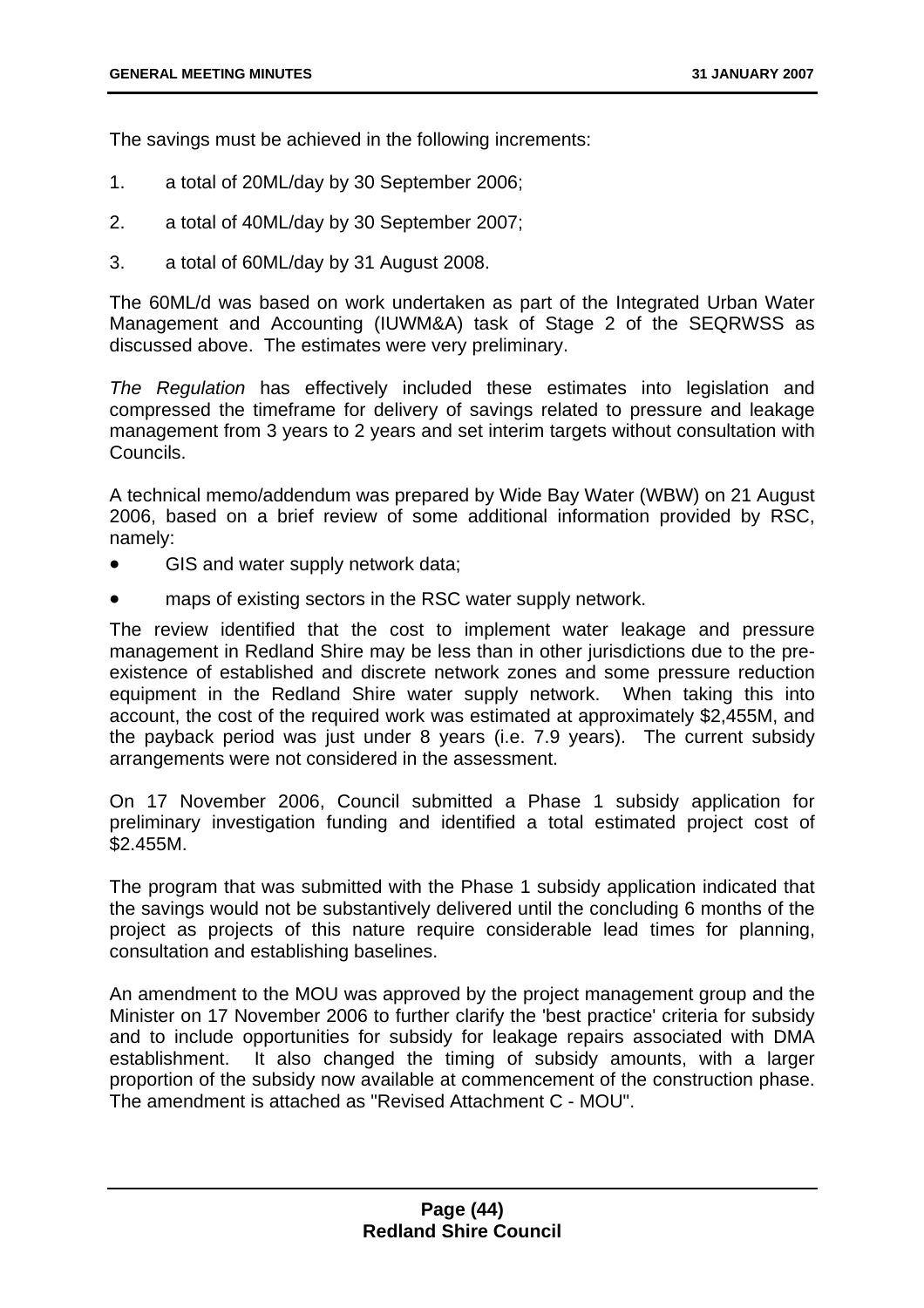In summary the subsidy available is:

- Phase 1 5% of subsidy funding (i.e. 2% of capital costs) on commencement of the detailed implementation planning stage;
- Phase 2 45% (i.e. 18% of capital costs) following acceptance of the Council's whole-of-network planning; and
- Phase 3 50% (i.e. 20% of capital costs) following confirmation that equipment is installed and commissioned, that water savings are being achieved, and that best practice has been followed.

In order to receive the Phase 2 subsidy of 45% (18% of capital costs), Council is required to submit a detailed 'whole of system' planning report with evidence of a Council resolution to implementing the program. To this end, RWW engaged Opus International (Opus) on 23 October 2006 to assist with preparation of the detailed 'whole of system' planning report.

The detailed 'whole of system' planning report has now been completed with the following significant outcomes:

- the project will establish an efficient leakage management system based on international best practice but tailored to the specific, long term, needs of the Redlands;
- the project will be delivered by an integrated team lead by an RWW project manager and utilising both internal and external resources;
- it is proposed to take a staged approach to the implementation of the project. This approach will allow for the larger mainland zones to be established in 2 phases with the initial broad scale DMA being established based on the existing pressure zones;
- the first phase will deliver:
	- 24 urban DMA;
		- 3 trunk main DMA;
		- metered inlet & outlet of all mainland reservoirs;
		- installation of 7 new PRV;
- the second phase will deliver up to 5 additional zones:
- the project is scheduled for completion in August 2008;
- a budget of \$2,673,500 has been detailed to cover all stages of work;
- the timing of the work is anticipated to be as described in the table below:

| <b>FINANCIAL</b><br><b>YEAR</b> | <b>WORK DESCRIPTION (Stage as per Detailed</b><br><b>Planning Report)</b>                | <b>ESTIMATED</b><br><b>BUDGET</b> |
|---------------------------------|------------------------------------------------------------------------------------------|-----------------------------------|
| 2006/07                         | Stage1 Preliminary Construction Planning and 15%<br>Stage 2 Establishment of initial DMA | \$555,350                         |
| 2007/08                         | 85% Stage 2, Stages 3 and 4 and all of Stage 5<br>except Leak Repairs & Finalisation     | \$2,013,150                       |
| 2008/09                         | Leak Repairs and Finalisation and Stage 6 Monitoring                                     | \$105,000                         |
|                                 | TOTAL                                                                                    | \$2,673,500                       |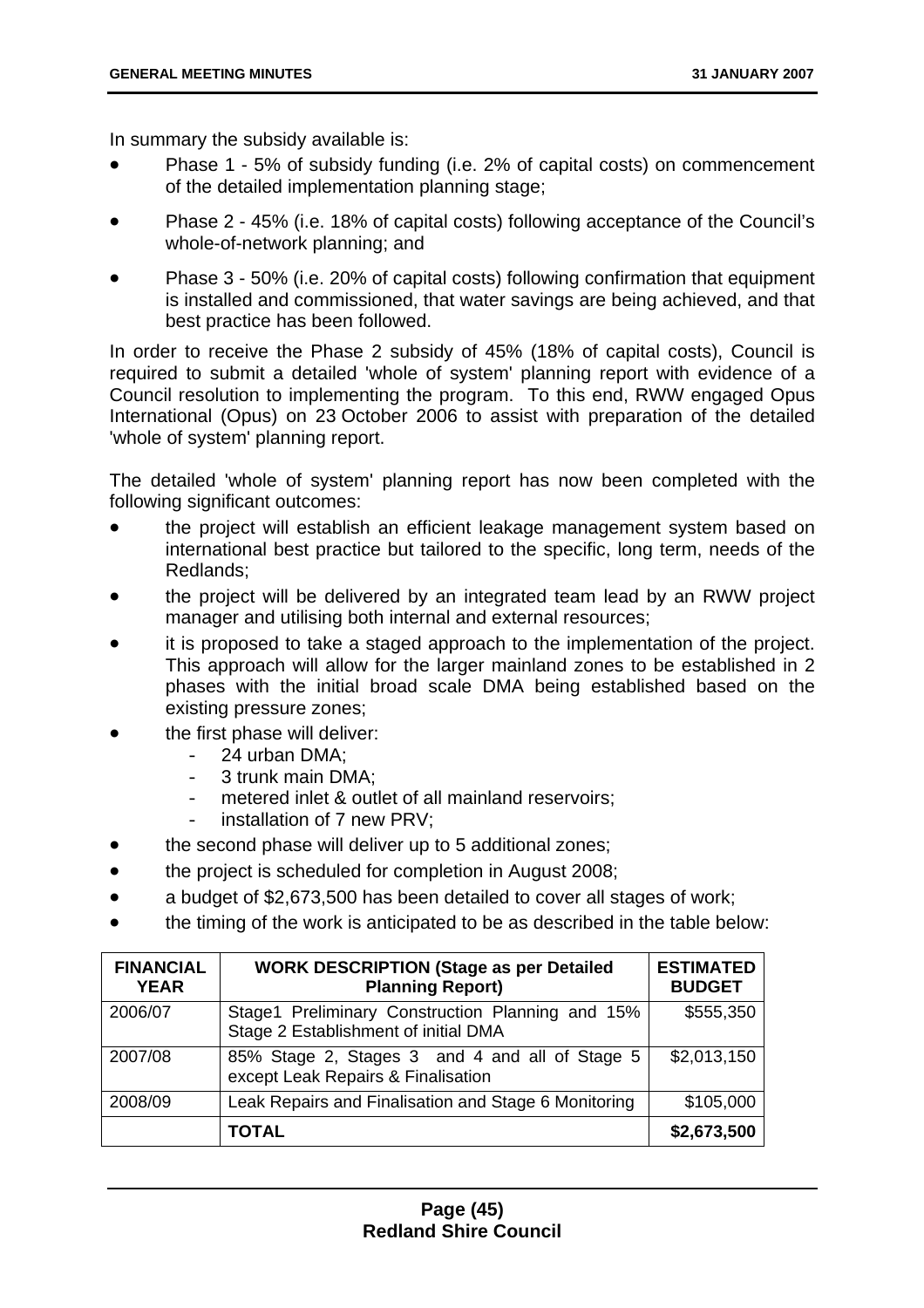- a review of potential project risks has been completed;
- key change management issues have been identified.

#### **ISSUES**

The legislation obligated Council to implement pressure and leakage management by August 2008.

Although the timing of this work is sooner than initially programmed and the work is to be undertaken over a much shorter timeframe than envisaged, \$160,000 had previously been brought forward for preparation of the detailed planning report as part of the 2006/07 Q1 review and amounts of \$1,147,500 have been included in the preliminary budgets of both the 2007/08 and 2008/09 to account for these works. These budgets will require review with a quarterly revision required in the current financial year and changes to the 07/08 and 08/09 budgets made at the next review of the 10-year Capital Program.

Submitting the detailed planning report and subsidy application commits Council to implementing the program described in the planning document and to Council's portion of the associated costs. This amounts to an estimated \$2,673,500, over the financial years 2006/07, 2007/08 and 2008/09. The total subsidy available for this project is 40% of the project costs.

There are a number of risks associated with aggressive implementation of pressure and leakage management. Overly aggressive implementation of pressure and leakage management can lead to increased customer complaints and negative publicity, water quality problems, fire-fighting risks, problems with change management and impacts on the long term viability of the project. If implementation is not undertaken in a controlled manner, these risks have the potential to become significant issues in the Redlands.

It is therefore important to ensure that an effective communications plan is in place. Pressure alteration will not however occur until the latter part of the project (in 2008) and most residents are unlikely to notice changes to their service. In communicating with customers, it is important that customers throughout Redlands are advised of the program globally, as advice that pressure is to be reduced in specific areas is likely to alert customers to changes in pressure that would not otherwise be evident.

It is also important to ensure that planning and investigations within DMAs are conducted as thoroughly as possible given the time constraints, to minimise the creation of dead-ends in the system and to ensure fire systems, tall buildings etc are identified and considered in setting minimum pressures.

## **RELATIONSHIP TO CORPORATE PLAN**

The recommendation primarily supports Council's strategic priority to provide and maintain water services and support the provision of infrastructure to sustain our community.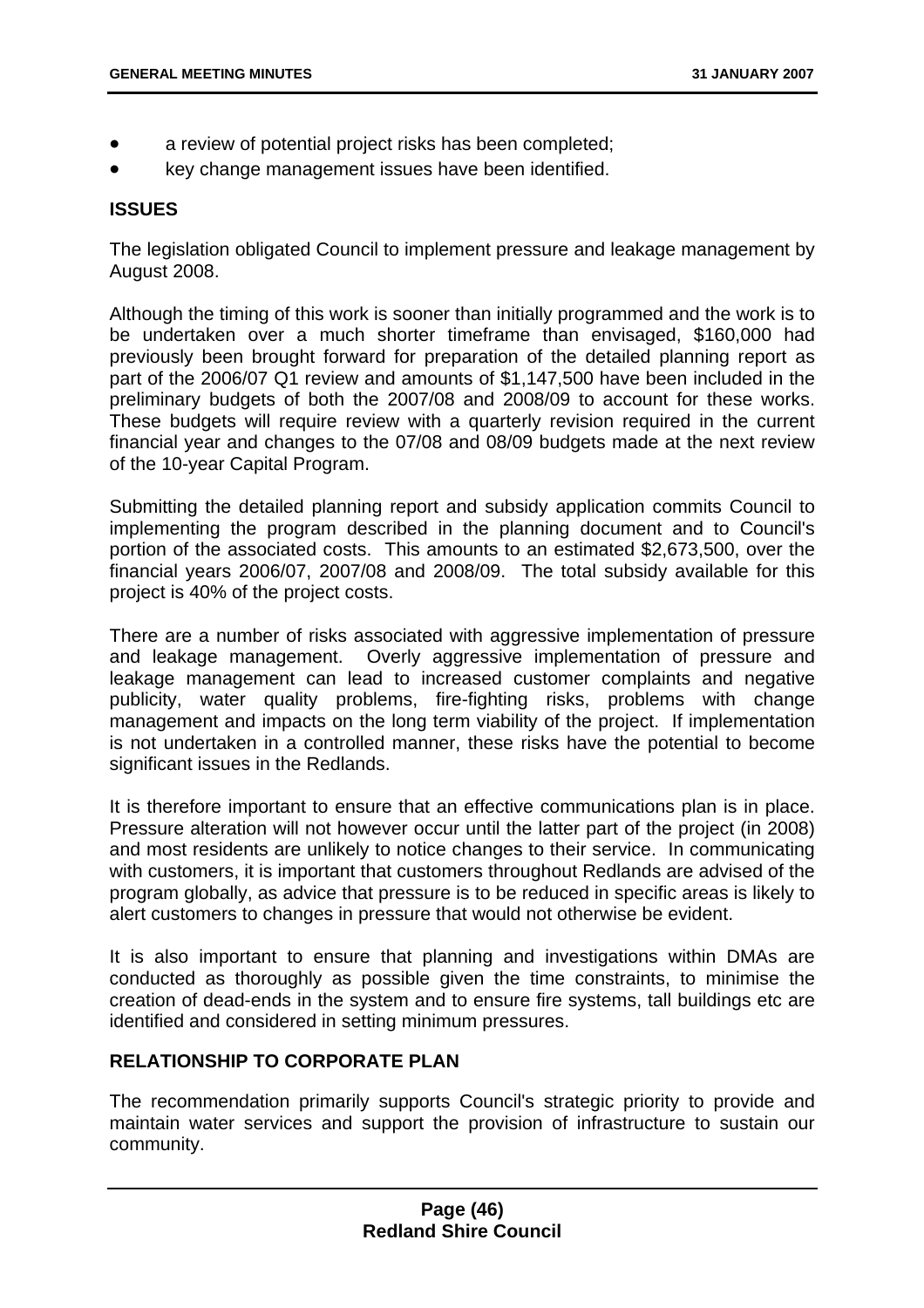## **FINANCIAL IMPLICATIONS**

Capital funding totalling an estimated \$2,673,500 over the current and following 2 financial years would need to be made available. A quarterly revision has been prepared for the funding required in the current financial year and changes to the 07/08 and 08/09 budgets will need to be made at the next review of the 10-year capital program.

It is also important to note that ongoing operations and maintenance costs associated with the additional infrastructure created will need to be funded.

# **CONSULTATION**

During the development of the detailed Whole of System Planning Report, consultation was undertaken with:

- Service Manager Water Reticulation;
- Senior Supervisor Water Reticulation;
- Water Treatment Supervisor; and
- Planning staff within the Technical Support Group.

LGIS was also consulted regarding the scope of the report required.

### **OPTIONS**

# **PREFERRED**

That Council resolve to:

- 1. Endorse the "Redland Water & Waste Local Government Infrastructure Services Leakage & Pressure Management Detailed Planning Report – Draft Report";
- 2. Implement the program described in the report subject to minor changes identified as being required during implementation;
- 3. Submit the report as part of the Phase 2 subsidy application to Local Government Infrastructure Services; and
- 4. Note the increase in the estimated cost of these works from \$2,455,000 to \$2,673,500 over the financial years 2006/07 to 2008/09.

#### **ALTERNATIVE**

To advise Local Government Infrastructure Services that Council's Phase 2 subsidy application has been deferred pending further detailed review of the program.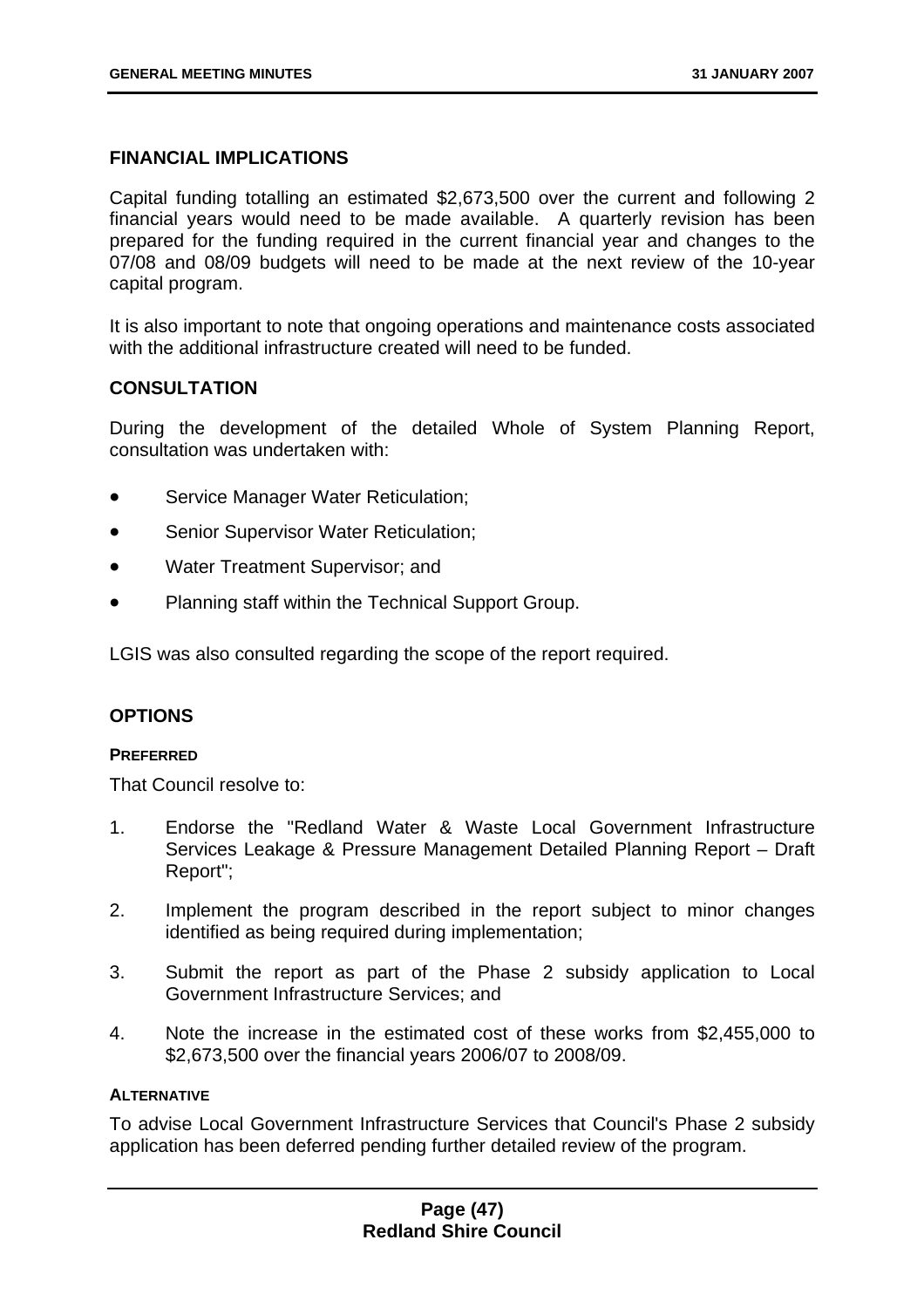# **OFFICER'S/COMMITTEE RECOMMENDATION/ COUNCIL RESOLUTION**

| Moved by:    | <b>Cr Barker</b> |
|--------------|------------------|
| Seconded by: | Cr Dowling       |

**That Council resolve to:** 

- **1. Endorse the "Redland Water and Waste Local Government Infrastructure Services Leakage & Pressure Management Detailed Planning Report – Draft Report";**
- **2. Implement the program described in the report subject to minor changes identified as being required during implementation;**
- **3. Submit the report as part of the Phase 2 subsidy application to Local Government Infrastructure Services; and**
- **4. Note the increase in the estimated cost of these works from \$2,455,000 to \$2,673,500 over the financial years 2006/07 to 2008/09.**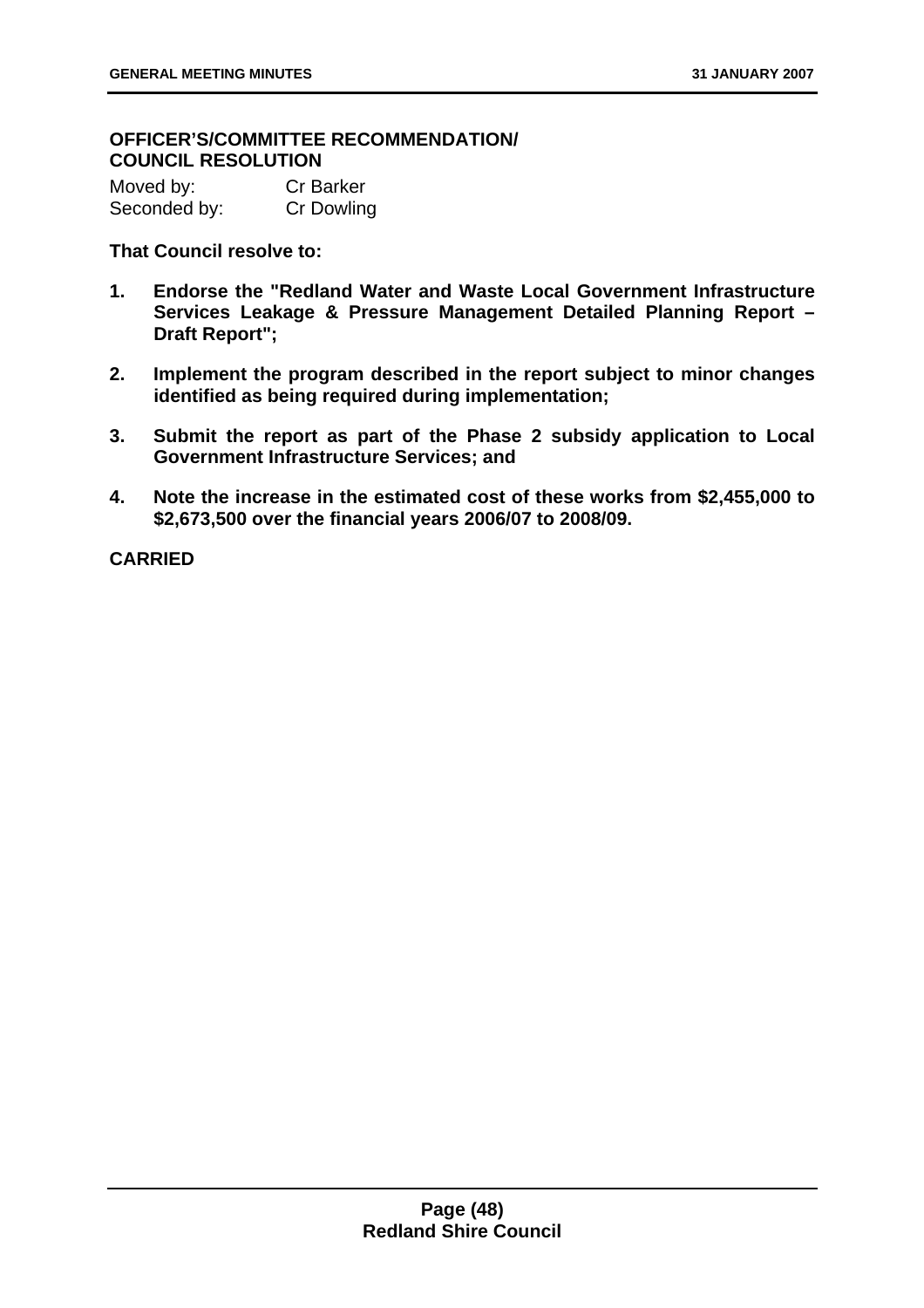# **12 FINANCE AND CORPORATE MANAGEMENT COMMITTEE 24/01/07 - RECEIPT AND ADOPTION OF REPORT**

| Moved by:    | <b>Cr Williams</b> |
|--------------|--------------------|
| Seconded by: | <b>Cr Barker</b>   |

That the Finance and Corporate Management Committee Report of 24 January 2007 be received.

CARRIED

#### **12.1 OFFICE OF CEO**

#### **12.1.1 FRAUD AND CORRUPTION PREVENTION POLICY AND GUIDELINE**

| <b>Dataworks Filename:</b>       | <b>GOV Fraud &amp; Corruption Prevention</b>                                                                                                                                          |
|----------------------------------|---------------------------------------------------------------------------------------------------------------------------------------------------------------------------------------|
| <b>Attachments:</b>              | <b>Fraud and Corruption Prevention Policy</b><br><b>Fraud and Corruption Prevention Guideline</b><br><b>Public Interest Disclosure (Whistleblower</b><br><b>Protection) Guideline</b> |
| <b>Responsible Officer Name:</b> | <b>Susan Rankin</b><br><b>Chief Executive Officer</b>                                                                                                                                 |
| <b>Author Name:</b>              | <b>Kylie Fernon</b><br><b>Manager Internal Audit</b>                                                                                                                                  |

### **EXECUTIVE SUMMARY**

The *Fraud and Corruption Control Guidelines for Best Practice* issued by the Crime and Misconduct Commission (CMC) in March 2005 recommends that each agency should have a fraud and corruption control policy that outlines the agency's stance on fraud and corruption.

The CMC guidelines also recommend that the policy will only be effective if it is implemented with the support of appropriate procedures and operating guidelines.

Currently Council has in place the *Employee Code of Conduct* which is an essential element of a fraud and corruption control plan. It provides a documented minimum benchmark of expected behaviour, a tool to help communicate Council's required ethical standards and, where necessary, a reference against which disciplinary action can be taken.

Among the many important roles of Council is the maintenance of high standards of ethics, conduct and fiduciary responsibility. Having a clear overall Fraud and Corruption Prevention Policy will demonstrate Council's resolve to combat fraud and corruption wherever it is found. It will communicate Council's commitment to best practice and create a holistic framework that minimises the risk of fraud and corruption and strengthens organisational integrity.

## **Page (49) Redland Shire Council**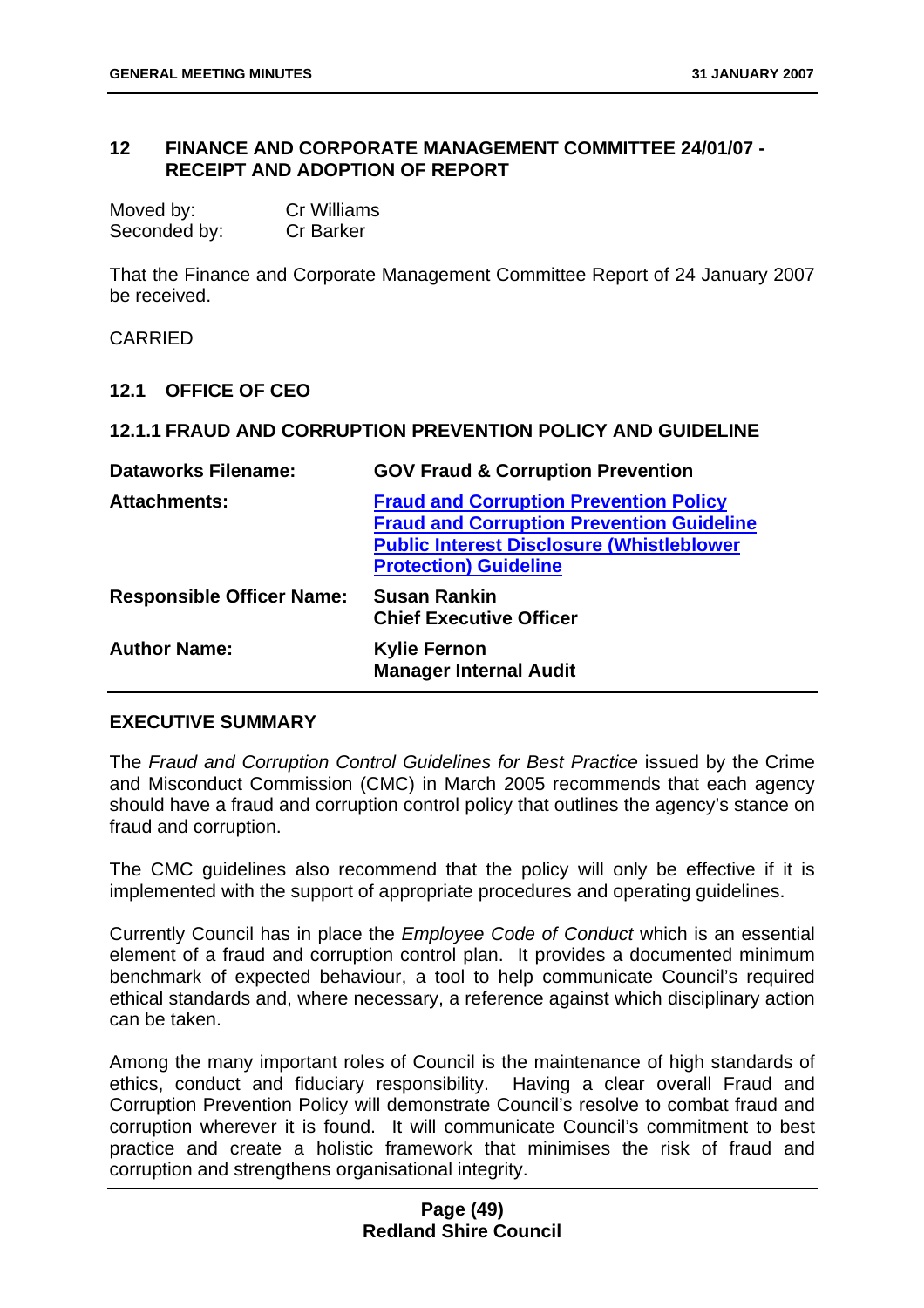It is recommended that Council resolve to adopt the Fraud and Corruption Prevention Policy (POL-3060) and note the Fraud and Corruption Prevention Guideline (GL-3060-001) as attached.

# **PURPOSE**

The purpose of this report is to provide advice and background which supports the draft policy POL-3060 Fraud and Corruption Prevention Policy and the draft guideline GL-3060-001 Fraud and Corruption Prevention Guideline.

# **BACKGROUND**

The *Fraud and Corruption Control Guidelines for Best Practice* issued by the Crime and Misconduct Commission in March 2005 recommends that each agency should have a fraud and corruption control policy that outlines the agency's stance on fraud and corruption.

Fraud and corruption can take many forms. *Fraud* is normally characterised by the presence of some form of deliberate deception to facilitate or conceal the misappropriation of assets, whereas *corruption* involves a breach of trust in the performance of official duties. Many forms of fraud and corruption are criminal offences under state and federal legislation eg: stealing, misappropriation of property, false pretence, forgery, drug dealing, etc.

## **ISSUES**

Currently Council has in place the *Employee Code of Conduct* which is an essential element of a fraud and corruption control plan. It provides a documented minimum benchmark of expected behaviour, a tool to help communicate Council's required ethical standards and, where necessary, a reference against which disciplinary action can be taken.

Among the many important roles of Council is the maintenance of high standards of ethics, conduct and fiduciary responsibility. Having a clear overall Fraud and Corruption Prevention Policy will demonstrate Council's resolve to combat fraud and corruption wherever it is found. It will communicate Council's commitment to best practice and create a holistic framework that minimises the risk of fraud and corruption and strengthens organisational integrity.

The draft Fraud and Corruption Prevention Policy (POL-3060) and Fraud and Corruption Prevention Guideline (GL-3060-001) have been prepared to take into consideration the CMC guidelines and in particular:

- Clearly communicate Council's values and business practices;
- Articulate the commitment of the CEO and senior management to these principles;
- Is based on a risk-management philosophy; and
- Contains appropriate responses to identified threats.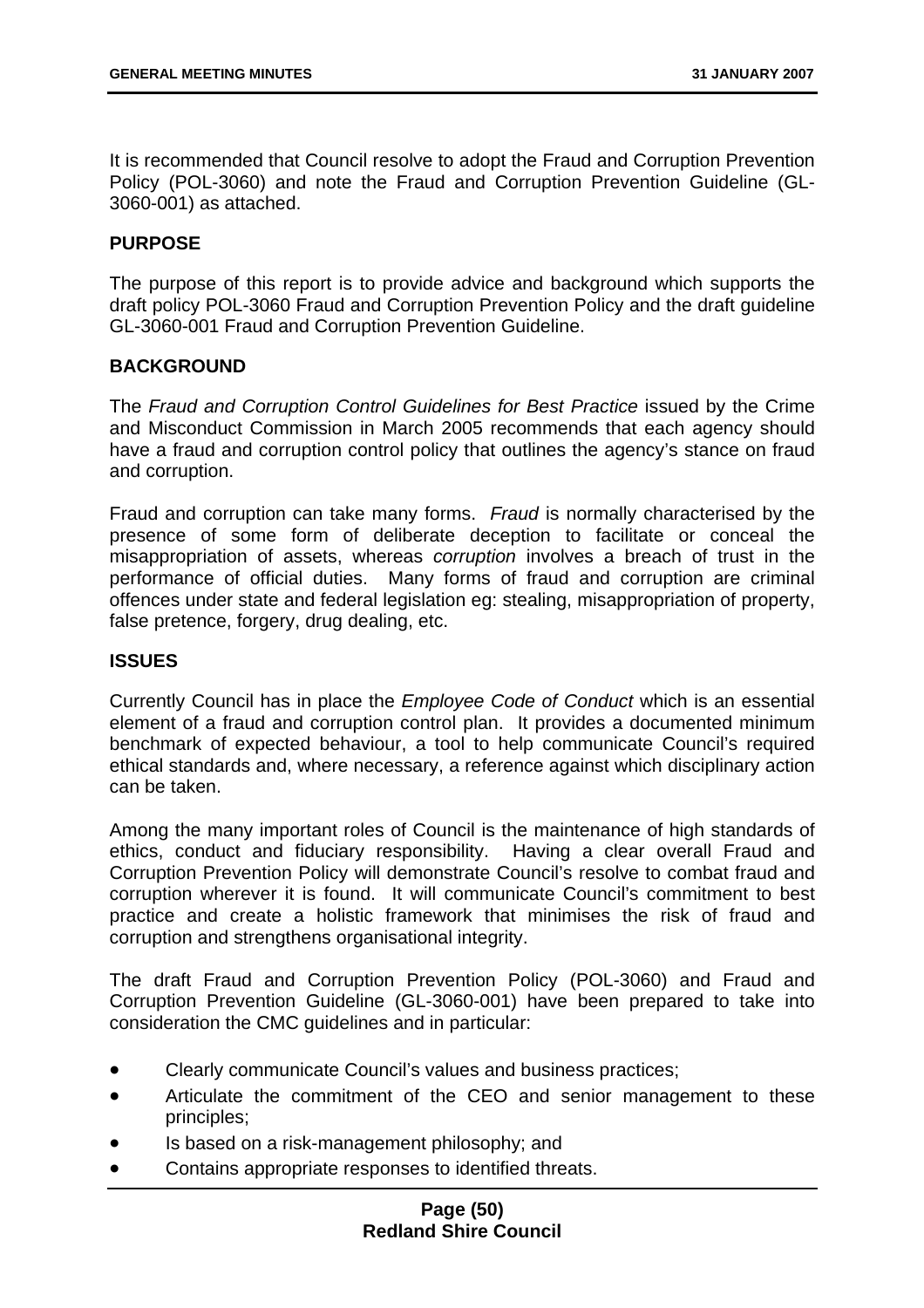# **RELATIONSHIP TO CORPORATE PLAN**

The recommendation primarily supports Council's strategic priority to ensure the long-term financial viability of the Shire and provide public accountability in financial management.

# **FINANCIAL IMPLICATIONS**

Budgets for 2006/2007 will not be impacted upon. The introduction of this policy will assist Council to plan effectively to control fraud and corruption.

# **CONSULTATION**

- Department of Public Works who provided a copy of their Fraud and Corruption Policy;
- Senior Management Group in particular Manager Legal Services and Manager Corporate Planning Performance and Risk; and
- Executive Leadership Group.

# **OPTIONS**

#### **PREFERRED**

That Council resolve to adopt the Fraud and Corruption Prevention Policy (POL-3060) and note the Fraud and Corruption Prevention Guideline (GL-3060-001) as attached.

### **ALTERNATIVE**

That Council resolve to adopt the Fraud and Corruption Prevention Policy (POL-3060) and note the Fraud and Corruption Prevention Guideline (GL-3060-001) with amendments.

## **OFFICER'S/COMMITTEE RECOMMENDATION/ COUNCIL RESOLUTION**

| Moved by:    | <b>Cr Williams</b> |
|--------------|--------------------|
| Seconded by: | <b>Cr Dowling</b>  |

**That Council resolve to adopt the Fraud and Corruption Prevention Policy (POL-3060) and note the Fraud and Corruption Prevention Guideline (GL-3060- 001) as attached.**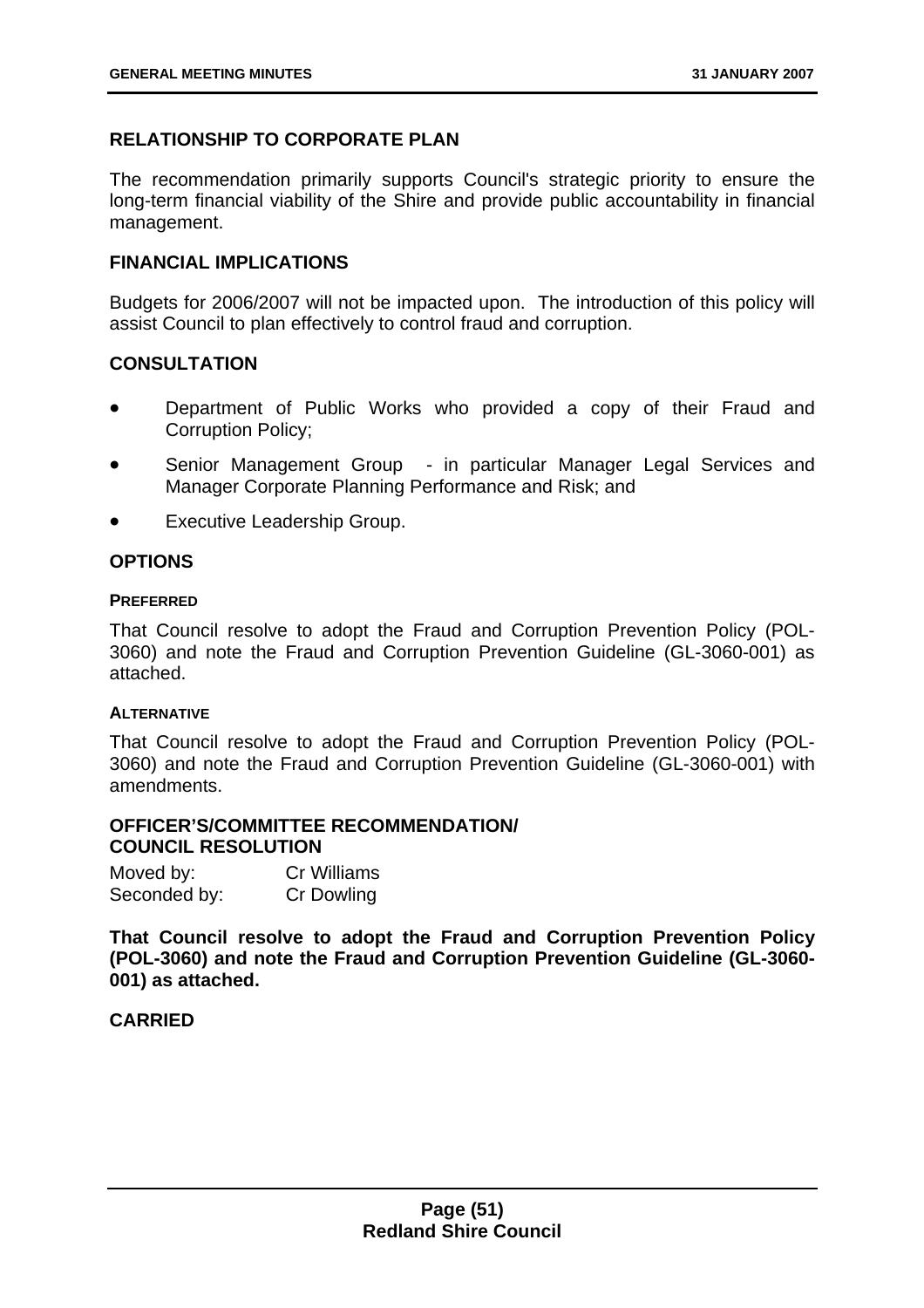# **12.2 CORPORATE SERVICES**

#### **12.2.1 DECEMBER 2006 - MONTHLY FINANCIAL REPORTS**

| <b>Dataworks Filename:</b>       | <b>FM Monthly Financial Reports to Committee</b>                   |
|----------------------------------|--------------------------------------------------------------------|
| <b>Attachment:</b>               | <b>EOM Financial Reports - December 2006</b>                       |
| <b>Responsible Officer Name:</b> | <b>Kerry Phillips</b><br><b>Manager - Financial Services</b>       |
| <b>Author Name:</b>              | <b>Kevin Lamb</b><br><b>Services Manager - Financial Reporting</b> |

### **EXECUTIVE SUMMARY**

Section 528(1) of the *Local Government Act 1993* requires that Council's statement of accounts be presented at an ordinary monthly meeting.

The attachments to this report present the December 2006 statement of accounts to Council and provide detailed analytical commentary. Five of the seven Key Financial Performance Indicators exceeded targets set at the beginning of the financial year. These related to:

- level of dependence on rate revenue;
- ability to pay our bills  $-$  current ratio;
- cash balance;
- cash balance cash capacity in months; and
- longer term financial stability  $-$  debt to assets ratio.

Two Key Financial Performance Indicators fell outside Council's set parameters. These related to:

- 1. The ability to repay our debt indicator was 31.5% for December which is outside our set target of below 17%. This is solely due to the early repayment of QTC loans. This indicator will fall back within the comfort zone before year end.
- 2. The operating performance indicator was 13.5% for December which is outside our set target of greater than 15%. This is due to payouts of large creditor balances accrued from 30 June 2006 in July and August of 2006. This indicator will improve throughout the financial year.

The operating financial result (Earnings Before Interest, Tax and Depreciation – EBITD) is ahead of budget by \$3.8 million, with operating expenditure favourable by \$4.8 million and operating revenue unfavourable by \$0.9 million.

Capital expenditure is \$1.2 million or 6.2% behind budget expenditure levels at the end of December.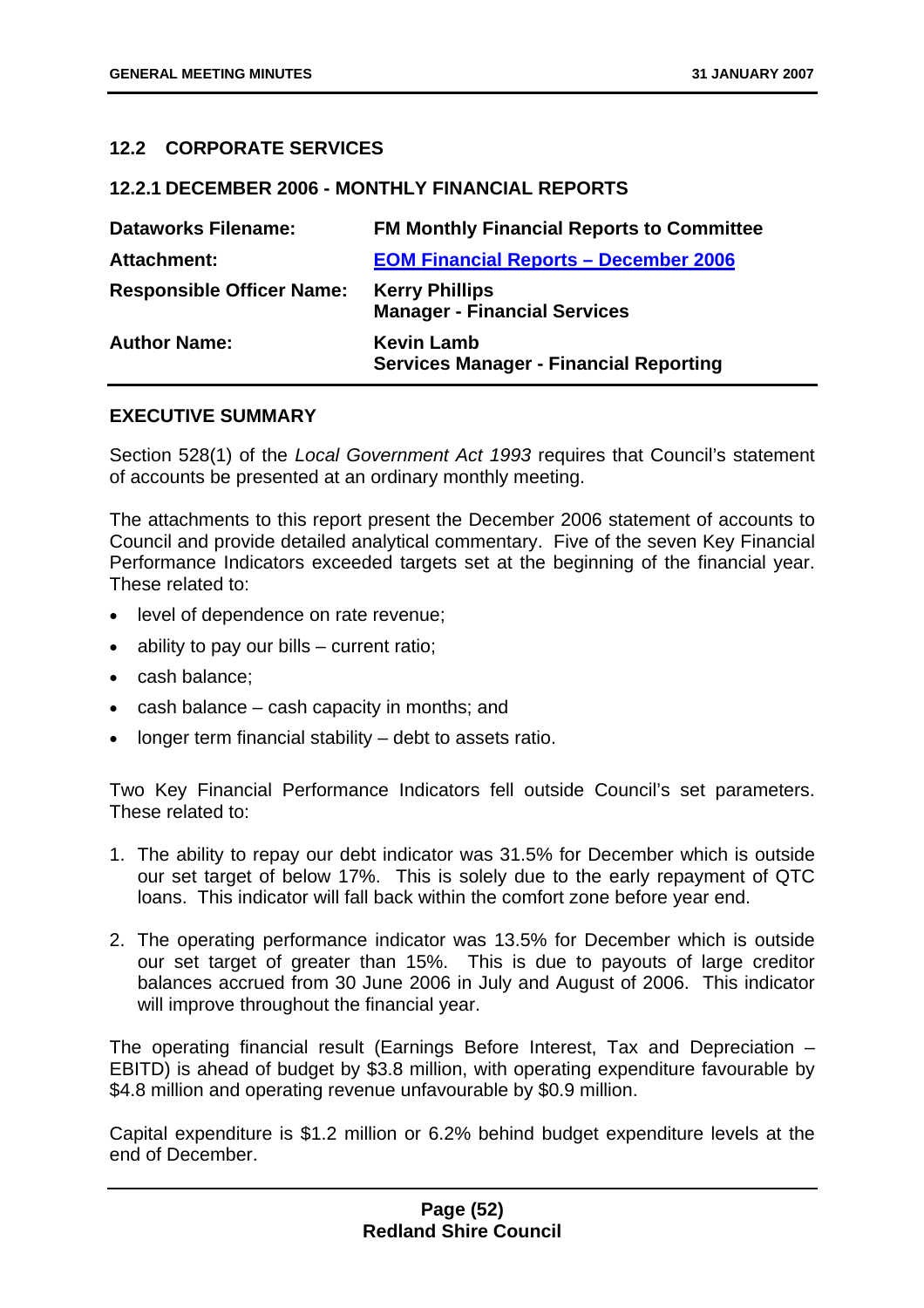The cash flow position for the year is below forecast levels by \$3.5 million at 31 December 2006. This is principally due to unfavourable variances experienced in relation to lower receipts for rates and charges \$0.8 million , fees and charges \$0.5 million, capital grants and subsidies \$0.6 million and proceeds from sale of non current assets \$0.5 million in addition to higher than anticipated payments for materials and services \$2.7 million and repayment of borrowings \$0.7 million. These are offset by favourable variances in relation to lower than anticipated payments for employee costs \$1.0 million and non current assets \$1.2 million.

## **PURPOSE**

The purpose is to present the December 2006 report to Council and explain the content and analysis of the report. Section 528 of the *Local Government Act 1993* requires the Chief Executive Officer of a local government to present statements of its accounts to the local government.

### **BACKGROUND**

The Corporate Plan contains a strategic priority to ensure the long term financial viability of the Shire and provide public accountability in financial management. For organisational effectiveness, it is important that Council receive and understand the monthly financial statements.

# **ISSUES**

The following elements, shown in the attachments, comprise the End of Month Financial Reports for December 2006:

# **Corporate Financial Report Card (A)**

- Operating Revenue compared with Budget;
- General Operating Costs compared with Budget;
- Capital Expenditure compared with Budget;
- Cash Position; and
- Employee Costs compared with Budget.

### **Report Card Analysis (B)**

### **Council Financial Report 1 (C)**

Shows the percentage variance of year to date actual results compared with year to date budget by colour indicators.

### **Council Financial Report 2 (D)**

Shows year to date actual results compared with annual and year to date budgets. This report has a brief commentary on all year to date variances greater than \$20,000.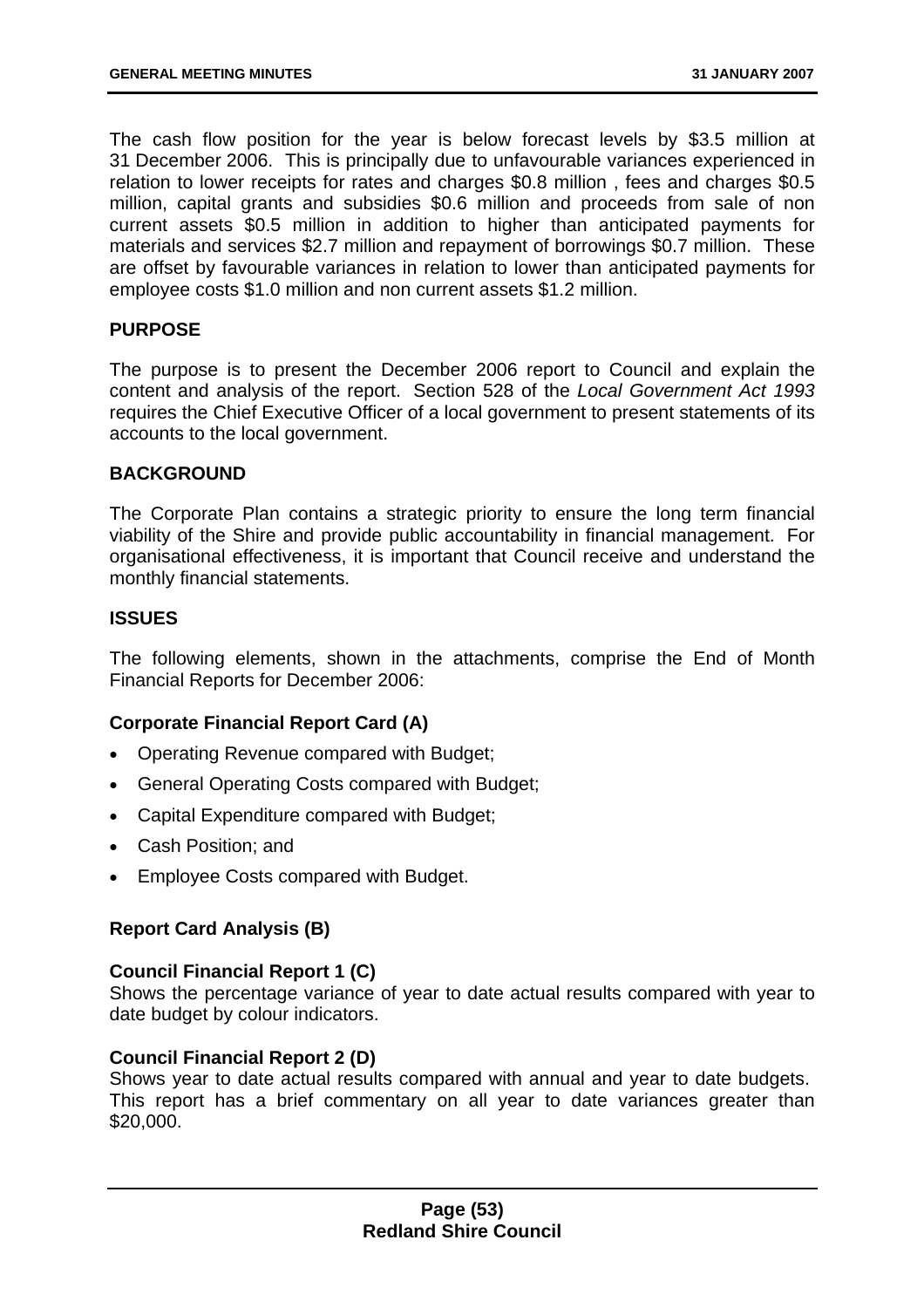A **Balance Sheet (E)**, an **Investment Summary (F)**, a **Statement of Cash Flows (G)**, **Financial Stability Ratios report (H),** C**ommunity Benefit Fund Report (I) and Type III Business Activities (J)** have been included to provide the complete picture of Council's Finances.

# **RELATIONSHIP TO CORPORATE PLAN**

The recommendation primarily supports Council's strategic priority to ensure the long term financial viability of the Shire and provide public accountability in financial management.

# **FINANCIAL IMPLICATIONS**

The overall financial position remains strong with EBITD of \$18.3 million (\$3.8 million ahead of budget). This result is due to total operating revenue of \$72.3 million (unfavourable variance of \$0.9 million) and total operating costs of \$54.0 million (favourable variance of \$4.8 million).

The capital expenditure program is \$1.2 million or 6.2% behind targeted expenditure levels at the end of December.

The investment of surplus funds for the month returned a weighted average rate of return of 6.48% that compares favourably to the benchmark UBSWA Bank Bill Index of 6.27%.

Council's cash position at the end of December is behind budgeted levels due principally to the early repayment of QTC loan instalments. The cash balance remains strong at \$41.7 million, equivalent to 4.2 months cash capacity.

## **PLANNING SCHEME IMPLICATIONS**

The Land Use Planning Group was consulted and it is considered that the outcome of recommendations in this report will not require any amendments to the Redlands Planning Scheme.

### **CONSULTATION**

Consultation has taken place amongst the Executive Leadership Group

### **OPTIONS**

### **PREFERRED**

That Council note the End of Month Financial Reports for December 2006 and explanations as presented in the attachments.

### **ALTERNATIVE**

That Council requests additional information.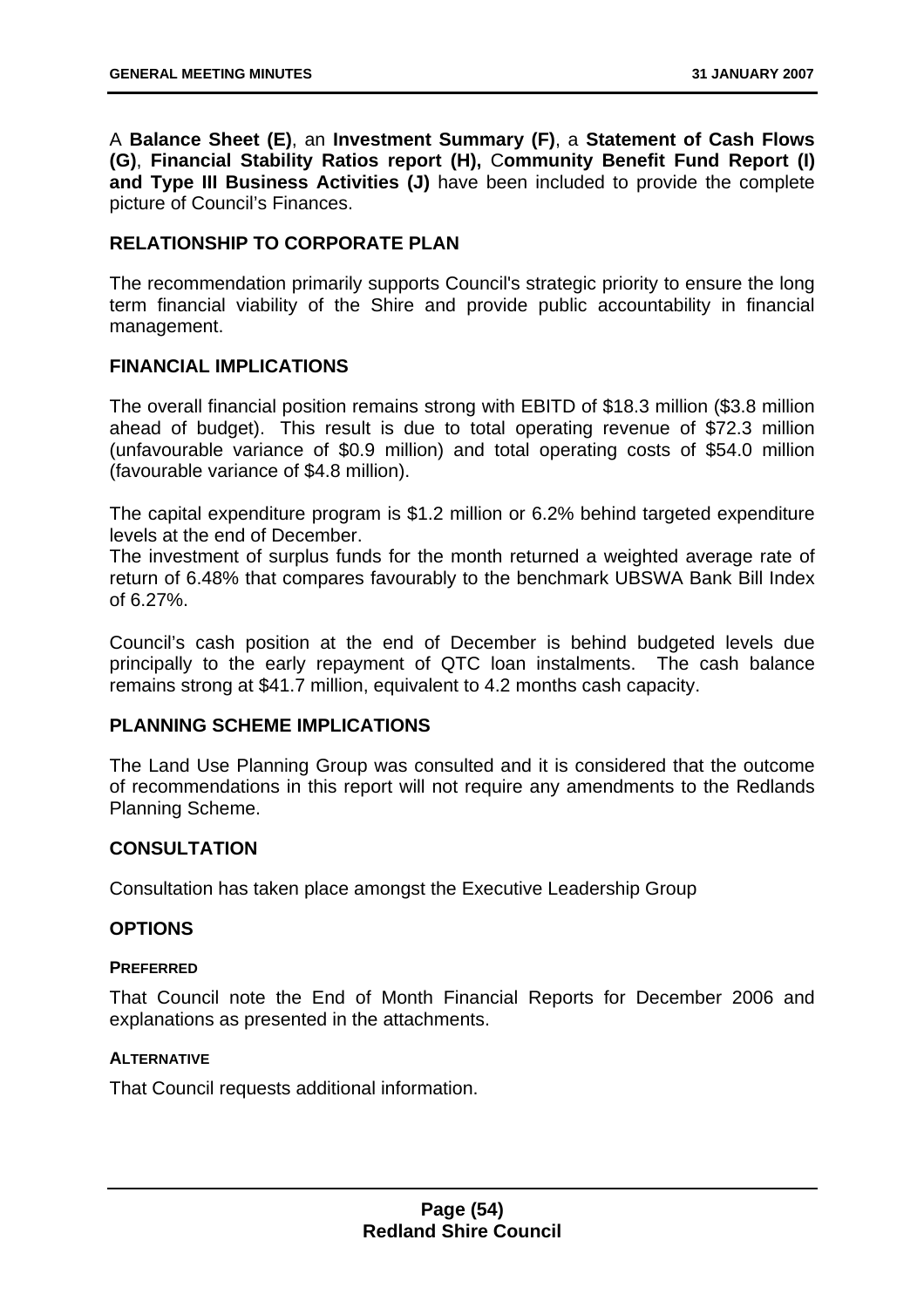# **OFFICER'S/COMMITTEE RECOMMENDATION/ COUNCIL RESOLUTION**

| Moved by:    | <b>Cr Williams</b> |
|--------------|--------------------|
| Seconded by: | <b>Cr Dowling</b>  |

**That Council resolve to note the End of Month Financial Reports for December 2006 and explanations as presented in the following attachments:** 

- **1. Corporate Financial Report Card;**
- **2. Report Card Analysis;**
- **3. First Council Financial Report;**
- **4. Second Council Financial Report;**
- **5. Balance Sheet;**
- **6. Investment Summary;**
- **7. Statement of Cash Flows;**
- **8. Financial Stability Ratios report;**
- **9. Community Benefit Fund report; and**
- **10. Type III Business Activities.**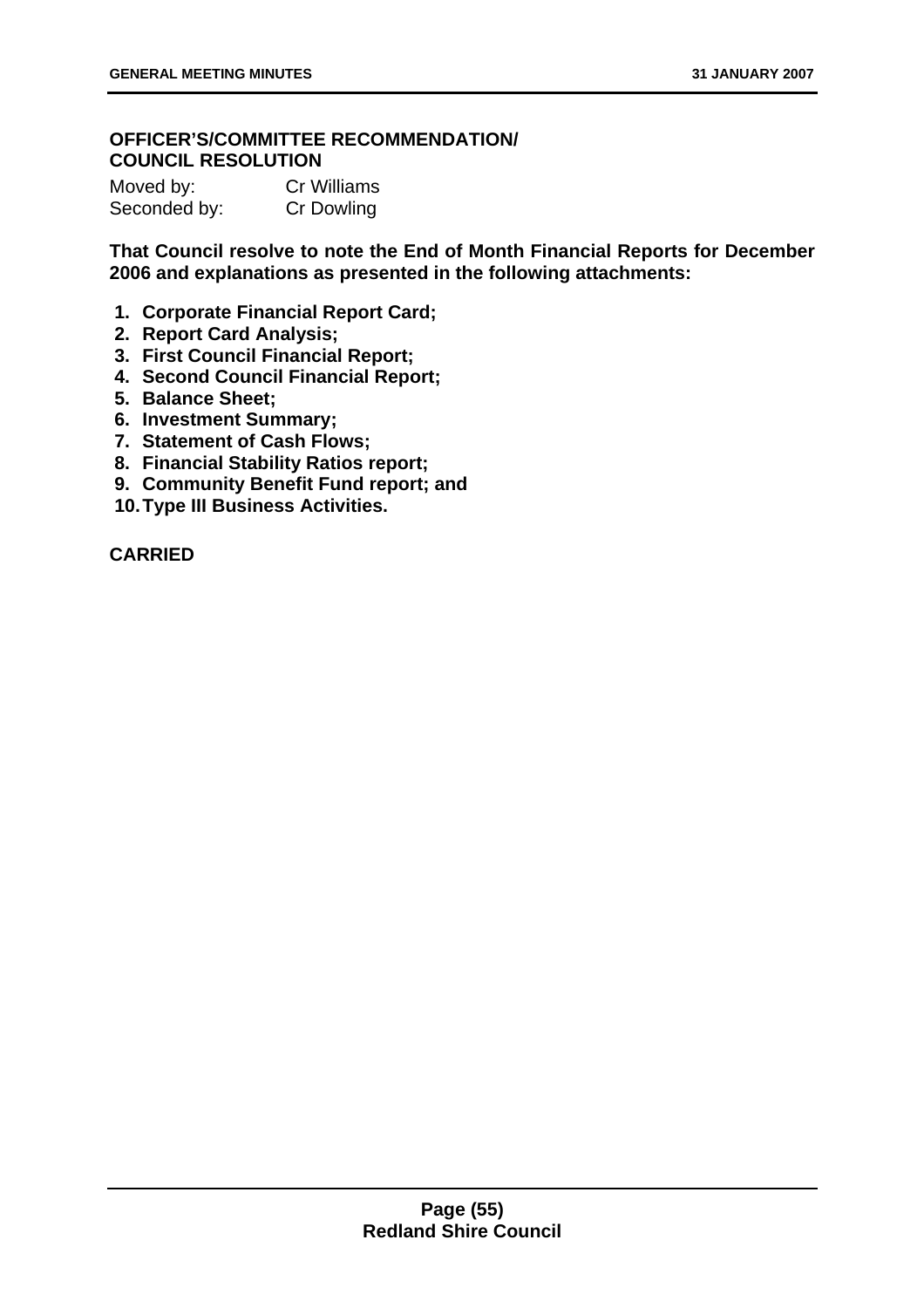# **12.2.2 AMENDMENT TO SENIOR MANAGERS' EMPLOYMENT CONTRACTS AND GUIDELINE GL-3019**

| <b>HRM Senior Management</b>                                                                                                                                                        |
|-------------------------------------------------------------------------------------------------------------------------------------------------------------------------------------|
| <b>CEO Contract of Employment</b><br><b>General Managers Contract of Employment</b><br><b>Group Managers Contract of Employment</b><br><b>Senior Managers' Remuneration GL-3019</b> |
| <b>Ray Turner</b><br><b>General Manager Corporate Services</b>                                                                                                                      |
| <b>Ray Turner</b><br><b>General Manager Corporate Services</b>                                                                                                                      |
|                                                                                                                                                                                     |

### **EXECUTIVE SUMMARY**

In July 2006, Council adopted an amendment to the Staff Passenger Vehicle Fleet Guideline GL-2812 to allow for novated leasing as an option for the provision of a motor vehicle for contracted senior managers. The current senior managers' employment contracts do not reflect this amendment.

The current version of GL-3019 does not include a proforma contract for the Chief Executive Officer (CEO). The proposed recommendation of this submission will include the CEO contract as an attachment to the Guideline.

The Council approved performance management system for senior managers is detailed in GL-3019. The existing proforma contracts for General Managers and Group Managers were compiled before the adoption of GL-3019 and do not reference GL-3019 in the performance management section on the contracts. The proposed recommendation of this submission will rectify that oversight.

The proforma contracts are included in the guideline GL-3019 Senior Managers' Remuneration and can only be amended by a resolution of Council.

The purpose of this submission is to:

- request Council approval to amend the motor vehicle provision clause in the CEO's, General Managers', and Group Managers' proforma employment contracts to reflect the change to GL-2812 of July 2006;
- include the CEO's proforma contract within GL-3019 to ensure a consistent approach to amendments; and
- make a minor amendment to the proforma contracts for General Managers and Group Managers to include a reference to GL-3019 in the performance management clause of those contracts.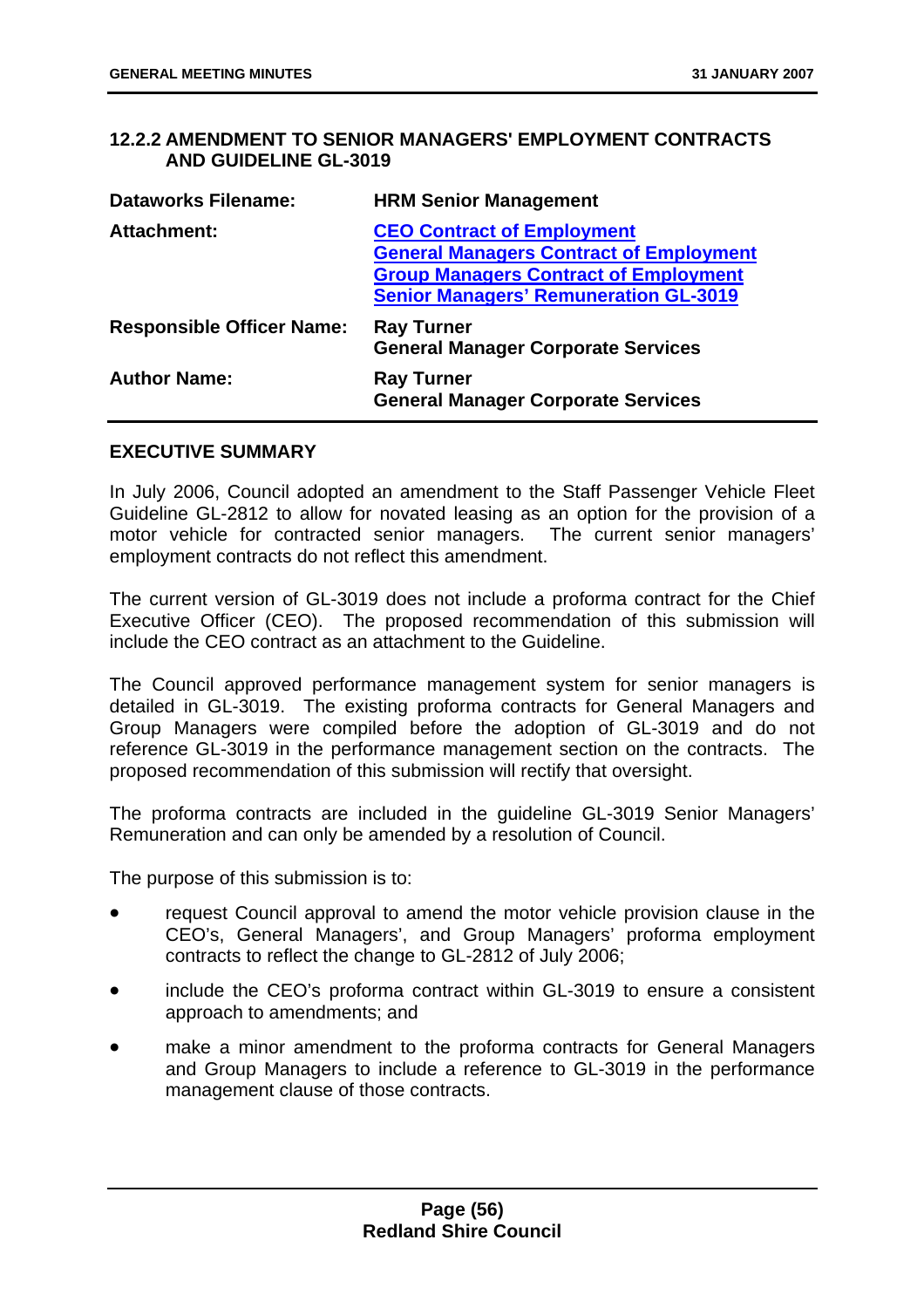## **PURPOSE**

The purpose of this report is to:

- request Council approval to amend the motor vehicle provision clause in the CEO's, General Managers', and Group Managers' proforma employment contracts to reflect the change to GL-2812 of July 2006;
- include the CEO's proforma contract within GL-3019 to ensure a consistent approach to amendments; and
- make a minor amendment to the proforma contracts for General Managers and Group Managers to include a reference to GL-3019 in the performance management clause of those contracts.

### **BACKGROUND**

In July 2006, Council adopted an amendment to the Staff Passenger Vehicle Fleet Guideline GL-2812 to allow for novated leasing as an option for the provision of a motor vehicle for contracted senior managers. Appendix 1 – Novated Lease Arrangements states that *'Redland Shire Council (RSC) provides the opportunity for staff members to participate in salary packaging their remuneration. This document covers the arrangement required for accessing motor vehicles through a novated lease agreement. Further, the Executive Leadership Group, and Senior Management Group can opt for a Council supplied vehicle, or a car allowance and the option to enter into a novated lease.'* 

The current senior managers' employment contracts do not reflect this amendment. The motor vehicle clause in the contracts states that a vehicle is provided as a nonpecuniary benefit only and can only be converted to cash with Council's consent.

It is proposed to remove that paragraph from the contracts. The motor vehicle clause will read, in its entirety, *"You will be provided with a private use of a motor vehicle in accordance with Council's motor vehicle policy as it operates from time to time. Any change to Council's motor vehicle policy will not result in the allocation of a vehicle of lesser Redbook value (new vehicle) than that identified in Schedule "B"."*

The current version of GL-3019 does not include a proforma contract for the CEO. The proposed recommendation of this submission will include the CEO contract as an attachment to the Guideline.

The Council approved performance management system for senior managers is detailed in GL-3019. The existing proforma contracts for General Managers and Group Managers were compiled before the adoption of GL-3019 and do not reference GL-3019 in the performance management section on the contracts. The proposed recommendation of this submission will rectify that oversight.

The proforma contracts are included in the Guideline GL-3019 Senior Managers' Remuneration and can only be amended by a resolution of Council.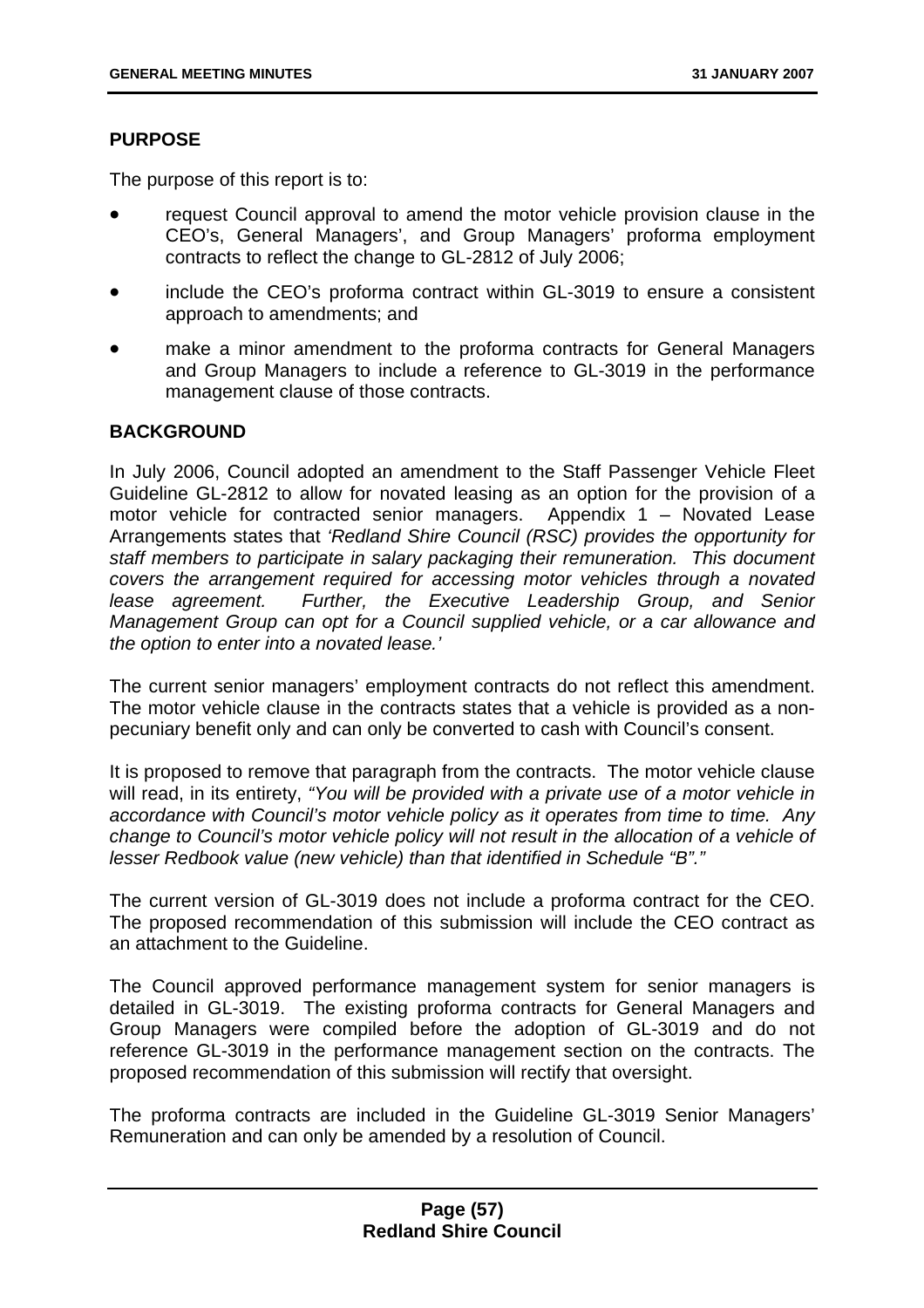# **ISSUES**

No issues are identified with this amendment.

# **RELATIONSHIP TO CORPORATE PLAN**

The recommendation primarily supports Council's strategic priority to ensure the development of an organisational culture and capability through effective people management programs.

### **FINANCIAL IMPLICATIONS**

Should any senior manager take up the option of a novated lease, the motor vehicle component in the employment contract will be paid as a taxable allowance. All future costs of the motor vehicle will be the responsibility of the employee.

#### **CONSULTATION**

No consultation was required.

#### **OPTIONS**

#### **PREFERRED**

- 1. That the attached amended Guideline, GL-3019 Senior Managers' Remuneration, including proforma Senior Managers' Contracts of Employment (COE), shown in the guideline as Attachment 1A (COE - Group Managers), Attachment 1B (COE - General Managers) and Attachment 1C (COE - Chief Executive Officer) be adopted; and
- 2. That it be noted that guideline Attachment 2 (model for Senior Managers' performance payments) and Attachment 3 (examples of salary sacrificing options) remain as adopted in March 2005.

#### **ALTERNATIVE**

That the amendments to the Guideline GL-3019, Senior Manager's Remuneration, including proforma Senior Manager's employment contracts not be adopted.

# **OFFICER'S/COMMITTEE RECOMMENDATION/ COUNCIL RESOLUTION**

Moved by: Cr Williams Seconded by: Cr Dowling

### **That Council resolve as follows:**

**1. That the attached amended Guideline, GL-3019 Senior Managers' Remuneration, including proforma Senior Managers' Contracts of Employment (COE), shown in the guideline as Attachment 1A (COE - Group Managers), Attachment 1B (COE - General Managers) and Attachment 1C (COE - Chief Executive Officer) be adopted; and**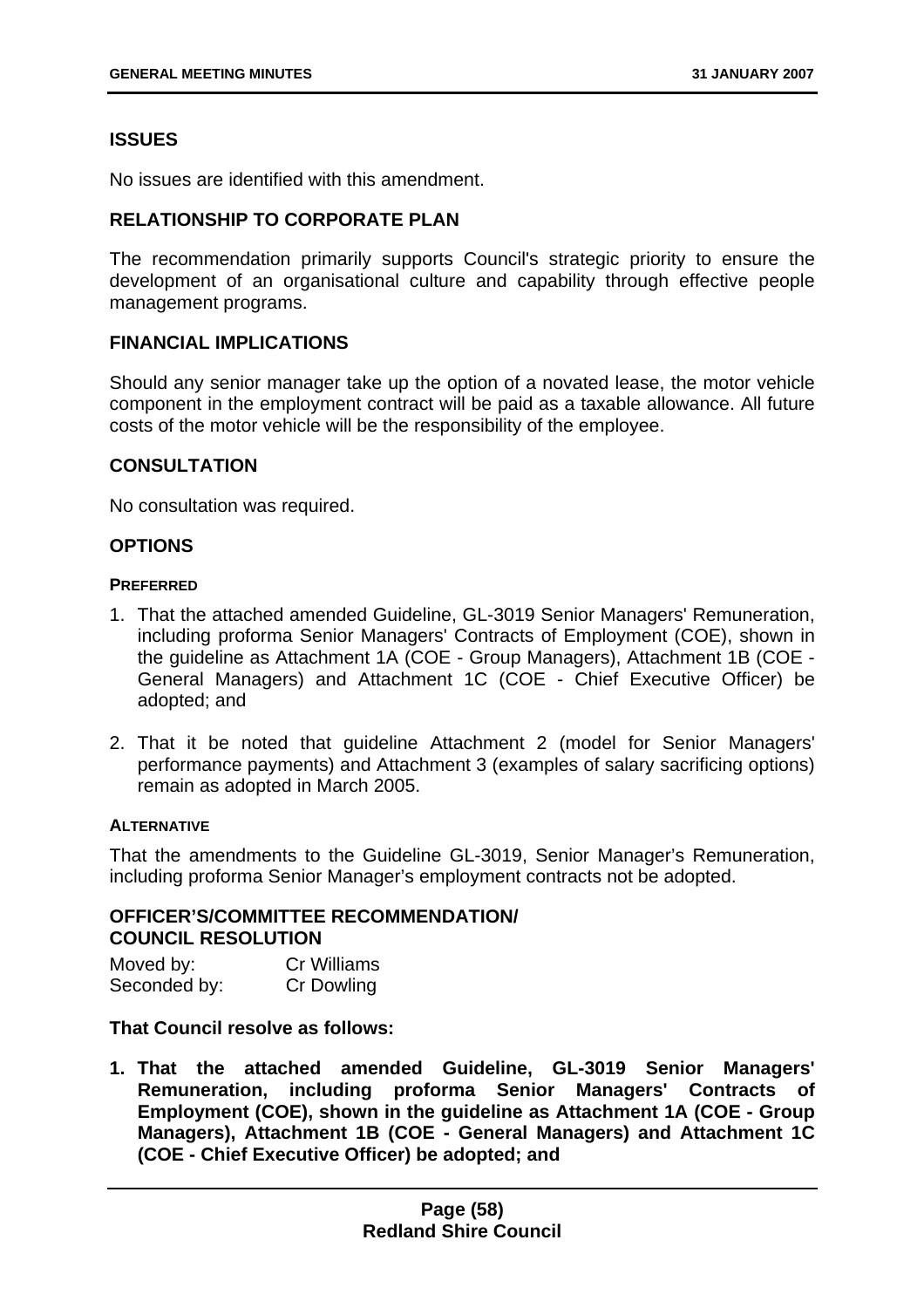**2. That it be noted that guideline Attachment 2 (model for Senior Managers' performance payments) and Attachment 3 (examples of salary sacrificing options) remain as adopted in March 2005.**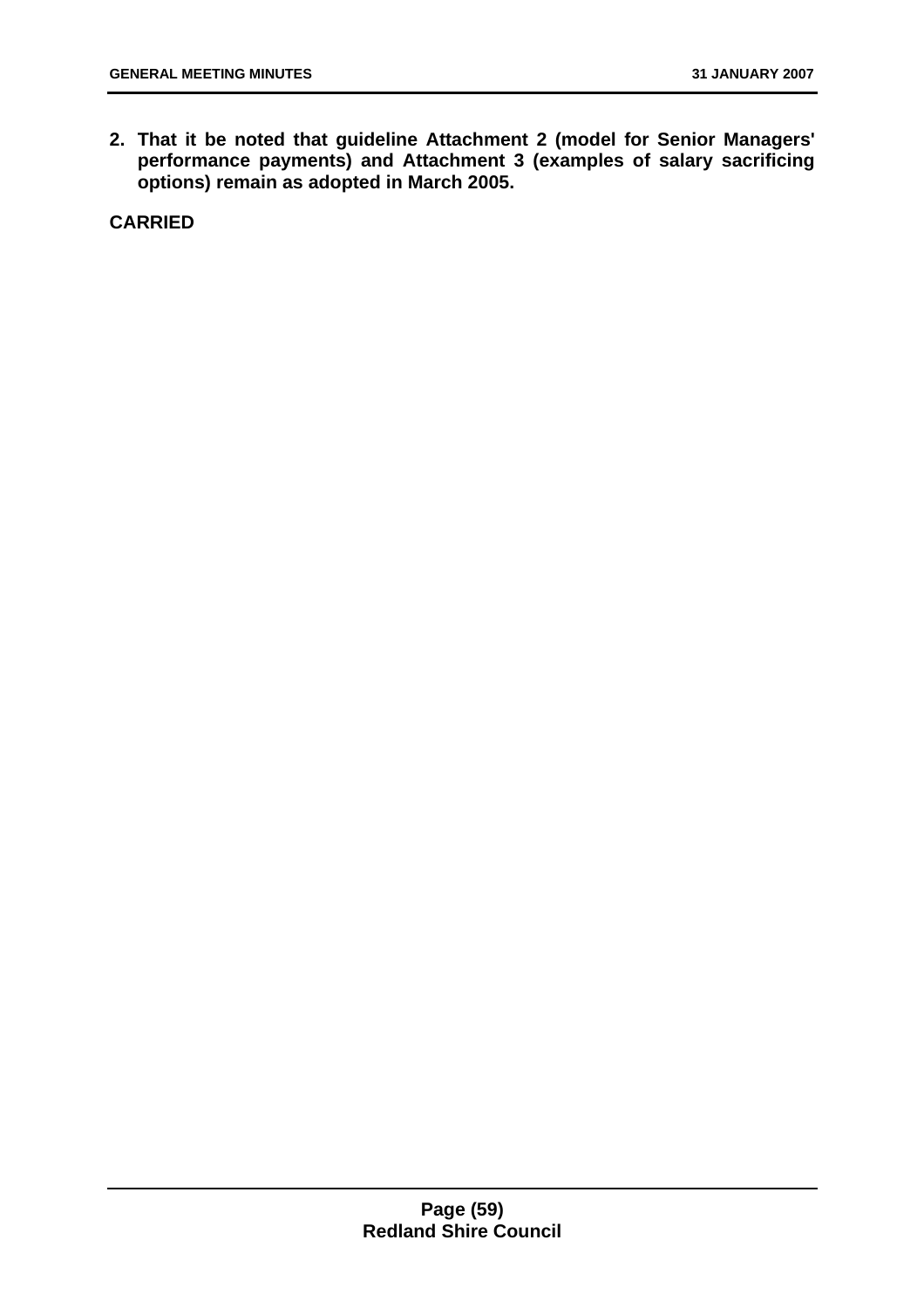# **12.3 CUSTOMER SERVICES**

#### **12.3.1 LOCAL DISASTER MANAGEMENT PLANS**

| <b>Dataworks Filename:</b>       | <b>Local Disaster Management Plans</b>                            |
|----------------------------------|-------------------------------------------------------------------|
| <b>Responsible Officer Name:</b> | <b>Michael Goode</b><br><b>General Manager Customer Services</b>  |
| <b>Author Name:</b>              | <b>Alan Burgess</b><br><b>Senior Advisor Emergency Management</b> |

## **EXECUTIVE SUMMARY**

Under the *Disaster Management Act 2003*, Council is required to approve the Local Disaster Management Plan (LDMP) and ensure the local government area has a disaster response capability. In response to this requirement Council has been developing a series of comprehensive plans to ensure it is adequately prepared to manage disaster situations. In recognition of the broad range of work which has been completed, the plans have been collated into 9 Volumes, representing the spectrum of Emergency Management activities which includes – Prevention, Preparedness, Response and Recovery. The Volumes have been prepared through consultation with the Community, Emergency Service Organisations, Government Departments (State and Local). It is intended that the Plans will be reviewed annually and routinely presented to Council for approval.

#### **PURPOSE**

The purpose of this report is, in accordance with the *Disaster Management Act 2003*, to seek Council approval for the completed Volumes of the Local Disaster Management Plans.

### **BACKGROUND**

The *Disaster Management Act 2003*, commenced by proclamation on 31 March 2004, provides the legislative basis for disaster management arrangements in Queensland.

The primary focus of Queensland's disaster management arrangements is to mitigate the effects of disasters on the community wherever possible or practical, while preparing to respond when disasters do occur. The System is underpinned by the notional concepts of disaster management which are:

- An *all-hazards approach* encompassing all types of hazards and ensuring one management system for emergency management and civil defence arrangements;
- A *comprehensive approach* covering all phases of activity, including prevention, preparation, response and recovery;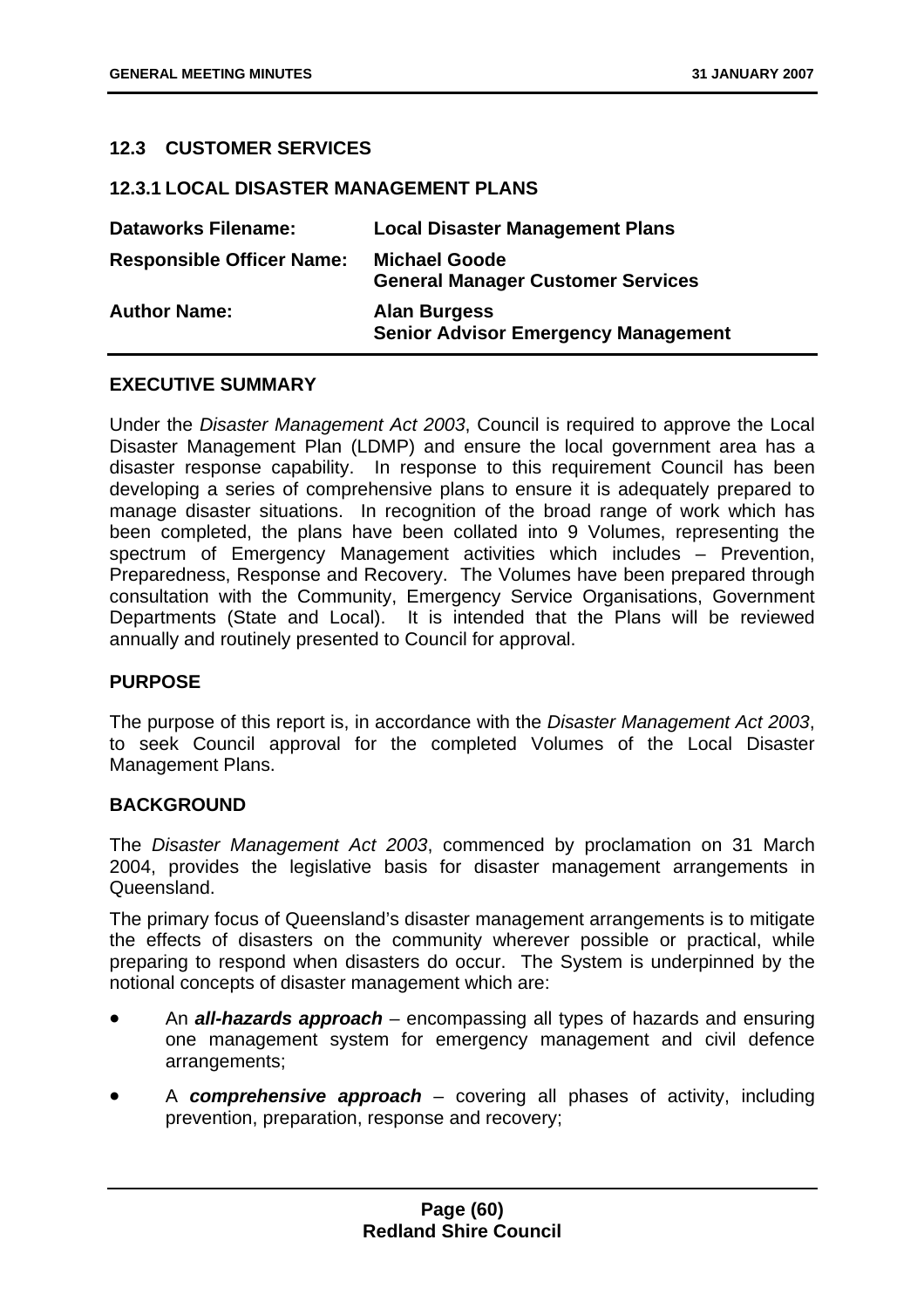- An *all-agencies approach* which ensures partnering for counter-disaster arrangements between the community, council and other levels of government;
- A *prepared community* which has strong, established links between individuals, voluntary organisations and local authorities.

### Local Government Responsibilities

The Act requires Council to appoint a Local Disaster Management Group, develop and maintain a Local Disaster Management Plan (LDMP), and maintain a disaster response capability.

The Local Disaster Management Group (LDMG) was appointed in March 2004 and consists of Cr Williams (Chair), Cr Ogilvie (Deputy Chair), General Manager Customer Services, Michael Goode (XO), relevant Group Managers, Emergency Management Queensland, Queensland Police Service, Queensland Fire and Rescue Service, Queensland Ambulance Service, Redlands Hospital and Energex. The LDMG is responsible for the coordination of disaster management at the local level.

The Act places responsibility for the development, review and approval of the Local Disaster Management Plan (LDMP) with the local government. The nature of the LDMPs requires that they be continuously reviewed and updated and this process is ongoing.

Over the past three years Council has employed various consultants to assist in the development of local disaster management arrangements. These include:

- Redland Shire Council Natural Disaster Risk Management (included as LDMP - Volume 7) which identifies the risks to Redland Shire;
- North Stradbroke Island Fire Management Plan (included as Volume 6);
- Communications Strategy (Volume 9);
- Recovery and Evacuation Plans (Volumes 3 and 8 respectively).

Emergency Management Queensland provides guidelines for the development of LDMPs and these have been adhered to, and in most cases Redland LDMP's are more comprehensive.

### **ISSUES**

The local Disaster Management Plans have been collated into 9 Volumes covering various aspects of Emergency Management. Further Volumes will be added as they are deemed necessary or following further studies.

### Emergency Management (LDMP Volume 1)

LDMP Volume 1 provides the background which explains Council's approach to Emergency Management. It has been designed as Council's public document on Disaster Management, explaining the basic approach and structure of arrangements, without being too detailed. This Volume has formal endorsement from the District Disaster Management Group (DDMG).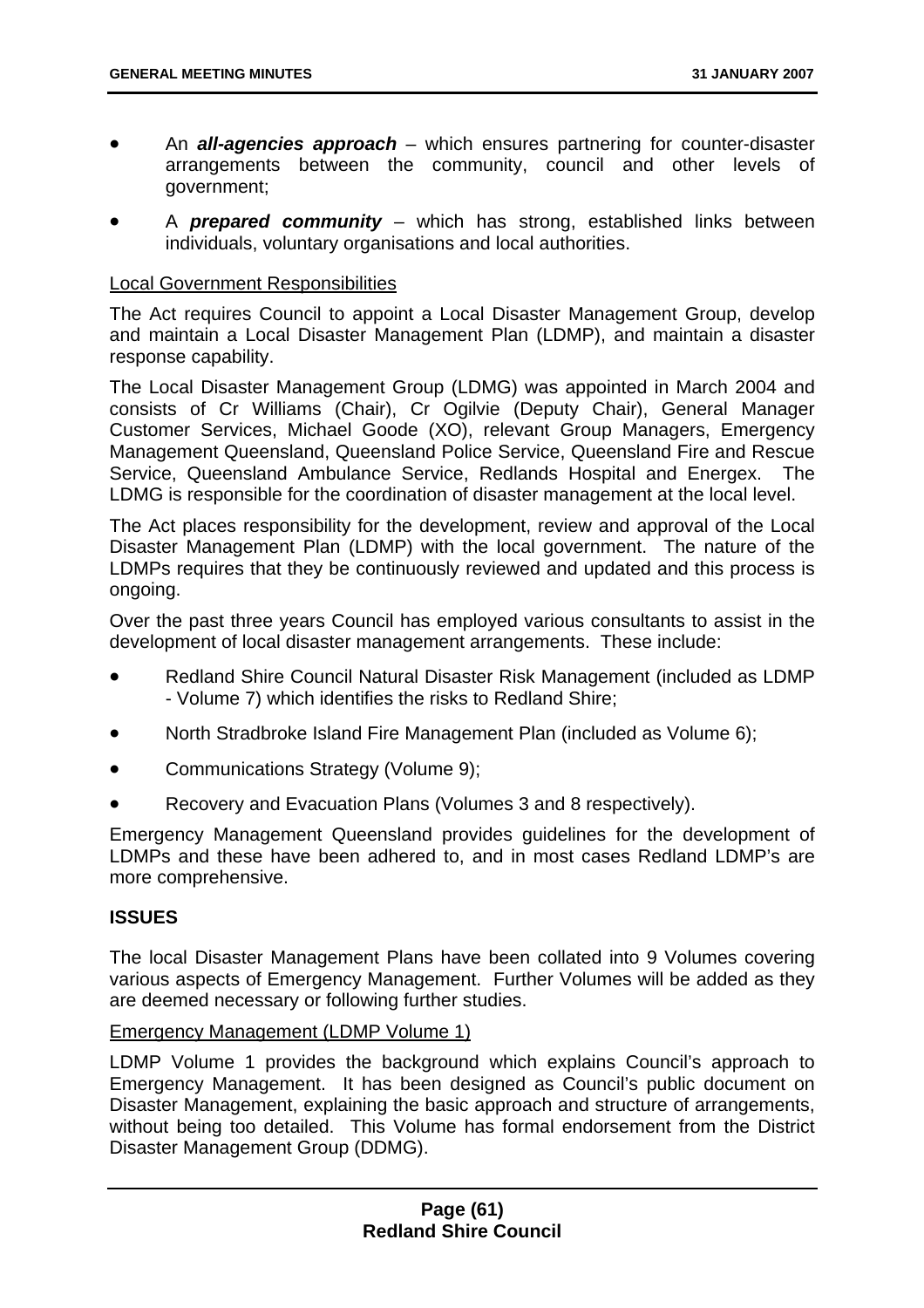## Operations and Support (LDMP Volume 2)

General arrangements for response are detailed in – LDMP Volume 2 - Operations and Support. The processes and arrangements detailed in this plan can be implemented for a range of events, with further information on specific emergencies contained in subsequent Volumes. Whilst already a comprehensive document, this Volume will continually be improved, updated and revised. For example, Council has received a grant to develop the public health section of this plan, which should be completed in 2007.

Support Functions include:

- Activation of the Local Disaster Management Group;
- Community Awareness and Education (See also LDMP Vol 9);
- Emergency Operations Centre (EOC) standard operating procedures (SOP's) (See also LDMP Vol 4);
- Financial Management;
- Requests for Assistance;
- Training Program.

Operational Support includes:

- Communications:
- Community Welfare (See also LDMP Vol 3);
- Evacuation (See also LDMP Vol 8);
- Public Health:
- Public Information (See also LDMP Vol 9);
- Rescue;
- Re-supply Operations;
- Transport Logistics;
- Utilities;
- Warnings (See also LDMP Vol 9).

### Community Recovery and Welfare Plan (LDMP Volume 3)

The aim of the Community Recovery Plan is to detail the management and coordination of the provision of short-term services to meet the needs of people in the community affected by an event. Longer term recovery is coordinated at district level by the Department of Communities. The Local plan includes:

- Identification of the Chairman of the Local Disaster Recovery Committee;
- Listing of agencies and community groups/organisations, which have the capacity to assist in the delivery of welfare services i.e. basic needs of food,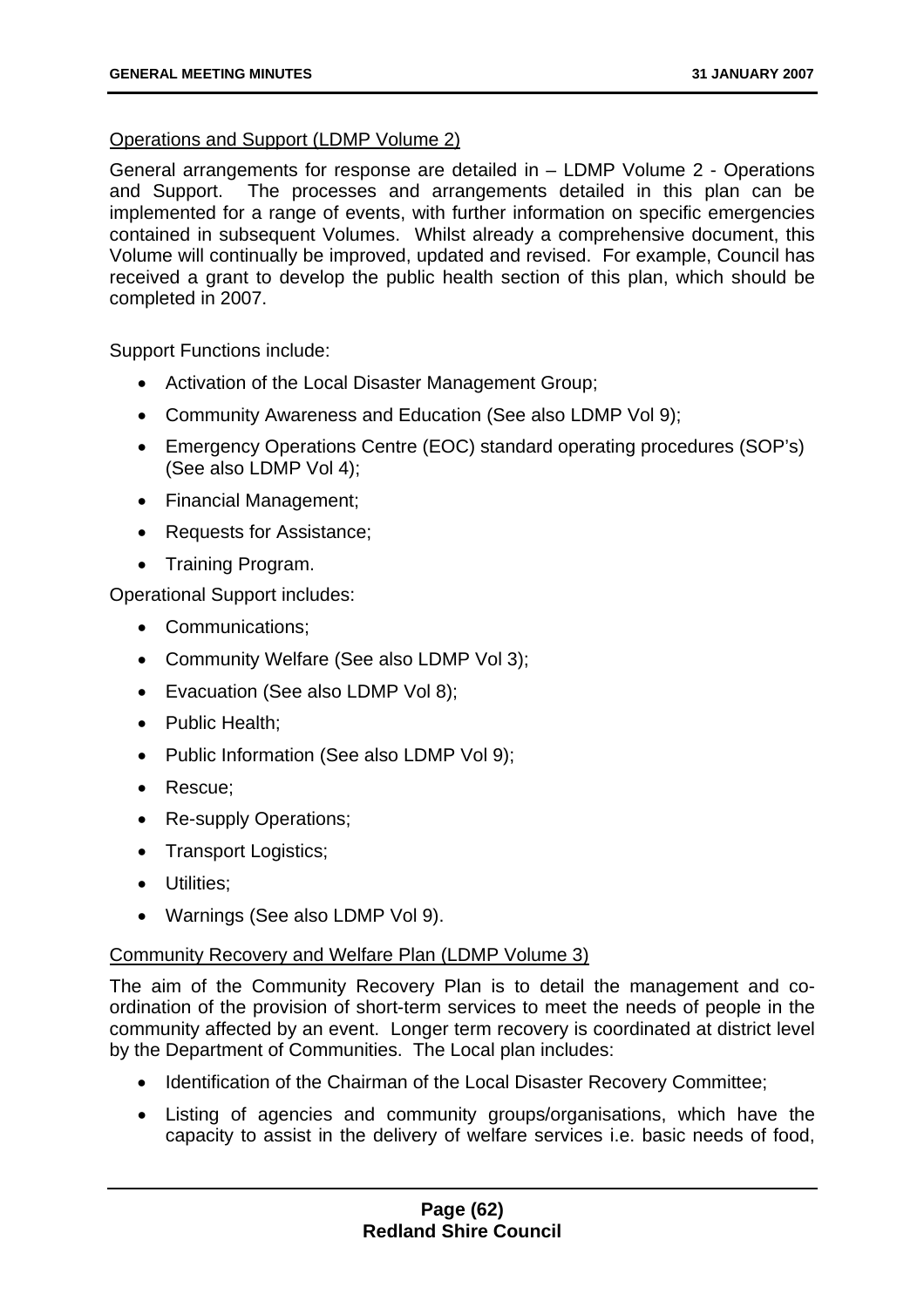clothing, medical support, counselling services, financial arrangement for cases of hardship via Natural Disaster Relief Assistance (NDRA) etc.

• Linkages to other plans such as Evacuation, Health, Recovery, and the Disaster District Recovery Plan

### Emergency Operations Centre Operating Procedures (LDMP Volume 4)

This manual outlines the operational plan for the control and co-ordination of an emergency incident and is currently only in draft form. A project is currently underway to completely review the operating procedures used in the Emergency Operations Centre. Part of this project will also provide training to staff, with a culminating exercise to confirm the LDMP arrangements.

Included in Volume 4 are:

- Location of the EOC and back-up EOC, layout, equipment and supplies required to support operational activities;
- Staffing roles, responsibilities (including position Standard Operating Procedures) and training requirements;
- Office systems and information flow and control;
- Financial procedures and arrangements including access to Natural Disaster Relief Assistance (NDRA);
- Stages of activation;
- Linkages to the Local Disaster Management Group (LDMG), District Disaster Management Group (DDMG), District Disaster Coordinator (DDC) and other entities working within the State Disaster Management Framework;
- Communications, including internal and external arrangements;
- Australian Interagency Incident Management System (AIIMS) incident control and management methodology;
- Linkages to other disaster management plans, i.e. those for Evacuation, Welfare, Health and Recovery.

### Fire Management Strategy and Plans (LDMP Volumes 5 & 6)

These plans are the result of bushfire risk assessments throughout Redland Shire, and are designed to:

- Outline the factors that impact on the management of bushfire risks;
- describe and analyse the bushfire **hazard**, the **exposure** of elements of the community to the hazard, and the **vulnerability** of the exposed community; and
- discuss key issues involved in bushfire risk reduction and **outlines risk reduction strategies that could be applied**.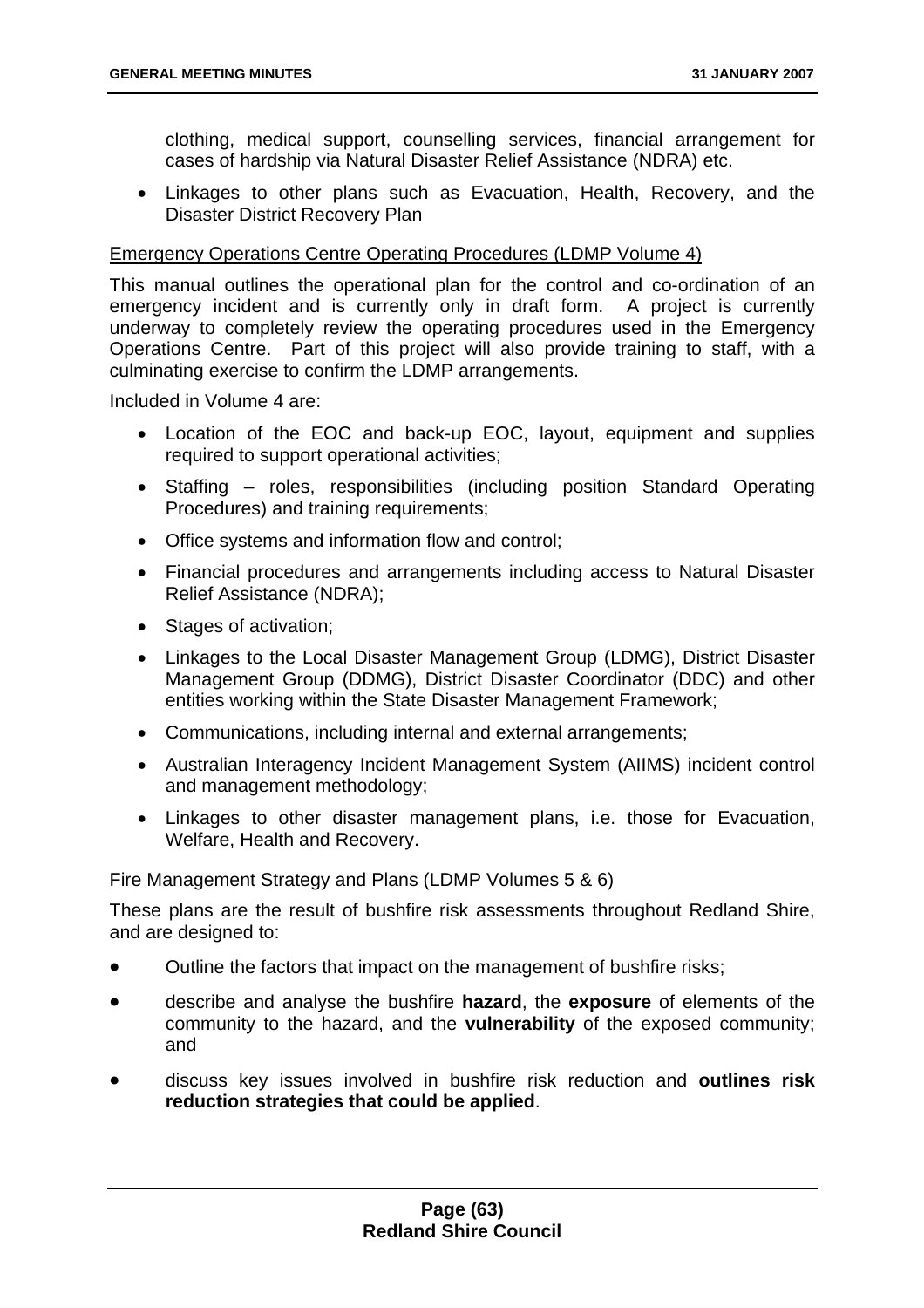The natural environment on North Stradbroke Island places it as the highest fire risk in the Shire. As such, a separate Fire Management Plan has been developed for NSI (LDMP Vol 6). Volume 5 currently contains the strategic approach to Fire Management for the Shire. Council intends to apply for federal funding in 2007 to undertake a comprehensive fire management study, like the plan for NSI, of the mainland and Southern Moreton Bay islands.

### Natural Disaster Risk Management Study (LDMP Volume 7)

The aim of this Volume is to increase community safety through identification, analysis, evaluation and treatment of risks from a preventative, preparedness, response and recovery mitigation perspective, within the area of the Redland Shire jurisdiction. The Volume examines the risk factors from the following natural disasters:

- Flooding (waterways, rivers and creeks);
- Bushfire;
- Cyclone;
- Severe storm
- Earthquake;
- Landslide (as a consequence of other natural events).

### Evacuation (LDMP Volume 8)

These plans outline arrangements for when the most appropriate risk management strategy requires people to be moved to a safer location. The body of this plan provides the general evacuation strategy, with the Appendixes detailing specific arrangements for areas which have been identified as particularly vulnerable. It is anticipated further Appendixes may be added following the Storm Tide mapping project, currently being undertaken by Council.

Major aspects covered in LDMP Volume 8 include:

- Description of evacuation strategies;
- Legislative authority;
- Risk assessment guidelines;
- Roles and responsibilities related to evacuation co-ordination and operations;
- Warnings how to advise affected persons;
- Withdrawal access/egress routes, assembly areas, linkages to the Transport arrangements;
- Shelter location and capacity of potential evacuation centres and evacuation centre operations;
- Return of affected persons:
- Health Plan and Communication Plan.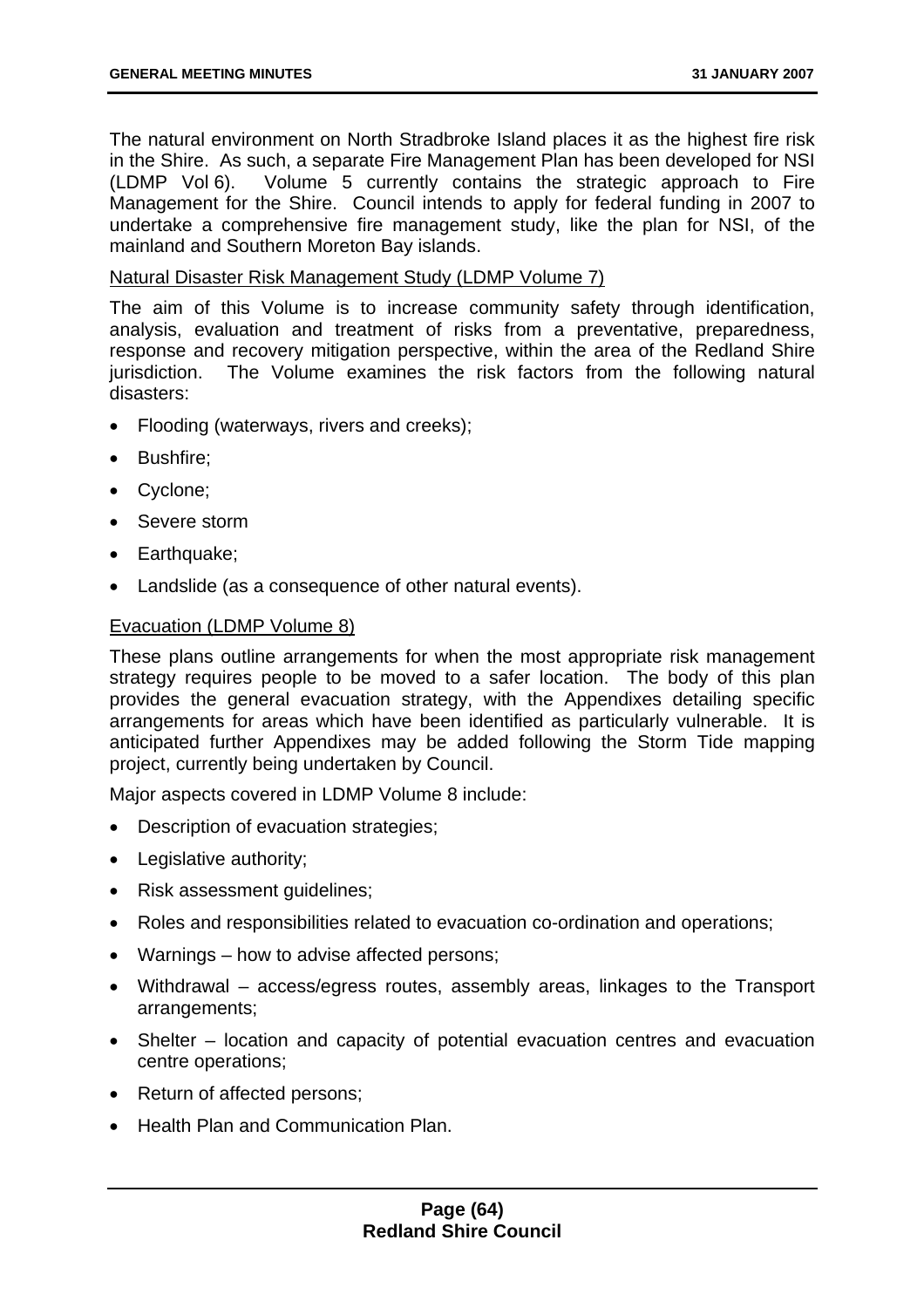# Communications Strategy (LDMP Volume 9)

The objectives of the communications strategy are:

- Pre-disaster phase
	- o To encourage people to prepare themselves and their properties/businesses for a natural disaster
	- o To ensure people know where to access information/assistance before, during and after a natural disaster
- During-disaster phase
	- o To improve stakeholders' safety awareness levels and behaviours during a natural disaster
	- o To provide appropriate information and assistance immediately before, during and after a natural disaster
	- o To provide reassurance and timely information about Redland Shire's response during and immediately after a natural disaster.
- Post-disaster phase
	- $\circ$  To provide reassurance and timely information about relief efforts by RSC and other authorities
	- o To meet the information needs of the community promptly and effectively.

### Associated Studies

In addition to the nine Local Disaster Management Plans, Council has also conducted the following associated studies:

- Flood Risk Assessment Study Tarradarrapin Creek West Branch,
- Redland Landslide Hazard Assessment, and
- Leslie Harrison Dam Emergency Action Plan.

# **Distribution**

Once the Plans have been approved by Council they will be distributed on compact disk to all the relevant agencies, including Emergency Services and Government departments in the South East Queensland region. Plans will also be available to the public on the Councils web site and in libraries.

### Reviews and Updates

All Local Disaster Management Plans will be reviewed, and where necessary updated on an annual basis`. Major revisions will be routinely presented to Council for formal approval.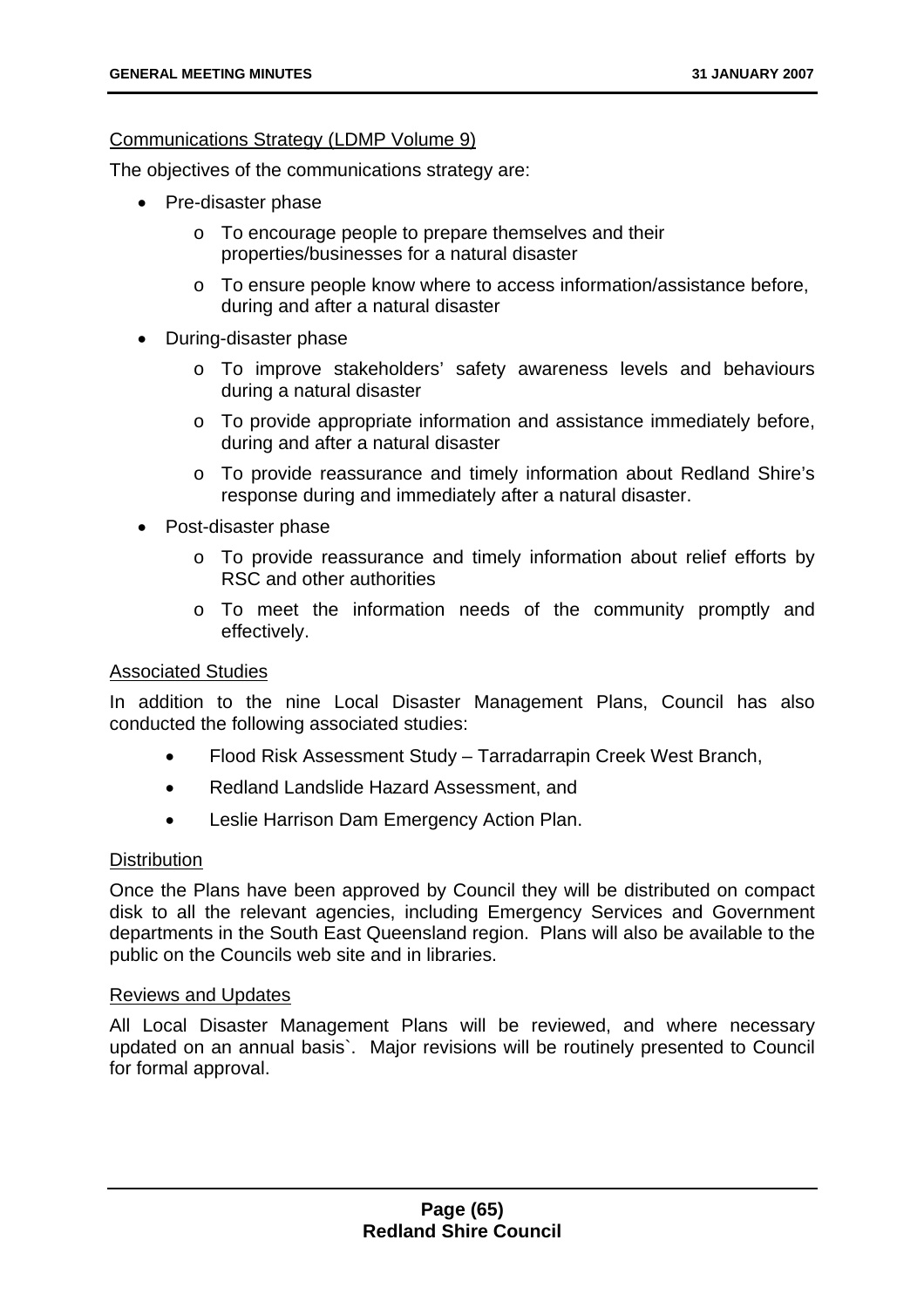# **RELATIONSHIP TO CORPORATE PLAN**

The recommendation primarily supports Council's strategic priority to provide a range of community services to support basic qualities of community life and maximise opportunities for community participation and development.

### **FINANCIAL IMPLICATIONS**

Consultants used in the development of specific plans have generally been funded under State or Federal Grants.

### **CONSULTATION**

The Local Disaster Management Group which includes various Council Departments, Queensland Police Service (QAS), Queensland Fire and Rescue Service (QFRS), Queensland Ambulance Service (QAS) and Emergency Management Queensland (EMQ) were consulted in the development of the LDMP's. In addition, where appropriate, the Community and other Government Departments (State and Local) have been consulted during the development of these plans.

At the Finance and Corporate Management Committee meeting on 19 December 2006, the Committee decided *that this item lie on the table*, as additional time was required to review the large volume of material provided.

In accordance with *Subordinate Local Law No 5 (Meetings)*, a procedural motion is required to *take the item from the table* prior to this being discussed at a future committee or council meeting; therefore, this item will remain on the agenda until such procedural motion.

### **PROCEDURAL MOTION**

Moved by: Cr Seccombe

That the item be taken from the table and discussed.

#### CARRIED

# **OFFICER'S/COMMITTEE RECOMMENDATION/ COUNCIL RESOLUTION**

| Moved by:    | <b>Cr Williams</b> |
|--------------|--------------------|
| Seconded by: | <b>Cr Dowling</b>  |

#### **That Council resolve as follows:**

- **1. To approve the following Local Disaster Management Plans:** 
	- **a. LDMP Volume 1 Emergency Management;**
	- **b. LDMP Volume 2 Operations and Support;**
	- **c. LDMP Volume 3 Community Recovery and Welfare;**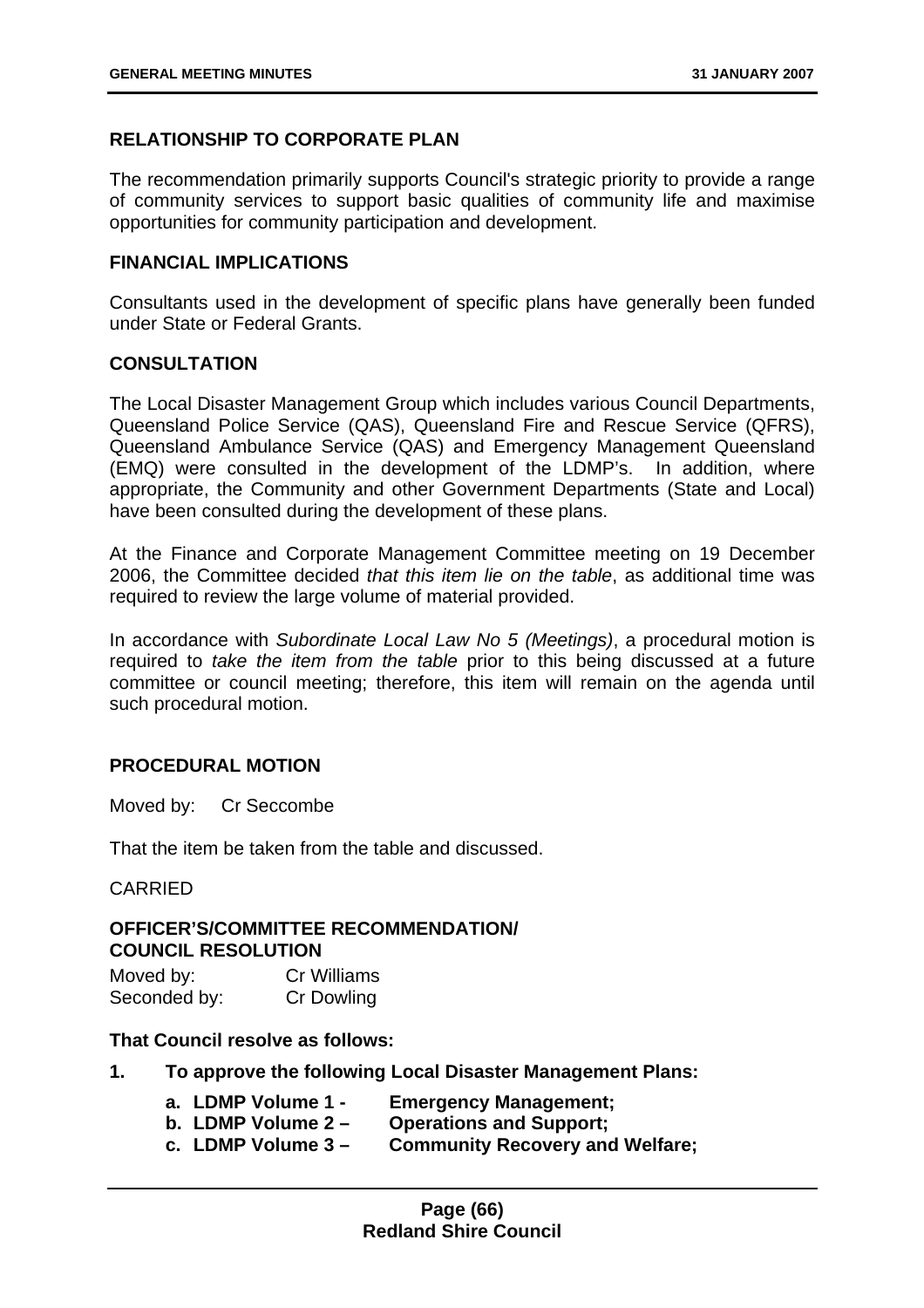- **d. LDMP Volume 5 Fire Management Strategy (Mainland and SMBI);**
- **North Stradbroke Fire Management Plan;**
- **f. LDMP Volume 7 Natural Disaster Risk Management Study;**
- **g. LDMP Volume 8 Evacuation;**
- **h. LDMP Volume 9 Communications Strategy; and**
- **2. To note LDMP Volume 4 Emergency Operations Centre Operating Procedures is in draft form and will be finalised during 2007.**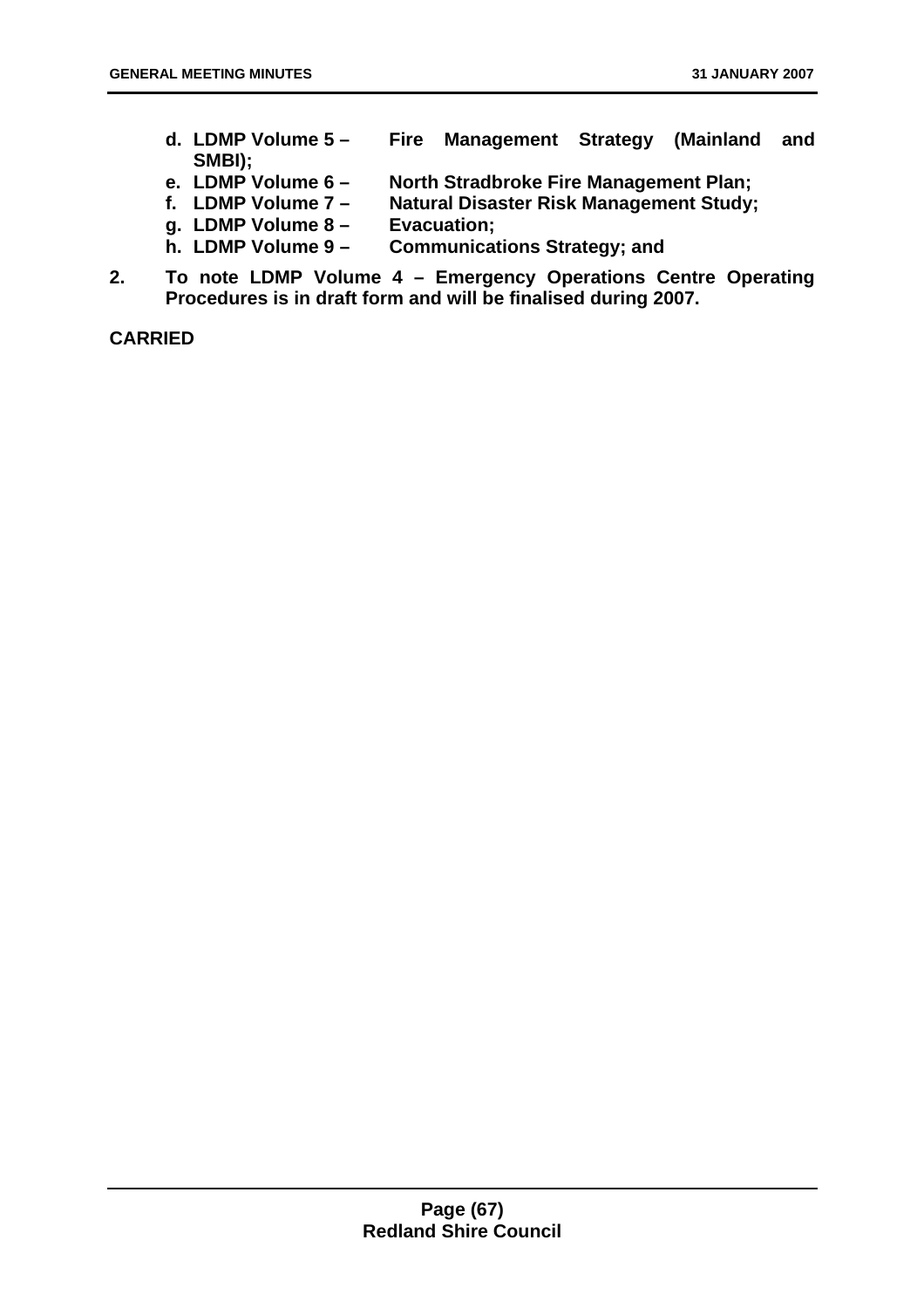# **12.4 PLANNING AND POLICY**

#### **12.4.1 MONTHLY BALANCED SCORECARD REPORT FOR DECEMBER 2006**

| <b>Dataworks Filename:</b>       | <b>Gov - Corporate Balanced Scorecard Monthly</b><br><b>Reporting to Committee</b>     |
|----------------------------------|----------------------------------------------------------------------------------------|
| <b>Attachments:</b>              | <b>Balanced Scorecard Report December 2006</b>                                         |
| <b>Responsible Officer Name:</b> | Warren van Wyk<br><b>Manager Corporate Planning Performance &amp; Risk</b>             |
| <b>Author Name:</b>              | <b>Grant Bennett</b><br><b>Service Manager Corporate Planning &amp;</b><br>performance |

#### **EXECUTIVE SUMMARY**

The monthly Corporate Balanced Scorecard report, as attached, provides a high level overview of Council's performance in key areas of council business.

This report provides the performance results and comments for the month of December 2006. Performance is shown in one of four ranges: Outstanding (green), above standard (yellow), satisfactory (orange) or unsatisfactory (red). The overall rating for each Perspective is determined by the relative weightings of each KPI it includes.

The overall rating for Redland Shire Council for the month of December is Outstanding.

### **PURPOSE**

To provide Council with the Corporate Balanced Scorecard report for the month of December 2006.

### **BACKGROUND**

The performance management framework for Redland Shire Council includes the requirement for reports to Council on a monthly and quarterly basis as follows:

- The monthly Corporate Balanced Scorecard (BSC) report to Council of overall organisational performance. This report comprises a concise set of high level KPI's that have been developed to reflect organisational performance against financial, customer, internal/business processes, and people and learning perspectives. This report provides Council with a monthly snapshot on how the organisation is performing in key areas of our business.
- A more detailed quarterly operational plan performance report that focuses on performance at a program level. This report comprises a summary of performance against all KPI's and more detailed comments from Managers about performance that falls above or below an acceptable range.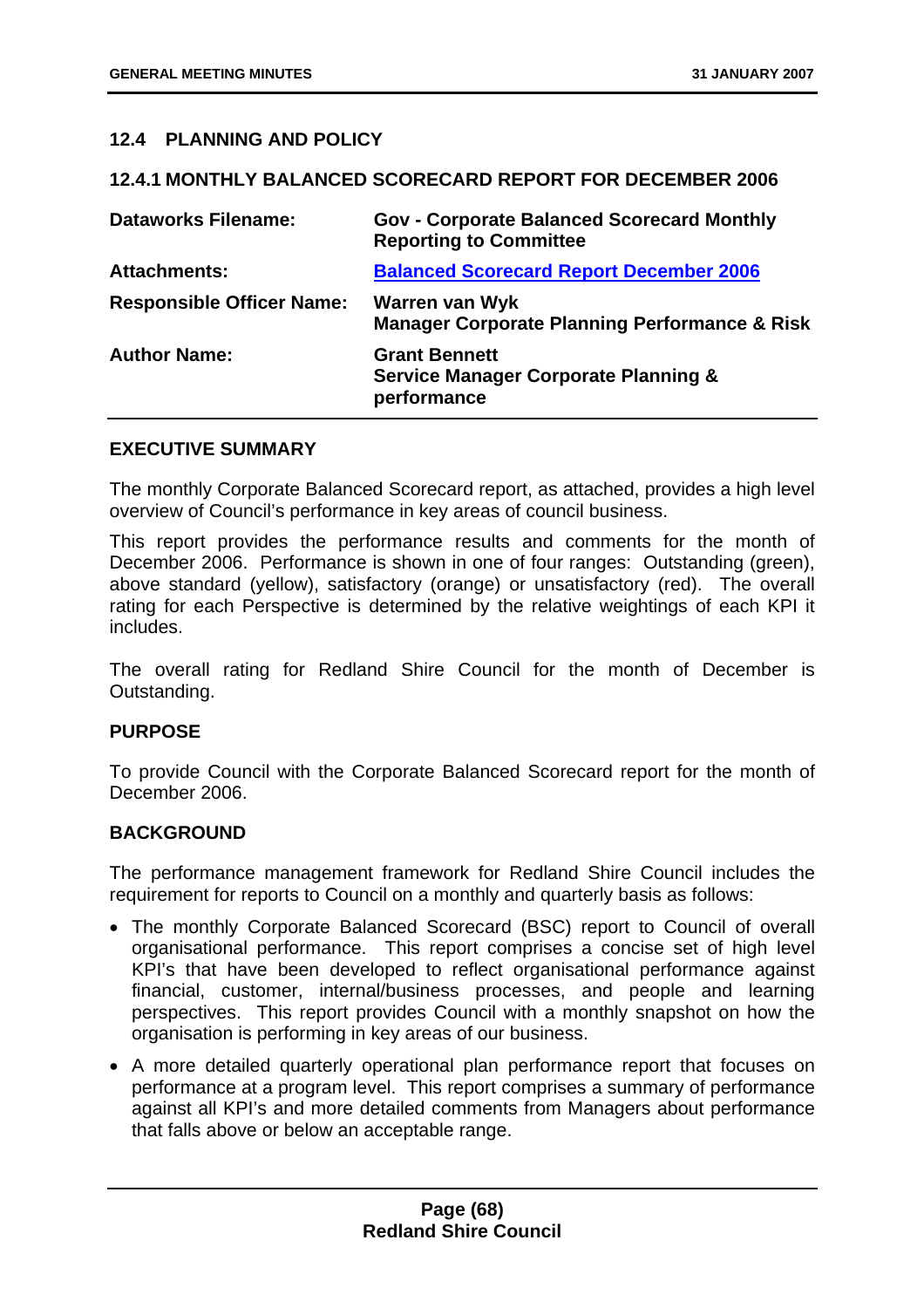# **ISSUES**

The following comments provide an overview of performance under each scorecard perspective and the associated key performance indicators.

### **Financial Perspective**

### December rating: Outstanding

### Comments:

Proven Earnings Before Interest Tax & Depreciation (EBITD) Savings to Budget (weighting 20%) rated at the outstanding level with a favourable variance to budget at the end of December. This is primarily due to materials and services being underspent by \$3.6 million and employee costs being underspent by \$1.1 million, offset by rates and utility charges \$850,000 behind anticipated levels as are fees and charges by \$160,000. Full details are provided in the monthly finance report.

Cash Levels within Targets (weighting 8%) rated in the above standard range, very close to the target of 4 months cash available.

The Capital Works Program Financial Performance KPI (weighting 12%) compares expenditure on finalised projects with budget. The budget for projects that have been completed to date this financial year was \$6,134,504 and actual was \$6,061,676, representing a 1.2% saving year to date and is a satisfactory result.

### **Customer Perspective**

December rating: Outstanding

## Comments:

Capital works program practical completion (weighting 15%) reports on the % of capital project milestones achieved compared to plan. This KPI continues to rate outstanding with milestones overall being well ahead of schedule. Project Delivery Group is well ahead of target with 491 milestones achieved of 343 due, representing 121 out of 242 capital projects having reached practical completion so far this year. Corporate Services is also ahead of schedule with 137 achieved against 120 due and Planning and Policy is also on target. Redland Water and Waste achieved all 4 milestones due this month, and YTD 32 milestones have been achieved against 35 due. The three RW&W milestones outstanding are Dunwich Irrigation Area, NSI small capital projects and Mount Cotton Chlorination project.

Compliance with the Australian Drinking Water Guidelines (ADWG, weighting 2.5%): Drinking water quality fully complied (100%) with all 4 key ADWG parameters: e-coli levels, turbidity, pH levels, and manganese levels.

Compliance with our EPA Licence for Wastewater (weighting 2.5%) rated as outstanding, with no non-compliances during December. The YTD result is that 99.8% of the volume of effluent discharged year to date was compliant with the EPA's requirements.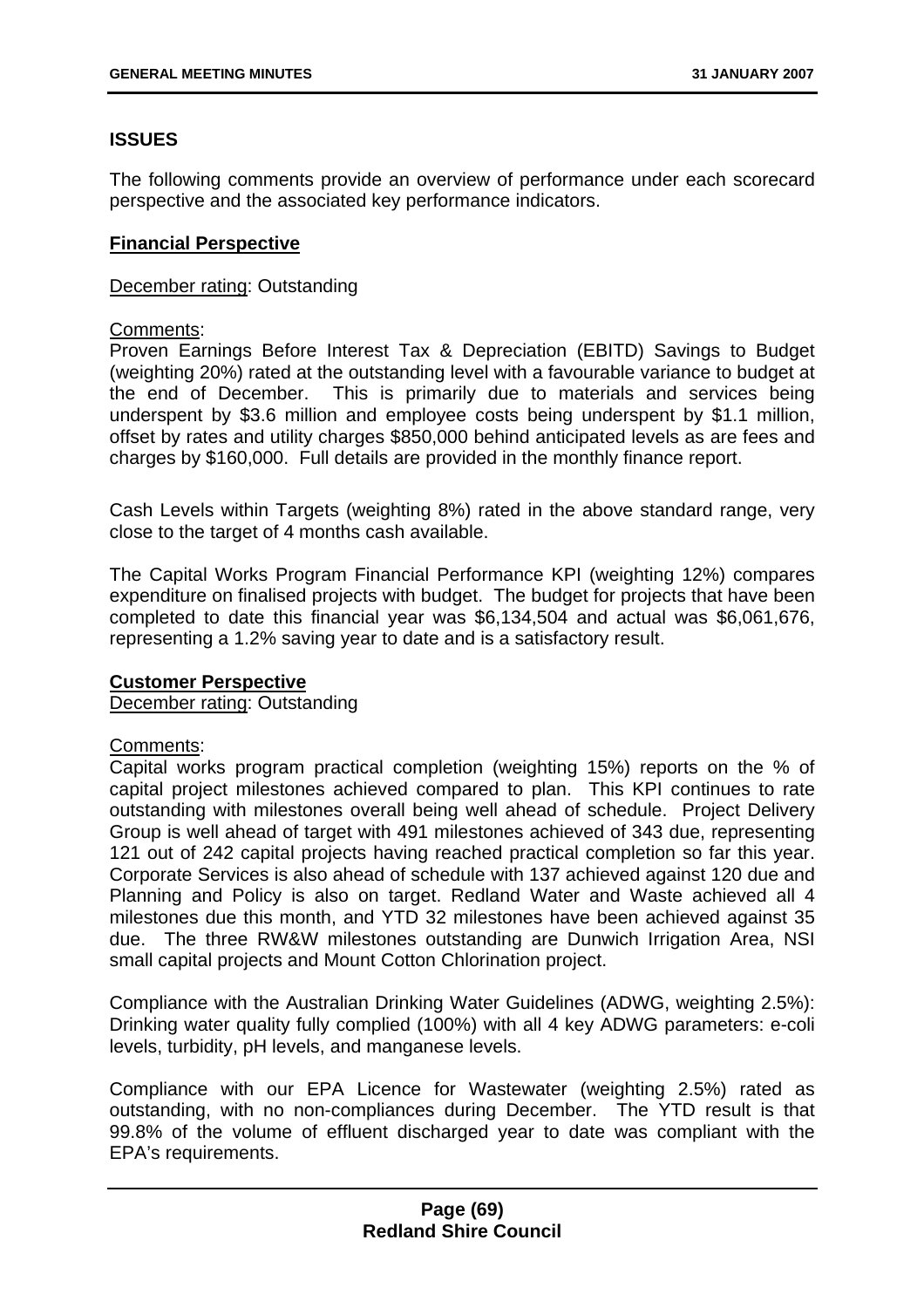The number of development assessment, integrated commercial and land development applications processed within IPA timeframes (weighting 10%) improved with 98.6% of decisions made within statutory timeframes in December and the YTD result therefore improving to 95%, which meets the satisfactory target.

### **Internal Processes Perspective**

December rating: Above standard

#### Comments:

Asset Management Plans Actions Completed (weighting 7.5%) slipped slightly to 87% this month due to the holiday period. 568 of 651 action items due YTD have been completed.

% of Internal Audit Actions completed within agreed timeframes (weighting 7.5%), again rated as outstanding with 100% of audit recommendations completed on schedule.

### **People and Learning Perspective**

December rating: Outstanding

#### Comments:

The Lost Time Injury Frequency Rate (weighting 5%) YTD result improved to above standard and it is pleasing to note that no lost time injuries occurred in December.

% implementation of the Tri-Safe audit action plan (weighting 10%) is proceeding well with actions now ahead of schedule and rating at the outstanding level.

### **RELATIONSHIP TO CORPORATE PLAN**

The recommendation primarily supports Council's strategic priority to effective leadership through accountable and ethical standards of behaviour.

## **FINANCIAL IMPLICATIONS**

No direct financial implications arise from this report. The report does contain several indicators that either reflects financial performance to date, or which will have had a direct or indirect impact on financial performance.

### **CONSULTATION**

The data and comments in the report were provided by relevant managers and were compiled by the Corporate Planning, Performance and Risk Group.

### **OPTIONS**

## **PREFERRED**

That Council resolve to note the Corporate Balanced Scorecard for December 2006.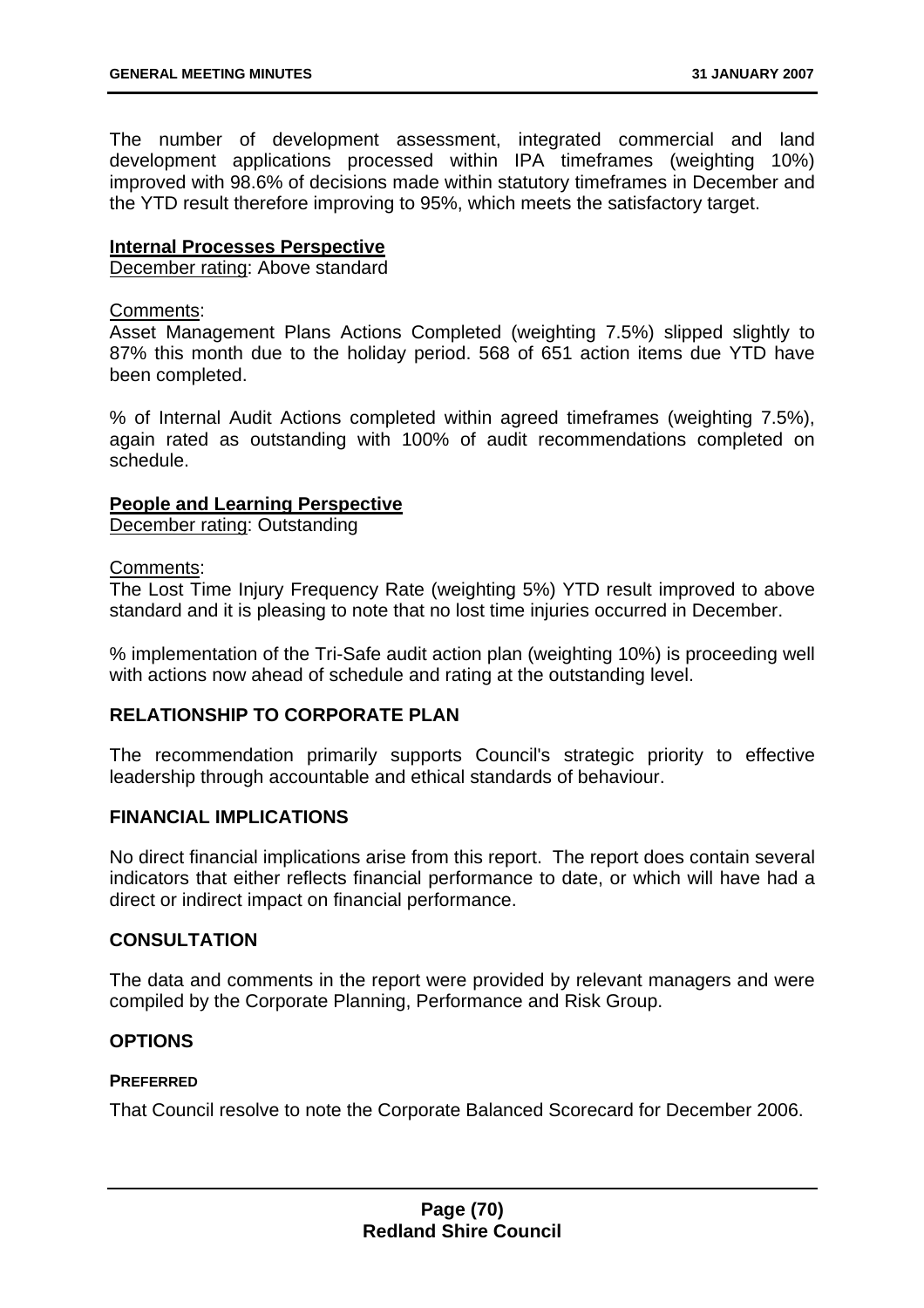#### **ALTERNATIVE**

That Council resolve to note the Corporate Balanced Scorecard for December 2006 and request additional information.

# **OFFICER'S/COMMITTEE RECOMMENDATION/ COUNCIL RESOLUTION**

| Moved by:    | <b>Cr Williams</b> |
|--------------|--------------------|
| Seconded by: | <b>Cr Dowling</b>  |

**That Council resolve to note the Corporate Balanced Scorecard for the month of December 2006.**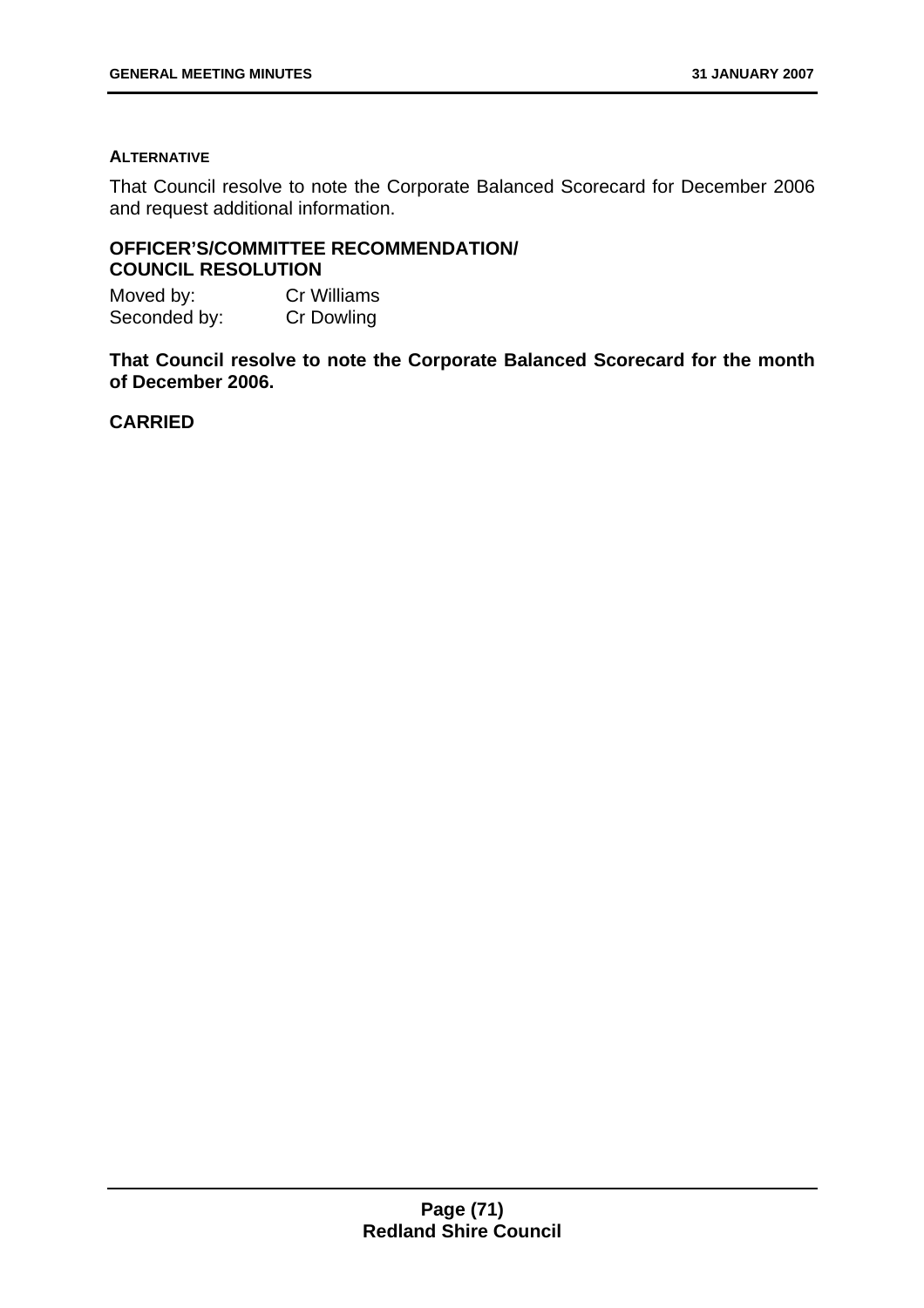# **12.5 COMMITTEE GENERAL BUSINESS**

The following items of general business were raised:

- Salary sacrifice for Councillor superannuation;
- FBT implications;
- Election dates.

## **COMMITTEE RECOMMENDATION/ COUNCIL RESOLUTION**

| Moved by:    | <b>Cr Williams</b> |
|--------------|--------------------|
| Seconded by: | <b>Cr Dowling</b>  |

## **That the general business items be noted.**

# **CARRIED**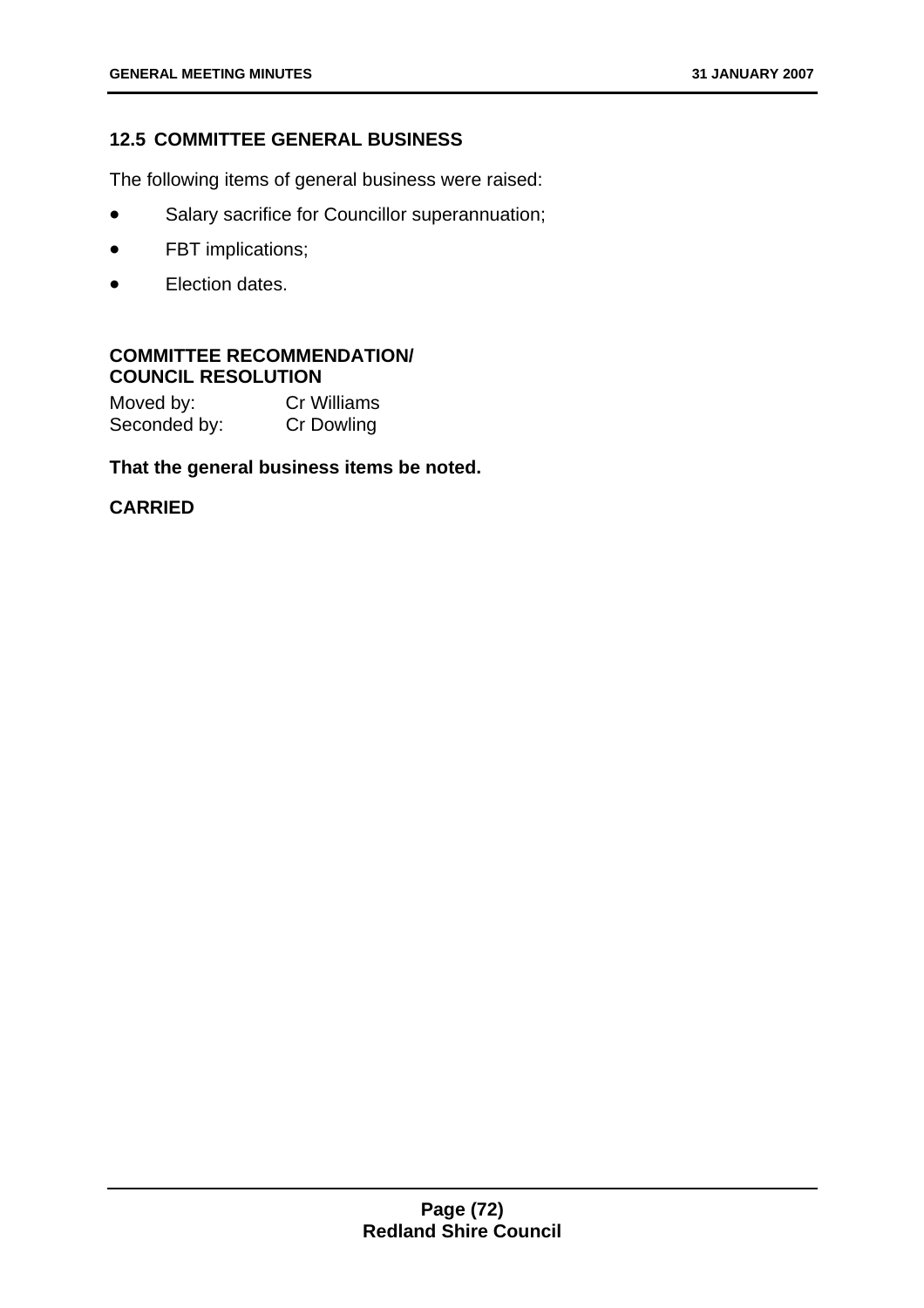## **13 MAYORAL MINUTE**

#### **13.1 FINAL AUDIT REPORT 2005/06**

**Attachments: Letter from QAO to Mayor Final Audit Findings**

#### **BACKGROUND**

The *Local Government Act 1993* (the Act) states that the Auditor-General may prepare a report on any audit performed by the Auditor-General for the purpose of the Act.

A copy of the report must be given to the Minister for Local Government and Planning and the Mayor and Chief Executive Officer of the relevant local government. The Act states that the Mayor must table a copy of any report at the next ordinary meeting of the local government.

The Queensland Audit Office has now informed Council that the audit of the financial statements of the Redland Shire Council for 2005/06 has been completed.

Council's annual financial statements have been audited and certified and a copy returned to the Chief Executive Officer.

Copies of the report have been forwarded to the Minister for Local Government and Planning and the Chief Executive Officer of Redland Shire Council as required by section 530(2) of the Act.

#### **COUNCIL RESOLUTION**

Moved by: Cr Seccombe

**That in accordance with section 530(4) of the** *Local Government Act 1993***, the Queensland Audit Office 2005/06 Final Audit Report for Redland Shire Council, as attached, be received.** 

**CARRIED**